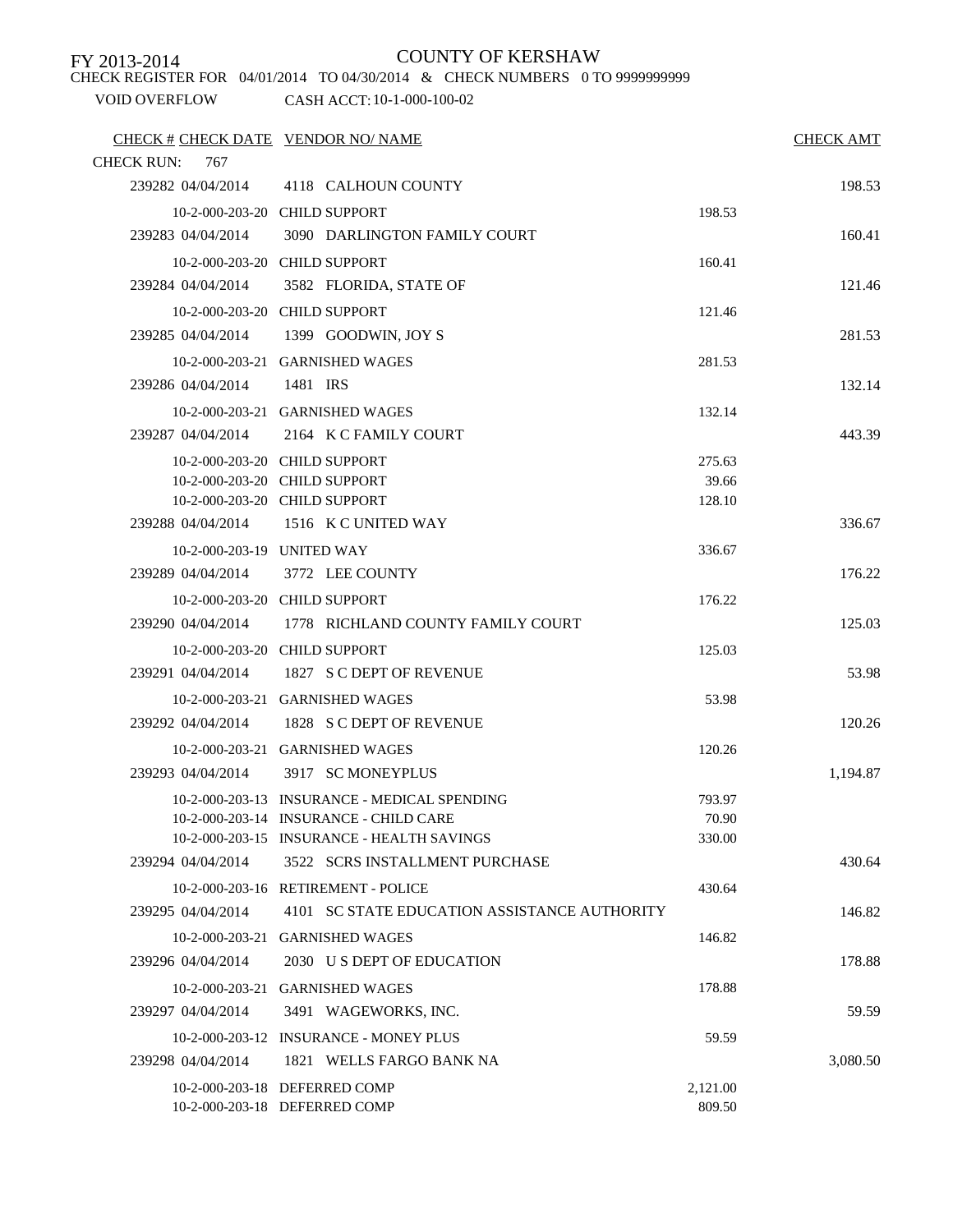CHECK REGISTER FOR 04/01/2014 TO 04/30/2014 & CHECK NUMBERS 0 TO 9999999999

VOID OVERFLOW CASH ACCT: 10-1-000-100-02

### CHECK # CHECK DATE VENDOR NO/ NAME CHECK AMT

|                           | 10-2-000-203-18 DEFERRED COMP        |                          | 150.00 |          |
|---------------------------|--------------------------------------|--------------------------|--------|----------|
|                           | <b>CHECK RUN:</b><br>767             | <b>NUMBER OF CHECKS:</b> | 17     | 7,240.92 |
| 768<br><b>CHECK RUN:</b>  |                                      |                          |        |          |
| 239299 04/04/2014         | 2356 BARTON, HEIDI KELLER            |                          |        | 60.00    |
|                           | 11-5-201-505-03 TELEPHONE - CELLULAR |                          | 60.00  |          |
| 239300 04/04/2014         | 2143 BASS, EMILY                     |                          |        | 60.00    |
|                           | 11-5-201-505-03 TELEPHONE - CELLULAR |                          | 60.00  |          |
| 239301 04/04/2014         | 2138 BURK, DEBBIE                    |                          |        | 60.00    |
|                           | 11-5-201-505-03 TELEPHONE - CELLULAR |                          | 60.00  |          |
| 239302 04/04/2014         | 2135 CAMPBELL, BARRY                 |                          |        | 60.00    |
|                           | 11-5-201-505-03 TELEPHONE - CELLULAR |                          | 60.00  |          |
| 239303 04/04/2014         | 2144 CRAWFORD, TRISHA                |                          |        | 60.00    |
|                           | 11-5-201-505-03 TELEPHONE - CELLULAR |                          | 60.00  |          |
| 239304 04/04/2014         | 3288 ALEXIS M DEKEYSER               |                          |        | 60.00    |
|                           | 11-5-201-505-03 TELEPHONE - CELLULAR |                          | 60.00  |          |
| 239305 04/04/2014         | 2148 FAULKENBERRY, DAISY             |                          |        | 60.00    |
|                           | 11-5-201-505-03 TELEPHONE - CELLULAR |                          | 60.00  |          |
| 239306 04/04/2014         | 2140 HAND, TINA                      |                          |        | 60.00    |
|                           | 11-5-201-505-03 TELEPHONE - CELLULAR |                          | 60.00  |          |
| 239307 04/04/2014         | 4150 HEWETT, STEVEN                  |                          |        | 0.00     |
| VOID DATE:                | 04/07/2014                           | <b>ORIGINAL AMOUNT:</b>  | 60.00  |          |
|                           | 11-5-201-505-03 TELEPHONE - CELLULAR |                          | 0.00   |          |
| 239308 04/04/2014         | 3729 MARK A HINSON JR                |                          |        | 60.00    |
|                           | 11-5-201-505-03 TELEPHONE - CELLULAR |                          | 60.00  |          |
| 239309 04/04/2014         | 3691 HOWELL, LANA R.                 |                          |        | 60.00    |
|                           | 11-5-201-505-03 TELEPHONE - CELLULAR |                          | 60.00  |          |
| 239310 04/04/2014         | 3290 BRENDA A JOHNSON                |                          |        | 60.00    |
|                           | 11-5-201-505-03 TELEPHONE - CELLULAR |                          | 60.00  |          |
| 239311 04/04/2014         | 2147 JORDAN, BARBARA                 |                          |        | 60.00    |
| $11 - 5 - 201 - 505 - 03$ | TELEPHONE - CELLULAR                 |                          | 60.00  |          |
| 239312 04/04/2014         | 3294 DOLORES RIDGELL                 |                          |        | 60.00    |
| 11-5-201-505-03           | TELEPHONE - CELLULAR                 |                          | 60.00  |          |
| 239313 04/04/2014         | 2146 SHEPARD, SONYA                  |                          |        | 60.00    |
| 11-5-201-505-03           | TELEPHONE - CELLULAR                 |                          | 60.00  |          |
| 239314 04/04/2014         | 3124 STOKES, BLAKE                   |                          |        | 60.00    |
| 11-5-201-505-03           | TELEPHONE - CELLULAR                 |                          | 60.00  |          |
| 239315 04/04/2014         | 3501 TRUESDALE, JOSH                 |                          |        | 60.00    |
|                           | 11-5-201-505-03 TELEPHONE - CELLULAR |                          | 60.00  |          |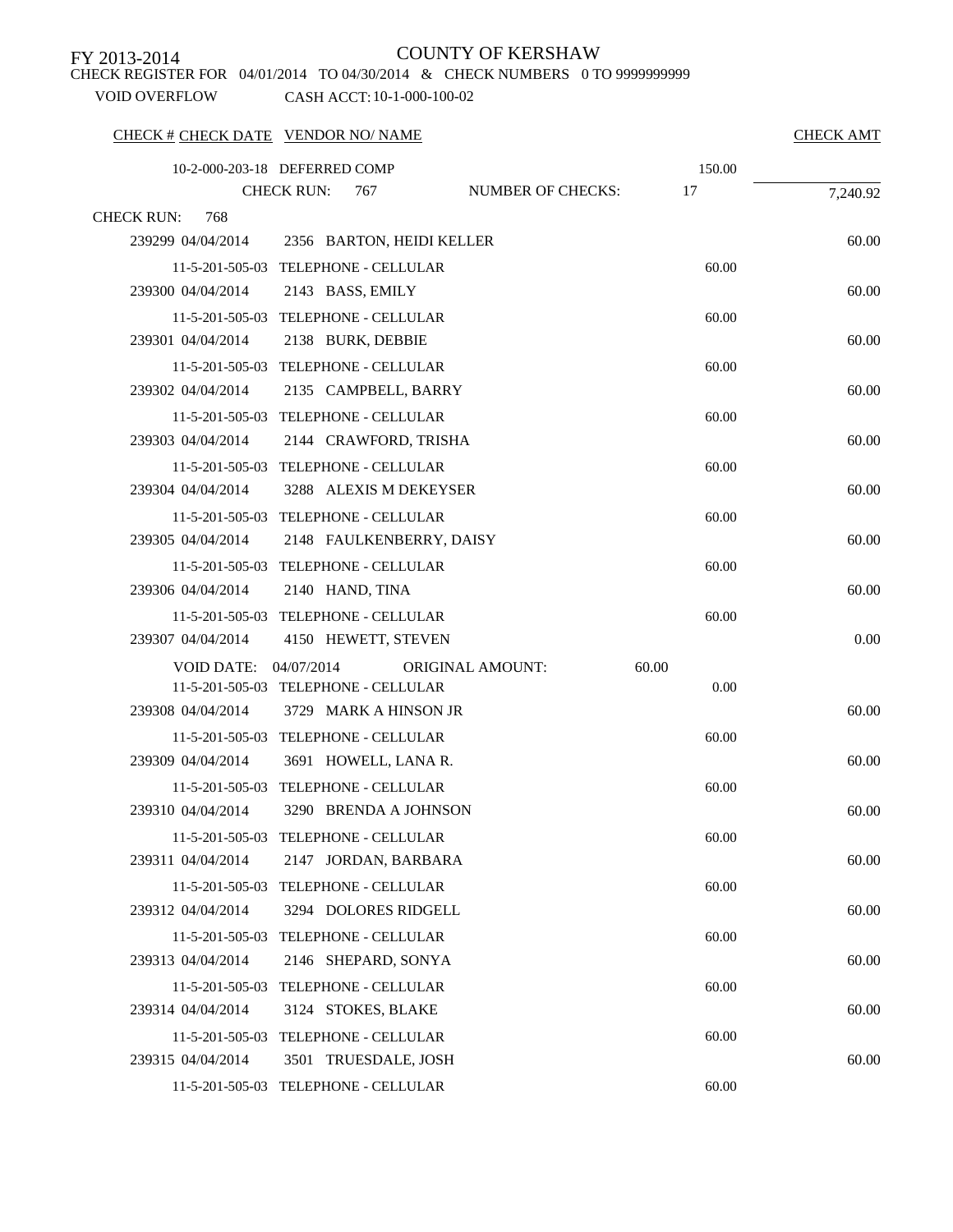CHECK REGISTER FOR 04/01/2014 TO 04/30/2014 & CHECK NUMBERS 0 TO 9999999999

| CHECK # CHECK DATE VENDOR NO/NAME |                                                 |          | <b>CHECK AMT</b> |
|-----------------------------------|-------------------------------------------------|----------|------------------|
| 239316 04/04/2014                 | 2531 TRUESDALE, PATTY                           |          | 60.00            |
|                                   | 11-5-201-505-03 TELEPHONE - CELLULAR            | 60.00    |                  |
| 239317 04/04/2014                 | 4154 VAVARRO, VANESSA                           |          | 60.00            |
|                                   | 11-5-201-505-03 TELEPHONE - CELLULAR            | 60.00    |                  |
| 239318 04/04/2014                 | 3692 NICOLE M WIESEN                            |          | 60.00            |
|                                   | 11-5-201-505-03 TELEPHONE - CELLULAR            | 60.00    |                  |
|                                   | <b>CHECK RUN:</b><br>768<br>NUMBER OF CHECKS:   | 20       | 1,140.00         |
| 769<br><b>CHECK RUN:</b>          |                                                 |          |                  |
| 239319 04/04/2014                 | 1001 A B L MANAGEMENT INC                       |          | 3,833.74         |
| 10-5-128-506-04 CS - FOOD         |                                                 | 3,833.74 |                  |
| 239320 04/04/2014                 | 3204 ADAMSON, WESLEY G                          |          | 89.00            |
|                                   | 11-5-213-507-02 PROFESSIONAL SERVICES - MEDICAL | 89.00    |                  |
| 239321 04/04/2014                 | 1014 ADVANCED DOOR SYSTEMS INC                  |          | 110.16           |
|                                   | 10-5-108-503-04 BUILDING GROUNDS MAINT          | 110.16   |                  |
| 239322 04/04/2014                 | 3606 AGACL                                      |          | 450.00           |
|                                   | 15-5-511-508-01 OTHER OPERATING                 | 450.00   |                  |
| 239323 04/04/2014                 | 1035 ANDERSON, CLIFTON                          |          | 27.87            |
|                                   | 15-5-500-508-01 OTHER OPERATING                 | 11.32    |                  |
|                                   | 15-5-500-508-01 OTHER OPERATING                 | 16.55    |                  |
| 239324 04/04/2014                 | 1049 AT&T                                       |          | 213.04           |
|                                   | 10-5-135-505-01 TELEPHONE - LOCAL               | 213.04   |                  |
| 239325 04/04/2014                 | 1049 AT&T                                       |          | 4,702.72         |
|                                   | 11-5-201-505-01 TELEPHONE - LOCAL               | 4,702.72 |                  |
| 239326 04/04/2014                 | 1049 AT&T                                       |          | 190.00           |
|                                   | 11-5-201-505-01 TELEPHONE - LOCAL               | 190.00   |                  |
| 239327 04/04/2014                 | 1050 AT&T                                       |          | 40.70            |
|                                   | 10-5-161-508-01 OTHER OPERATING                 | 40.70    |                  |
| 239328 04/04/2014                 | 1050 AT&T                                       |          | 132.37           |
|                                   | 10-5-161-508-01 OTHER OPERATING                 | 132.37   |                  |
| 239329 04/04/2014                 | 3821 AT&T MOBILITY, LLC                         |          | 40.46            |
|                                   | 11-5-202-505-01 TELEPHONE - LOCAL               | 40.46    |                  |
| 239330 04/04/2014                 | 2253 BASINGER, JAKE                             |          | 170.00           |
|                                   | 10-4-109-405-00 PERMITS - BUILDING              | 170.00   |                  |
| 239331 04/04/2014                 | 4160 BEACH COVE RESORT INC.                     |          | 352.80           |
|                                   | 10-5-114-504-05 TRAINING - MANDATORY            | 352.80   |                  |
| 239332 04/04/2014                 | 1095 BETHUNE, TOWN OF                           |          | 59.52            |
|                                   | 11-5-202-503-30 FIRE STATION EXPENSES           | 21.84    |                  |
| 10-5-135-505-00 UTILITIES         |                                                 | 12.00    |                  |
| 10-5-135-505-00 UTILITIES         |                                                 | 12.00    |                  |
| 11-5-213-505-00 UTILITIES         |                                                 | 13.68    |                  |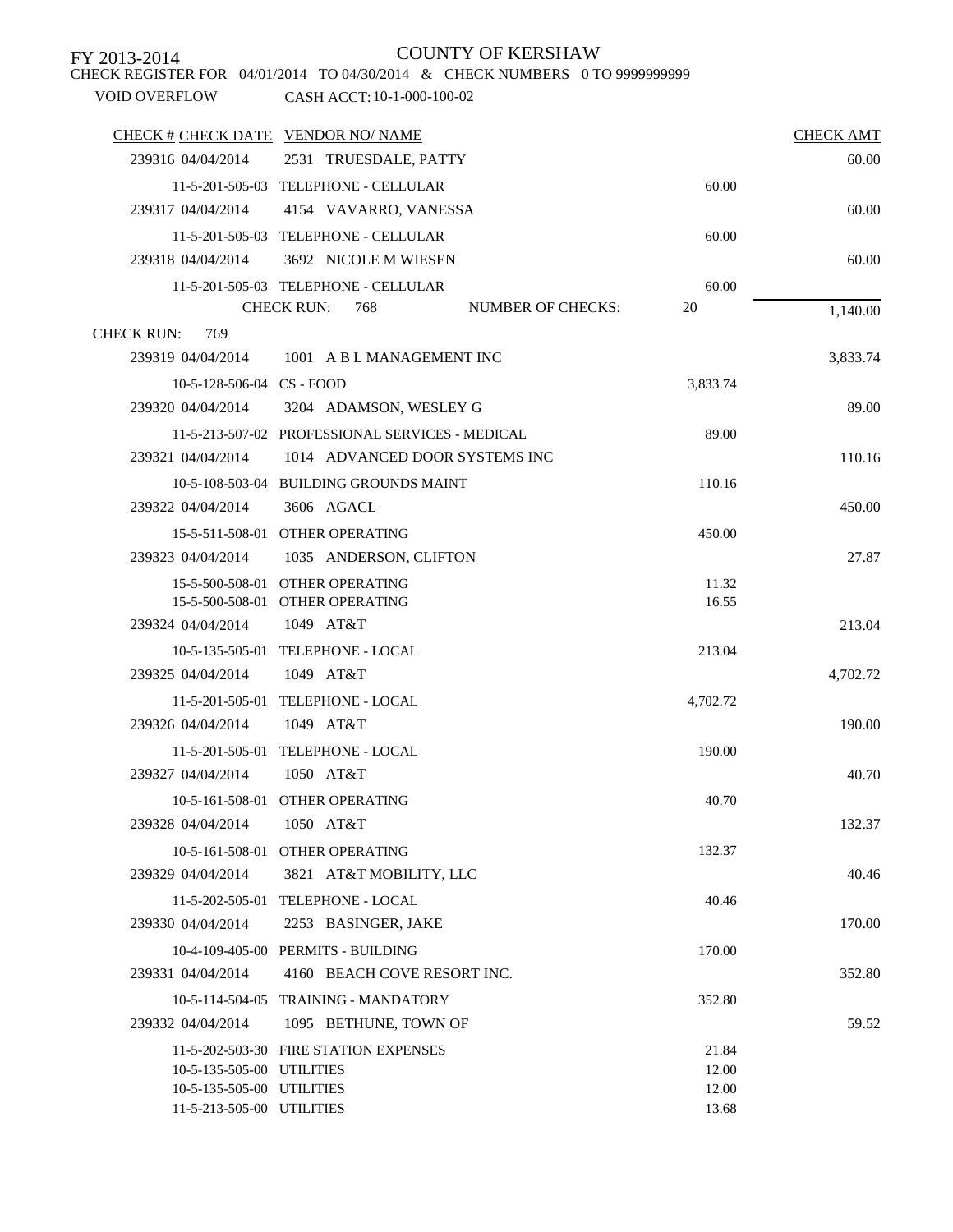CHECK REGISTER FOR 04/01/2014 TO 04/30/2014 & CHECK NUMBERS 0 TO 9999999999

| CHECK # CHECK DATE VENDOR NO/ NAME |                                                                                  |                 | <b>CHECK AMT</b> |
|------------------------------------|----------------------------------------------------------------------------------|-----------------|------------------|
| 239333 04/04/2014                  | 3048 BILTON, WILLIAM DAVID                                                       |                 | 4,112.90         |
|                                    | 15-5-524-508-01 OTHER OPERATING                                                  | 4,112.90        |                  |
| 239334 04/04/2014                  | 1096 BLACK RIVER ELECTRIC COOP                                                   |                 | 58.79            |
| 10-5-135-505-00 UTILITIES          |                                                                                  | 58.79           |                  |
| 239335 04/04/2014                  | 1106 BOB BARKER COMPANY INC                                                      |                 | 714.36           |
|                                    | 10-5-128-509-00 SUPPLIES - PROGRAM                                               | 22.83           |                  |
|                                    | 10-5-128-502-00 CUSTODIAL SUPPLIES                                               | 67.29           |                  |
|                                    | 10-5-128-502-01 UNIFORMS AND CLOTHING                                            | 624.24          |                  |
| 239336 04/04/2014                  | 1110 BOGGS PAVING, INC                                                           |                 | 6,528.10         |
|                                    | 11-5-213-506-20 LANDFILL MAINTENANCE                                             | 6,528.10        |                  |
| 239337 04/04/2014                  | 2171 BRANHAM, HAROLD                                                             |                 | 901.00           |
|                                    |                                                                                  |                 |                  |
|                                    | 10-2-000-204-04 LAND SALE REDEMPTION<br>10-2-000-204-04 LAND SALE REDEMPTION     | 51.00<br>850.00 |                  |
| 239338 04/04/2014                  | 1132 BRODART CO                                                                  |                 | 135.20           |
|                                    | 10-5-134-509-00 SUPPLIES - PROGRAM                                               | 135.20          |                  |
|                                    |                                                                                  |                 |                  |
| 239339 04/04/2014                  | 2541 BROWN, NATAKI                                                               |                 | 120.00           |
|                                    | 15-5-511-508-01 OTHER OPERATING<br>15-5-511-508-01 OTHER OPERATING               | 60.00<br>60.00  |                  |
| 239340 04/04/2014                  | 2298 BUCKHORN MATERIALS LLC                                                      |                 | 2,193.13         |
|                                    |                                                                                  |                 |                  |
|                                    | 10-5-111-509-02 SUPPLIES - ROCK                                                  | 2,193.13        |                  |
| 239341 04/04/2014                  | 1158 CAMDEN BUILDERS SUPPLY                                                      |                 | $0.00\,$         |
|                                    |                                                                                  | 0.00            |                  |
| 239342 04/04/2014                  | 1158 CAMDEN BUILDERS SUPPLY                                                      |                 | 0.00             |
|                                    |                                                                                  | 0.00            |                  |
| 239343 04/04/2014                  | 1158 CAMDEN BUILDERS SUPPLY                                                      |                 | 0.00             |
|                                    |                                                                                  | 0.00            |                  |
| 239344 04/04/2014                  | 1158 CAMDEN BUILDERS SUPPLY                                                      |                 | 0.00             |
|                                    |                                                                                  | 0.00            |                  |
| 239345 04/04/2014                  | 1158 CAMDEN BUILDERS SUPPLY                                                      |                 | 0.00             |
|                                    |                                                                                  |                 |                  |
|                                    |                                                                                  | 0.00            |                  |
| 239346 04/04/2014                  | 1158 CAMDEN BUILDERS SUPPLY                                                      |                 | 0.00             |
|                                    |                                                                                  | 0.00            |                  |
| 239347 04/04/2014                  | 1158 CAMDEN BUILDERS SUPPLY                                                      |                 | 2,362.84         |
|                                    | 10-5-111-503-04 BUILDING GROUNDS MAINT                                           | 104.43          |                  |
|                                    | 11-5-202-503-30 FIRE STATION EXPENSES                                            | 9.07            |                  |
|                                    | 11-5-202-503-30 FIRE STATION EXPENSES                                            | 38.46           |                  |
|                                    | 11-5-246-509-00 SUPPLIES - PROGRAM                                               | 42.76           |                  |
|                                    | 10-5-108-503-04 BUILDING GROUNDS MAINT<br>10-5-108-503-04 BUILDING GROUNDS MAINT | 4.80<br>0.80    |                  |
|                                    | 10-5-108-503-04 BUILDING GROUNDS MAINT                                           | 19.12           |                  |
|                                    | 10-5-108-503-04 BUILDING GROUNDS MAINT                                           | 16.56           |                  |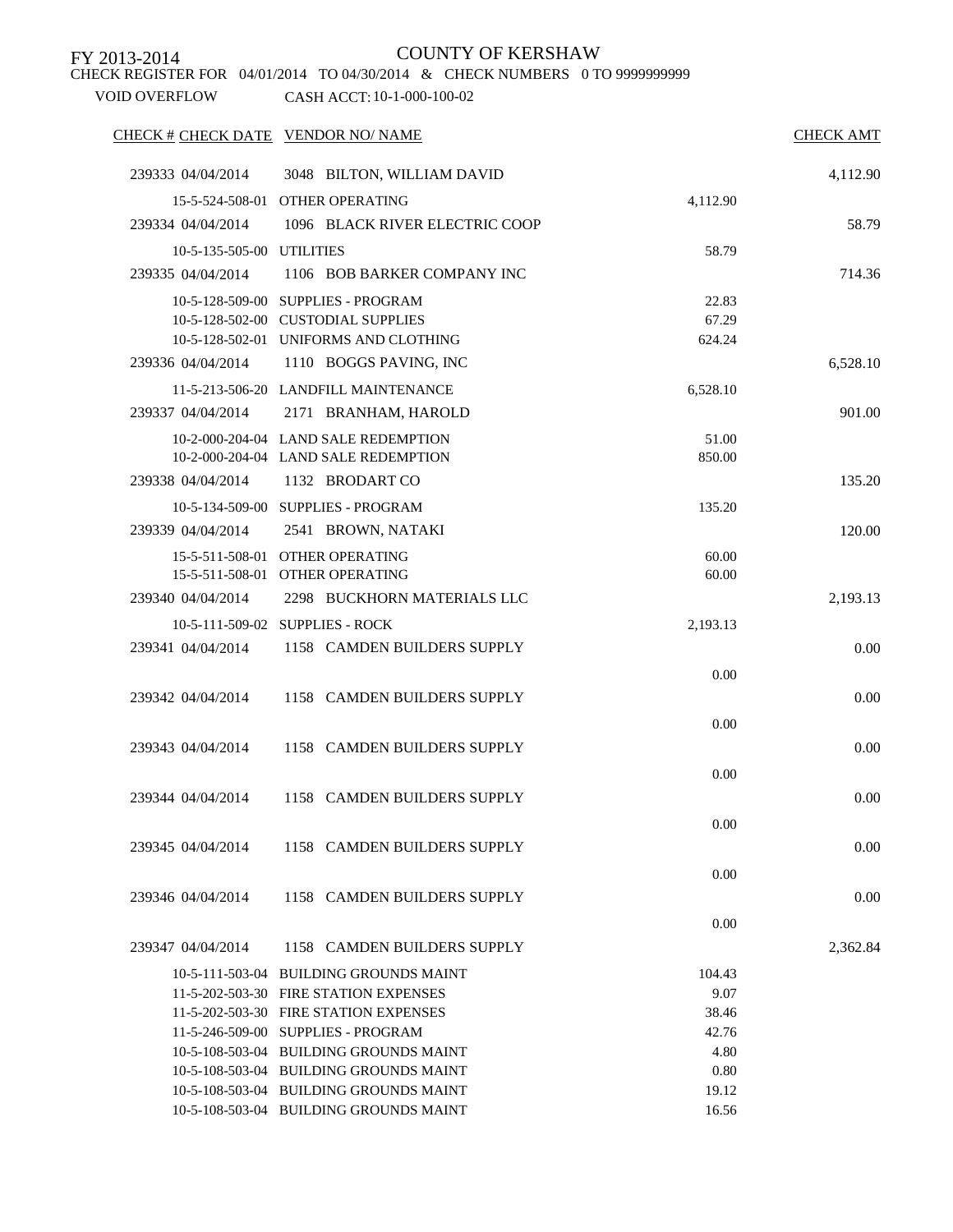### CHECK # CHECK DATE VENDOR NO/ NAME CHECK AMT

| 10-5-108-502-00   | <b>CUSTODIAL SUPPLIES</b>              | 201.65  |
|-------------------|----------------------------------------|---------|
| 10-5-108-502-00   | <b>CUSTODIAL SUPPLIES</b>              | 24.04   |
| 10-5-108-502-00   | <b>CUSTODIAL SUPPLIES</b>              | 36.36   |
| 10-5-108-502-00   | <b>CUSTODIAL SUPPLIES</b>              | 40.63   |
| 10-5-108-503-04   | <b>BUILDING GROUNDS MAINT</b>          | 17.69   |
| 10-5-108-503-04   | <b>BUILDING GROUNDS MAINT</b>          | 4.12    |
| 10-5-108-503-04   | <b>BUILDING GROUNDS MAINT</b>          | 6.40    |
| 10-5-108-503-04   | <b>BUILDING GROUNDS MAINT</b>          | 20.99   |
| 10-5-108-503-04   | <b>BUILDING GROUNDS MAINT</b>          | 3.19    |
| 10-5-108-503-04   | <b>BUILDING GROUNDS MAINT</b>          | 30.46   |
| 10-5-108-503-04   | <b>BUILDING GROUNDS MAINT</b>          | 21.39   |
| 10-5-108-503-04   | <b>BUILDING GROUNDS MAINT</b>          | 18.94   |
| 10-5-108-503-04   | <b>BUILDING GROUNDS MAINT</b>          | 5.22    |
| 10-5-108-503-04   | <b>BUILDING GROUNDS MAINT</b>          | 28.23   |
| 10-5-108-503-04   | <b>BUILDING GROUNDS MAINT</b>          | 19.74   |
| 10-5-108-503-04   | <b>BUILDING GROUNDS MAINT</b>          | 88.16   |
| 10-5-108-503-04   | <b>BUILDING GROUNDS MAINT</b>          | 14.42   |
| 10-5-108-503-04   | <b>BUILDING GROUNDS MAINT</b>          | 106.98  |
| 10-5-108-503-04   | <b>BUILDING GROUNDS MAINT</b>          | 39.89   |
| 10-5-108-503-04   | <b>BUILDING GROUNDS MAINT</b>          | 59.19   |
| 10-5-108-503-04   | <b>BUILDING GROUNDS MAINT</b>          | 27.26   |
| 10-5-108-503-04   | <b>BUILDING GROUNDS MAINT</b>          | (10.15) |
| 10-5-108-503-04   | <b>BUILDING GROUNDS MAINT</b>          | 47.06   |
| 10-5-108-503-04   | <b>BUILDING GROUNDS MAINT</b>          | 12.22   |
| 10-5-108-503-04   | <b>BUILDING GROUNDS MAINT</b>          | 6.94    |
| 10-5-108-503-04   | <b>BUILDING GROUNDS MAINT</b>          | 20.31   |
| 10-5-108-503-04   | <b>BUILDING GROUNDS MAINT</b>          | 7.48    |
| 10-5-108-503-04   | <b>BUILDING GROUNDS MAINT</b>          | 44.24   |
| 10-5-108-503-04   | <b>BUILDING GROUNDS MAINT</b>          | 11.64   |
| 10-5-108-503-04   | <b>BUILDING GROUNDS MAINT</b>          | 9.08    |
| 10-5-108-503-04   | <b>BUILDING GROUNDS MAINT</b>          | 12.70   |
| 10-5-108-503-04   | <b>BUILDING GROUNDS MAINT</b>          | 62.03   |
| 10-5-108-503-04   | <b>BUILDING GROUNDS MAINT</b>          | 32.58   |
| 10-5-108-503-04   | <b>BUILDING GROUNDS MAINT</b>          | 35.29   |
| 10-5-108-503-04   | <b>BUILDING GROUNDS MAINT</b>          | (12.83) |
| 10-5-108-503-04   | <b>BUILDING GROUNDS MAINT</b>          | 13.47   |
|                   | 10-5-108-503-04 BUILDING GROUNDS MAINT | 11.59   |
| $10-5-108-503-04$ | <b>BUILDING GROUNDS MAINT</b>          | 7.25    |
| 10-5-108-503-04   | <b>BUILDING GROUNDS MAINT</b>          | 14.97   |
| 10-5-108-503-04   | <b>BUILDING GROUNDS MAINT</b>          | 35.76   |
| 10-5-108-502-00   | <b>CUSTODIAL SUPPLIES</b>              | 12.82   |
| 10-5-108-502-00   | <b>CUSTODIAL SUPPLIES</b>              | 20.30   |
| 10-5-108-502-00   | <b>CUSTODIAL SUPPLIES</b>              | 22.88   |
| 10-5-108-503-04   | <b>BUILDING GROUNDS MAINT</b>          | 16.77   |
| 10-5-108-503-04   | <b>BUILDING GROUNDS MAINT</b>          | 16.00   |
| 10-5-108-503-04   | <b>BUILDING GROUNDS MAINT</b>          | 20.74   |
|                   | 10-5-108-503-04 BUILDING GROUNDS MAINT | 10.91   |
|                   | 10-5-108-503-04 BUILDING GROUNDS MAINT | 42.22   |
|                   | 10-5-108-503-04 BUILDING GROUNDS MAINT | 77.54   |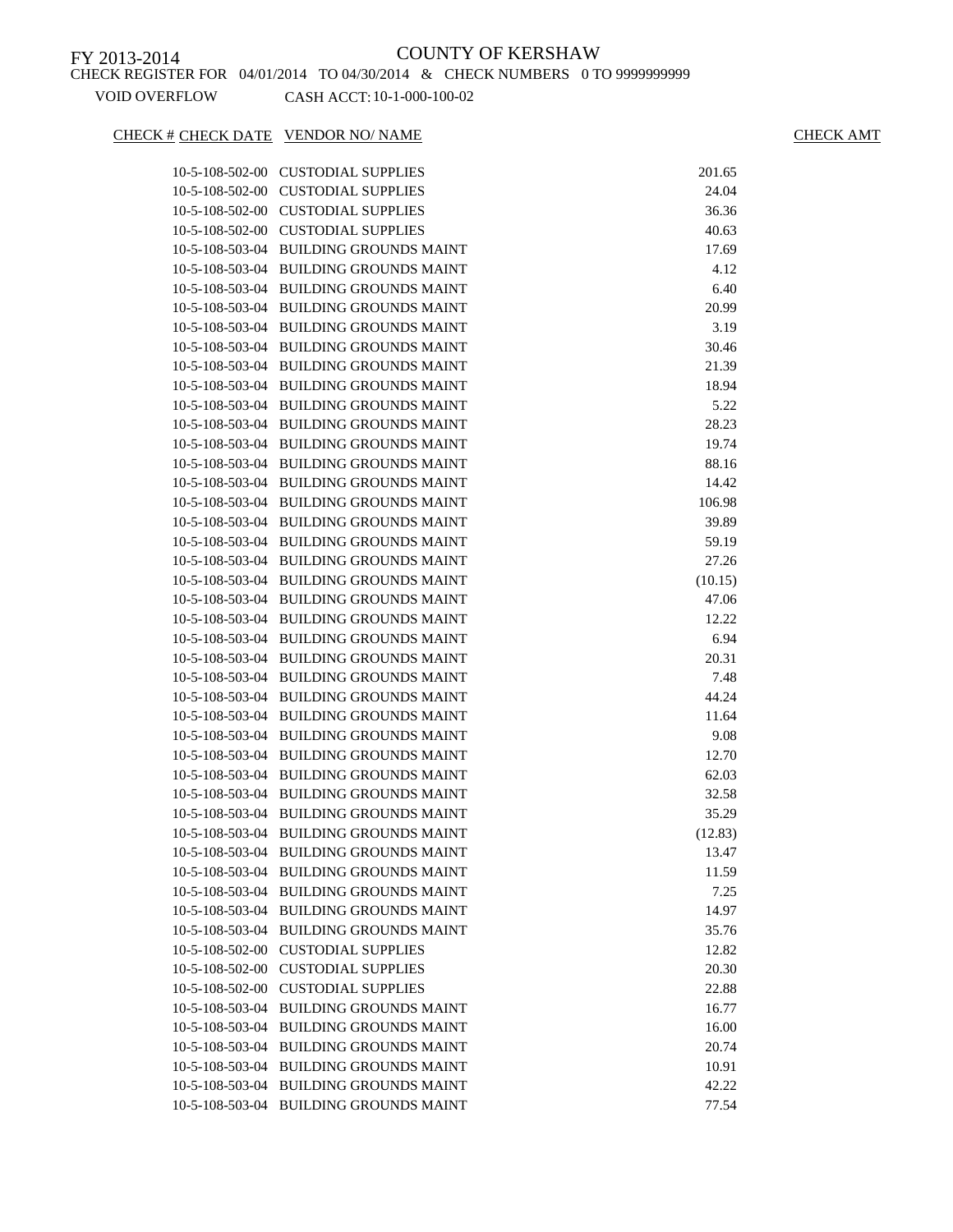### CHECK # CHECK DATE VENDOR NO/ NAME CHECK AMT

### 10-5-108-503-04 BUILDING GROUNDS MAINT 21.05 10-5-108-503-04 BUILDING GROUNDS MAINT 8.54 10-5-108-503-04 BUILDING GROUNDS MAINT 27.35 10-5-108-503-04 BUILDING GROUNDS MAINT 33.68 10-5-103-503-04 BUILDING GROUNDS MAINT 6.41 10-5-108-503-04 BUILDING GROUNDS MAINT 25.66 10-5-108-503-04 BUILDING GROUNDS MAINT 4.06 10-5-108-503-04 BUILDING GROUNDS MAINT 15.34 10-5-108-503-04 BUILDING GROUNDS MAINT 31.02 10-5-108-503-04 BUILDING GROUNDS MAINT 6.41 10-5-108-503-04 BUILDING GROUNDS MAINT 26.74 10-5-108-503-04 BUILDING GROUNDS MAINT 42.77 10-5-108-503-04 BUILDING GROUNDS MAINT 37.81 10-5-108-503-04 BUILDING GROUNDS MAINT 21.36 10-5-108-503-04 BUILDING GROUNDS MAINT 17.09 10-5-108-503-04 BUILDING GROUNDS MAINT 1.38 10-5-108-503-04 BUILDING GROUNDS MAINT 96.19 10-5-108-503-04 BUILDING GROUNDS MAINT 191.94 10-5-108-503-04 BUILDING GROUNDS MAINT 32.78 10-5-108-503-04 BUILDING GROUNDS MAINT 34.48 10-5-108-503-04 BUILDING GROUNDS MAINT 16.61 10-5-108-503-04 BUILDING GROUNDS MAINT 11.41 239348 04/04/2014 1194 CASSATT WATER COMPANY INC 0.00 0.00 239349 04/04/2014 1194 CASSATT WATER COMPANY INC 377.50 10-5-135-505-00 UTILITIES 17.61 11-5-202-503-30 FIRE STATION EXPENSES 21.09 11-5-202-503-30 FIRE STATION EXPENSES 19.16 10-5-111-505-00 UTILITIES 24.19 11-5-213-505-00 UTILITIES 24.19 11-5-202-503-30 FIRE STATION EXPENSES 22.64 10-5-135-505-00 UTILITIES 17.61 11-5-202-503-30 FIRE STATION EXPENSES 20.71 11-5-202-503-30 FIRE STATION EXPENSES 21.87 10-5-135-505-00 UTILITIES 17.61 11-5-202-503-30 FIRE STATION EXPENSES 20.71 11-5-213-505-00 UTILITIES 44.02 11-5-202-503-30 FIRE STATION EXPENSES 18.77 11-5-213-505-00 UTILITIES 30.62 11-5-202-503-30 FIRE STATION EXPENSES 18.77 11-5-213-505-00 UTILITIES 19.93 11-5-202-503-30 FIRE STATION EXPENSES 18.00 239350 04/04/2014 1197 CAULDER PLUMBING CO 80.00 10-5-134-503-04 BUILDING GROUNDS MAINT 80.00 239351 04/04/2014 4086 CHILDREN'S PLUS, INC. 56.66 10-5-134-509-06 SUPPLIES - LOCAL 56.66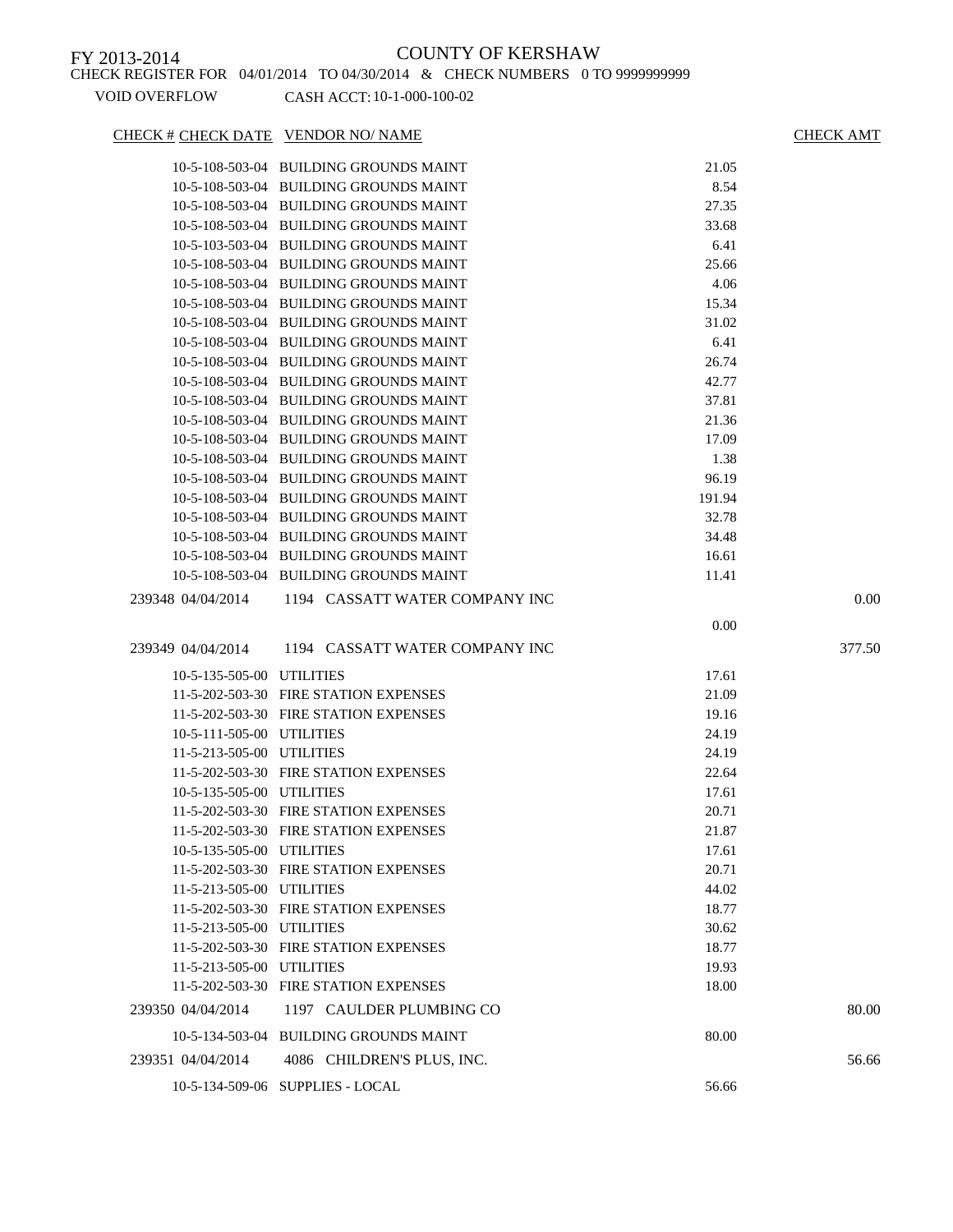# CHECK REGISTER FOR 04/01/2014 TO 04/30/2014 & CHECK NUMBERS 0 TO 9999999999

## FY 2013-2014 COUNTY OF KERSHAW

| <b>CHECK AMT</b> |                      |                                                                              | CHECK # CHECK DATE VENDOR NO/ NAME |
|------------------|----------------------|------------------------------------------------------------------------------|------------------------------------|
| 224.63           |                      | 1227 CITY ELECTRIC SUPPLY CO                                                 | 239352 04/04/2014                  |
|                  | 224.63               | 10-5-108-503-04 BUILDING GROUNDS MAINT                                       |                                    |
| 694.11           |                      | 1232 COASTAL SANITARY SUPPLY CO INC                                          | 239353 04/04/2014                  |
|                  | 694.11               | 10-5-108-502-00 CUSTODIAL SUPPLIES                                           |                                    |
| 319.47           |                      | 1238 COLPROVIA ASPHALTS                                                      | 239354 04/04/2014                  |
|                  | 319.47               | 10-5-108-503-04 BUILDING GROUNDS MAINT                                       |                                    |
| 6,080.00         |                      | 4156 COMPUTERCOP SOFTWARE CORP.                                              | 239355 04/04/2014                  |
|                  | 6,080.00             | 15-5-511-508-01 OTHER OPERATING                                              |                                    |
| 6,091.50         |                      | 3581 CONNECTING ELEMENTS, INC.                                               | 239356 04/04/2014                  |
|                  | 6,091.50             | 15-5-511-508-01 OTHER OPERATING                                              |                                    |
| 180.00           |                      | 3008 CROOKS, ROBERT M JR DMD                                                 | 239357 04/04/2014                  |
|                  |                      |                                                                              |                                    |
|                  | 180.00               | 10-5-128-507-02 PROFESSIONAL SERV-MEDICAL                                    |                                    |
| 5,969.57         |                      | 1269 DAVIS & FLOYD INC                                                       | 239358 04/04/2014                  |
|                  | 572.25               | 14-5-409-599-98 CAPITAL PROJECTS                                             |                                    |
|                  | 3,297.32<br>2,100.00 | 14-5-400-503-08 ENGINEERING & MONITORING<br>14-5-409-599-98 CAPITAL PROJECTS |                                    |
| 85.60            |                      | 239359 04/04/2014 1271 DAVIS PRINTING CO                                     |                                    |
|                  |                      |                                                                              |                                    |
|                  | 85.60                | 10-5-120-501-02 OFFICE SUPPLIES<br>1295 DR KILLEM                            |                                    |
| 55.00            |                      |                                                                              | 239360 04/04/2014                  |
|                  | 55.00                | 10-5-161-508-01 OTHER OPERATING                                              |                                    |
| 396.90           |                      | 239361 04/04/2014 1746 DUKE ENERGY PROGRESS                                  |                                    |
|                  | 63.24                | 11-5-202-503-30 FIRE STATION EXPENSES                                        |                                    |
|                  | 323.57               |                                                                              | 11-5-213-505-00 UTILITIES          |
|                  | 10.09                | 11-5-216-505-04 PARK UTILITIES                                               |                                    |
| 67.47            |                      | 2947 DISTRIBUTION VIDEO & AUDIO                                              | 239362 04/04/2014                  |
|                  | 22.49                | 10-5-134-509-06 SUPPLIES - LOCAL                                             |                                    |
|                  | 44.98                | 10-5-134-509-06 SUPPLIES - LOCAL                                             |                                    |
| 9.00             |                      | 4158 EDWARDS, JAMES                                                          | 239363 04/04/2014                  |
|                  | 9.00                 | 10-5-114-504-05 TRAINING - MANDATORY                                         |                                    |
| 63.77            |                      | 3459 EVERYDAY GOURMNET                                                       | 239364 04/04/2014                  |
|                  | 63.77                | 10-5-100-501-02 OFFICE SUPPLIES                                              |                                    |
| 592.74           |                      | 1336 FAIRFIELD ELECTRIC COOP                                                 | 239365 04/04/2014                  |
|                  | 13.00                |                                                                              | 10-5-108-505-00 UTILITIES          |
|                  | 278.00               | 11-5-202-503-30 FIRE STATION EXPENSES                                        |                                    |
|                  | 301.74               | 11-5-216-505-04 PARK UTILITIES                                               |                                    |
| 16.48            |                      | 2628 FAULKENBERRY, GENE                                                      | 239366 04/04/2014                  |
|                  | 16.48                | 10-5-110-509-00 SUPPLIES - PROGRAM                                           |                                    |
| 20.30            |                      | 1342 FEDEX                                                                   | 239367 04/04/2014                  |
|                  | 20.30                | 15-5-511-508-01 OTHER OPERATING                                              |                                    |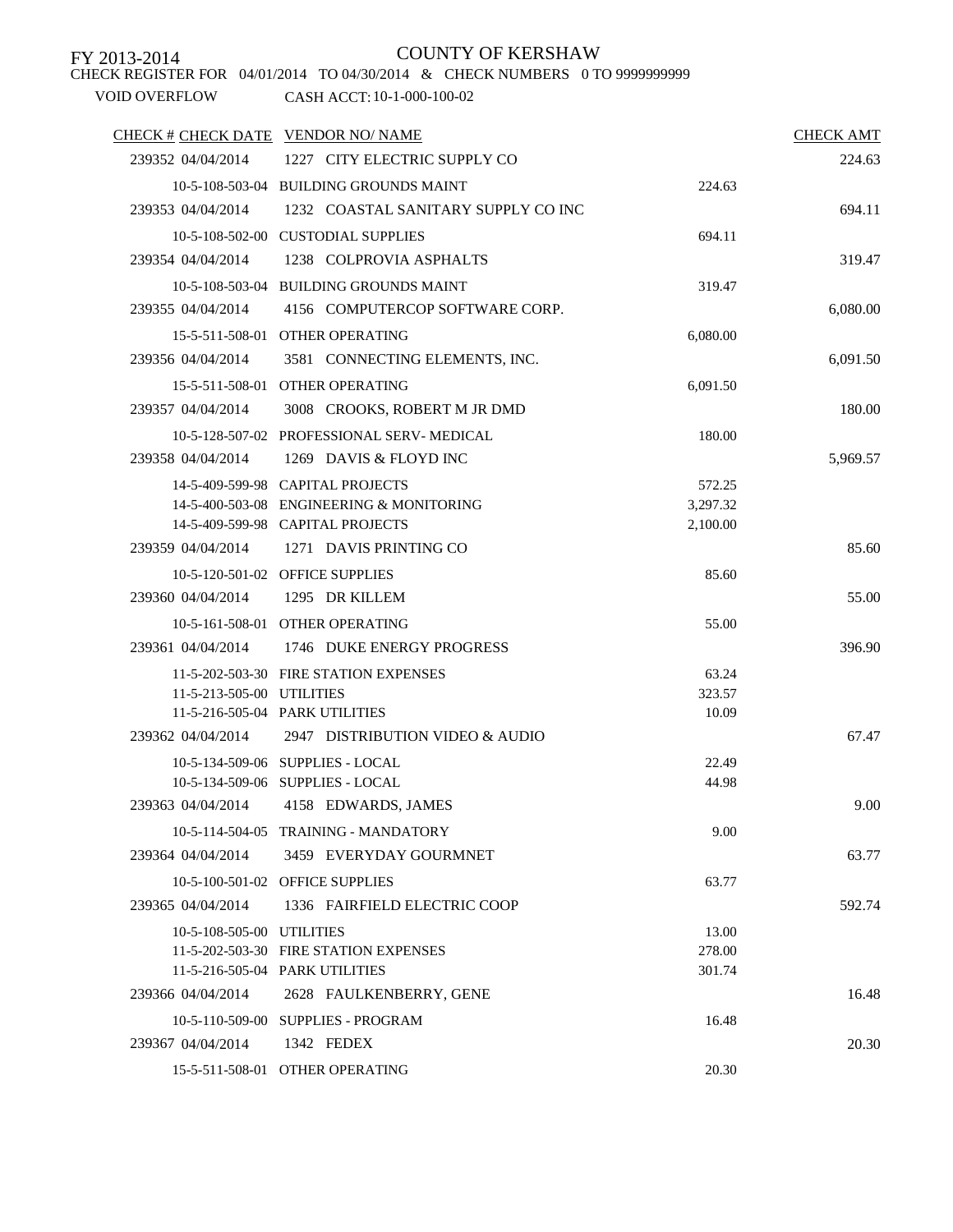CHECK REGISTER FOR 04/01/2014 TO 04/30/2014 & CHECK NUMBERS 0 TO 9999999999

|                                              | CHECK # CHECK DATE VENDOR NO/ NAME         |                | <b>CHECK AMT</b> |
|----------------------------------------------|--------------------------------------------|----------------|------------------|
| 239368 04/04/2014                            | 2156 FELLERS, JOHNNY                       |                | 448.33           |
|                                              | 10-5-126-502-01 UNIFORMS AND CLOTHING      | 448.33         |                  |
| 239369 04/04/2014                            | 2526 FLEETCOR TECHNOLOGIES                 |                | 109.71           |
| 10-5-127-504-00 FUEL                         |                                            | 109.71         |                  |
| 239370 04/04/2014                            | 1351 FLEETCOR TECHNOLOGIES                 |                | 0.00             |
|                                              |                                            |                |                  |
|                                              |                                            | 0.00           |                  |
| 239371 04/04/2014                            | 1351 FLEETCOR TECHNOLOGIES                 |                | 9,809.78         |
| 10-5-108-504-00 FUEL                         |                                            | 512.98         |                  |
| 10-5-109-504-00 FUEL                         |                                            | 139.93         |                  |
| 10-5-111-504-00 FUEL                         |                                            | 991.96         |                  |
| 10-5-114-504-00 FUEL                         |                                            | 42.19          |                  |
| 10-5-126-504-00 FUEL                         |                                            | 56.24          |                  |
| 10-5-127-504-00 FUEL                         |                                            | 6,311.59       |                  |
| 10-5-128-504-00 FUEL                         |                                            | 99.61          |                  |
| 10-5-130-504-00 FUEL                         |                                            | 466.89         |                  |
| 10-5-134-504-00 FUEL                         |                                            | 40.24          |                  |
| 10-5-135-504-00 FUEL                         |                                            | 142.38         |                  |
|                                              | 10-5-164-504-02 FLEET MAINT - NONCONTRACT  | 43.05          |                  |
| 11-5-202-504-00 FUEL                         |                                            | 575.17         |                  |
| 11-5-213-504-00 FUEL                         |                                            | 66.53<br>59.65 |                  |
| 11-5-230-504-00 FUEL<br>14-5-400-504-00 FUEL |                                            | 261.37         |                  |
|                                              |                                            |                |                  |
| 239372 04/04/2014                            | 3760 STEVEN E FLORES                       |                | 362.00           |
| 10-5-127-504-03 TRAVEL                       |                                            | 12.00          |                  |
| 10-5-127-504-03 TRAVEL                       |                                            | 350.00         |                  |
| 239373 04/04/2014                            | <b>ATTORNEY AT LAW</b><br>1365 FRYAR,KAREN |                | 2,916.66         |
|                                              | 15-5-518-508-01 OTHER OPERATING            | 2,916.66       |                  |
| 239374 04/04/2014                            | 1383 GAMECOCK CHEMICAL COMPANY             |                | 471.38           |
|                                              | 14-5-400-509-00 SUPPLIES - PROGRAM         | 471.38         |                  |
| 239375 04/04/2014                            | 3171 GAMMA NU OMEGA CHAPTER                |                | 750.00           |
|                                              |                                            |                |                  |
|                                              | 15-5-511-508-01 OTHER OPERATING            | 750.00         |                  |
| 239376 04/04/2014                            | 1385 GAYLORD BROS INC                      |                | 55.66            |
|                                              | 10-5-102-501-02 OFFICE SUPPLIES            | 55.66          |                  |
| 239377 04/04/2014                            | 1404 GRAINGER, INC                         |                | 40.61            |
|                                              |                                            |                |                  |
|                                              | 11-5-202-503-30 FIRE STATION EXPENSES      | 40.61          |                  |
| 239378 04/04/2014                            | 3213 MARK W GRIFFITHS                      |                | 6.70             |
| 10-5-114-504-03 TRAVEL                       |                                            | 6.70           |                  |
| 239379 04/04/2014                            | 3749 KATHLEEN A HALTER                     |                | 21.40            |
|                                              | 10-5-128-502-01 UNIFORMS AND CLOTHING      | 21.40          |                  |
|                                              |                                            |                |                  |
| 239380 04/04/2014                            | 4133 HEIMAN FIRE EQUIPMENT                 |                | 877.90           |
|                                              | 11-5-202-503-30 FIRE STATION EXPENSES      | 877.90         |                  |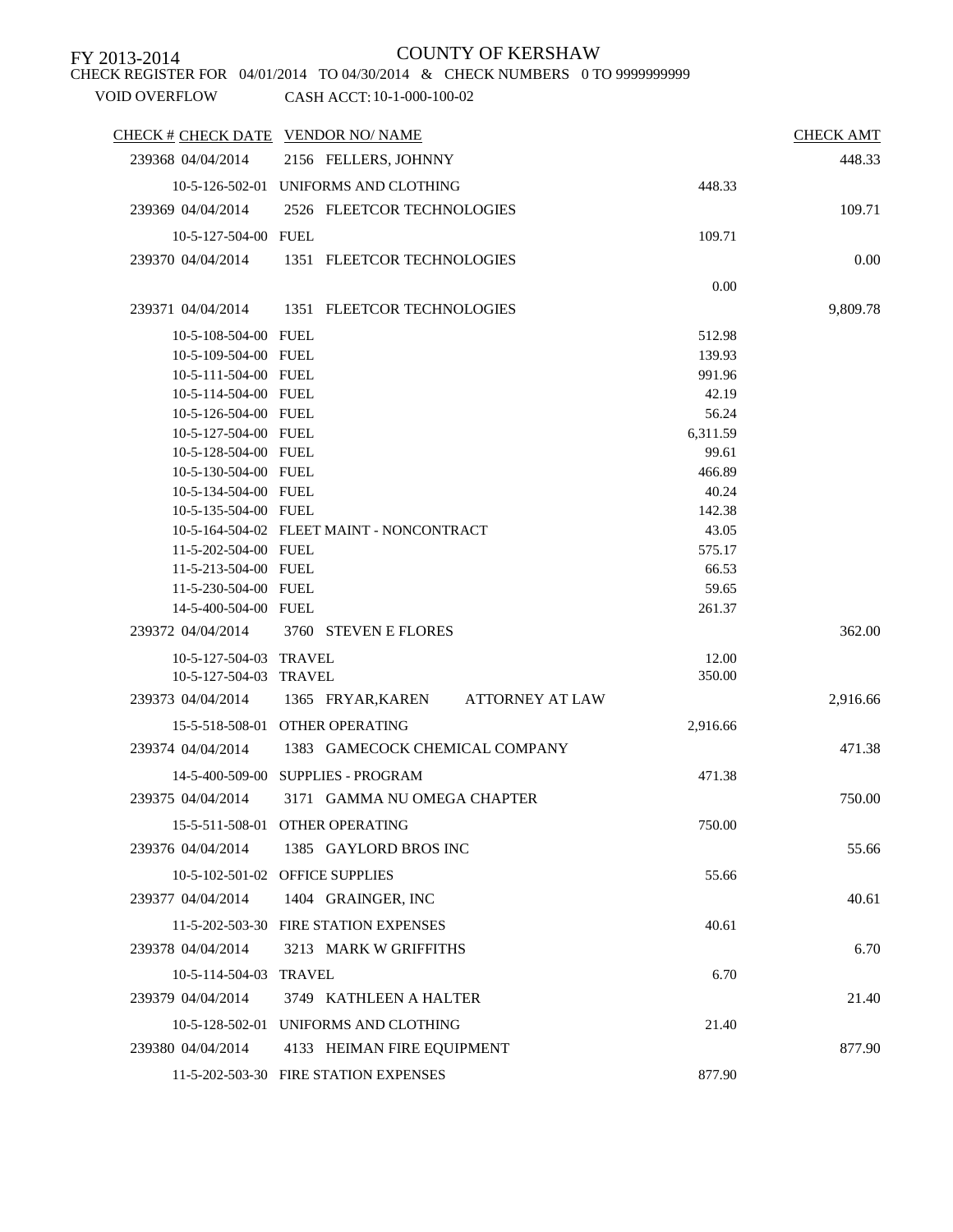CHECK REGISTER FOR 04/01/2014 TO 04/30/2014 & CHECK NUMBERS 0 TO 9999999999

| 239381 04/04/2014<br>1436 HERALD LEASING CO INC<br>224.68<br>10-5-123-501-07 COPIER LEASE<br>112.34<br>10-5-123-501-07 COPIER LEASE<br>112.34<br>1437 HERALD OFFICE SYSTEMS<br>239382 04/04/2014<br>148.09<br>10-5-123-506-15 CONTRACTED MAINTENANCE<br>106.36<br>10-5-161-508-01 OTHER OPERATING<br>41.73<br>239383 04/04/2014<br>1437 HERALD OFFICE SYSTEMS<br>5,344.65<br>10-5-161-508-01 OTHER OPERATING<br>5,344.65<br>239384 04/04/2014<br>2290 HYMAN PAPER COMPANY<br>145.62<br>10-5-128-502-00 CUSTODIAL SUPPLIES<br>145.62<br>239385 04/04/2014<br>2157 WILSON, LORRAINE DBA J & J REMOVAL SERVI<br>215.00<br>10-5-126-506-08 CS - TRANSPORT<br>215.00<br>239386 04/04/2014<br>2258 KERSHAW COUNTY UTILITIES<br>53.50<br>10-5-127-505-00 UTILITIES<br>33.50<br>10-5-135-505-00 UTILITIES<br>20.00<br>239387 04/04/2014<br>1531 THE LPA GROUP INC<br>1,529.04<br>10-5-111-599-98 CAPITAL PROJECTS<br>1,529.04<br>0.00<br>239388 04/04/2014<br>1557 LUGOFF ELGIN WATER AUTHORITY<br>0.00<br>239389 04/04/2014 1557 LUGOFF ELGIN WATER AUTHORITY<br>2,058.64<br>14-5-400-506-00 CONTRACTED SERVICES<br>771.00<br>10-5-127-505-00 UTILITIES<br>255.64<br>11-5-202-503-30 FIRE STATION EXPENSES<br>25.24<br>11-5-213-505-00 UTILITIES<br>25.24<br>11-5-202-503-30 FIRE STATION EXPENSES<br>135.64<br>14-5-400-505-00 UTILITIES<br>25.24<br>14-5-400-505-00 UTILITIES<br>25.24<br>14-5-400-505-00 UTILITIES<br>25.24<br>25.24<br>11-5-216-505-04 PARK UTILITIES<br>14-5-400-505-00 UTILITIES<br>135.64<br>14-5-400-505-00 UTILITIES<br>25.24<br>11-5-213-505-00 UTILITIES<br>33.12 |
|---------------------------------------------------------------------------------------------------------------------------------------------------------------------------------------------------------------------------------------------------------------------------------------------------------------------------------------------------------------------------------------------------------------------------------------------------------------------------------------------------------------------------------------------------------------------------------------------------------------------------------------------------------------------------------------------------------------------------------------------------------------------------------------------------------------------------------------------------------------------------------------------------------------------------------------------------------------------------------------------------------------------------------------------------------------------------------------------------------------------------------------------------------------------------------------------------------------------------------------------------------------------------------------------------------------------------------------------------------------------------------------------------------------------------------------------------------------------------------------------------------------------------------------------------------------------------------------|
|                                                                                                                                                                                                                                                                                                                                                                                                                                                                                                                                                                                                                                                                                                                                                                                                                                                                                                                                                                                                                                                                                                                                                                                                                                                                                                                                                                                                                                                                                                                                                                                       |
|                                                                                                                                                                                                                                                                                                                                                                                                                                                                                                                                                                                                                                                                                                                                                                                                                                                                                                                                                                                                                                                                                                                                                                                                                                                                                                                                                                                                                                                                                                                                                                                       |
|                                                                                                                                                                                                                                                                                                                                                                                                                                                                                                                                                                                                                                                                                                                                                                                                                                                                                                                                                                                                                                                                                                                                                                                                                                                                                                                                                                                                                                                                                                                                                                                       |
|                                                                                                                                                                                                                                                                                                                                                                                                                                                                                                                                                                                                                                                                                                                                                                                                                                                                                                                                                                                                                                                                                                                                                                                                                                                                                                                                                                                                                                                                                                                                                                                       |
|                                                                                                                                                                                                                                                                                                                                                                                                                                                                                                                                                                                                                                                                                                                                                                                                                                                                                                                                                                                                                                                                                                                                                                                                                                                                                                                                                                                                                                                                                                                                                                                       |
|                                                                                                                                                                                                                                                                                                                                                                                                                                                                                                                                                                                                                                                                                                                                                                                                                                                                                                                                                                                                                                                                                                                                                                                                                                                                                                                                                                                                                                                                                                                                                                                       |
|                                                                                                                                                                                                                                                                                                                                                                                                                                                                                                                                                                                                                                                                                                                                                                                                                                                                                                                                                                                                                                                                                                                                                                                                                                                                                                                                                                                                                                                                                                                                                                                       |
|                                                                                                                                                                                                                                                                                                                                                                                                                                                                                                                                                                                                                                                                                                                                                                                                                                                                                                                                                                                                                                                                                                                                                                                                                                                                                                                                                                                                                                                                                                                                                                                       |
|                                                                                                                                                                                                                                                                                                                                                                                                                                                                                                                                                                                                                                                                                                                                                                                                                                                                                                                                                                                                                                                                                                                                                                                                                                                                                                                                                                                                                                                                                                                                                                                       |
|                                                                                                                                                                                                                                                                                                                                                                                                                                                                                                                                                                                                                                                                                                                                                                                                                                                                                                                                                                                                                                                                                                                                                                                                                                                                                                                                                                                                                                                                                                                                                                                       |
|                                                                                                                                                                                                                                                                                                                                                                                                                                                                                                                                                                                                                                                                                                                                                                                                                                                                                                                                                                                                                                                                                                                                                                                                                                                                                                                                                                                                                                                                                                                                                                                       |
|                                                                                                                                                                                                                                                                                                                                                                                                                                                                                                                                                                                                                                                                                                                                                                                                                                                                                                                                                                                                                                                                                                                                                                                                                                                                                                                                                                                                                                                                                                                                                                                       |
|                                                                                                                                                                                                                                                                                                                                                                                                                                                                                                                                                                                                                                                                                                                                                                                                                                                                                                                                                                                                                                                                                                                                                                                                                                                                                                                                                                                                                                                                                                                                                                                       |
|                                                                                                                                                                                                                                                                                                                                                                                                                                                                                                                                                                                                                                                                                                                                                                                                                                                                                                                                                                                                                                                                                                                                                                                                                                                                                                                                                                                                                                                                                                                                                                                       |
|                                                                                                                                                                                                                                                                                                                                                                                                                                                                                                                                                                                                                                                                                                                                                                                                                                                                                                                                                                                                                                                                                                                                                                                                                                                                                                                                                                                                                                                                                                                                                                                       |
|                                                                                                                                                                                                                                                                                                                                                                                                                                                                                                                                                                                                                                                                                                                                                                                                                                                                                                                                                                                                                                                                                                                                                                                                                                                                                                                                                                                                                                                                                                                                                                                       |
|                                                                                                                                                                                                                                                                                                                                                                                                                                                                                                                                                                                                                                                                                                                                                                                                                                                                                                                                                                                                                                                                                                                                                                                                                                                                                                                                                                                                                                                                                                                                                                                       |
|                                                                                                                                                                                                                                                                                                                                                                                                                                                                                                                                                                                                                                                                                                                                                                                                                                                                                                                                                                                                                                                                                                                                                                                                                                                                                                                                                                                                                                                                                                                                                                                       |
|                                                                                                                                                                                                                                                                                                                                                                                                                                                                                                                                                                                                                                                                                                                                                                                                                                                                                                                                                                                                                                                                                                                                                                                                                                                                                                                                                                                                                                                                                                                                                                                       |
|                                                                                                                                                                                                                                                                                                                                                                                                                                                                                                                                                                                                                                                                                                                                                                                                                                                                                                                                                                                                                                                                                                                                                                                                                                                                                                                                                                                                                                                                                                                                                                                       |
|                                                                                                                                                                                                                                                                                                                                                                                                                                                                                                                                                                                                                                                                                                                                                                                                                                                                                                                                                                                                                                                                                                                                                                                                                                                                                                                                                                                                                                                                                                                                                                                       |
|                                                                                                                                                                                                                                                                                                                                                                                                                                                                                                                                                                                                                                                                                                                                                                                                                                                                                                                                                                                                                                                                                                                                                                                                                                                                                                                                                                                                                                                                                                                                                                                       |
|                                                                                                                                                                                                                                                                                                                                                                                                                                                                                                                                                                                                                                                                                                                                                                                                                                                                                                                                                                                                                                                                                                                                                                                                                                                                                                                                                                                                                                                                                                                                                                                       |
|                                                                                                                                                                                                                                                                                                                                                                                                                                                                                                                                                                                                                                                                                                                                                                                                                                                                                                                                                                                                                                                                                                                                                                                                                                                                                                                                                                                                                                                                                                                                                                                       |
|                                                                                                                                                                                                                                                                                                                                                                                                                                                                                                                                                                                                                                                                                                                                                                                                                                                                                                                                                                                                                                                                                                                                                                                                                                                                                                                                                                                                                                                                                                                                                                                       |
|                                                                                                                                                                                                                                                                                                                                                                                                                                                                                                                                                                                                                                                                                                                                                                                                                                                                                                                                                                                                                                                                                                                                                                                                                                                                                                                                                                                                                                                                                                                                                                                       |
|                                                                                                                                                                                                                                                                                                                                                                                                                                                                                                                                                                                                                                                                                                                                                                                                                                                                                                                                                                                                                                                                                                                                                                                                                                                                                                                                                                                                                                                                                                                                                                                       |
|                                                                                                                                                                                                                                                                                                                                                                                                                                                                                                                                                                                                                                                                                                                                                                                                                                                                                                                                                                                                                                                                                                                                                                                                                                                                                                                                                                                                                                                                                                                                                                                       |
|                                                                                                                                                                                                                                                                                                                                                                                                                                                                                                                                                                                                                                                                                                                                                                                                                                                                                                                                                                                                                                                                                                                                                                                                                                                                                                                                                                                                                                                                                                                                                                                       |
|                                                                                                                                                                                                                                                                                                                                                                                                                                                                                                                                                                                                                                                                                                                                                                                                                                                                                                                                                                                                                                                                                                                                                                                                                                                                                                                                                                                                                                                                                                                                                                                       |
|                                                                                                                                                                                                                                                                                                                                                                                                                                                                                                                                                                                                                                                                                                                                                                                                                                                                                                                                                                                                                                                                                                                                                                                                                                                                                                                                                                                                                                                                                                                                                                                       |
|                                                                                                                                                                                                                                                                                                                                                                                                                                                                                                                                                                                                                                                                                                                                                                                                                                                                                                                                                                                                                                                                                                                                                                                                                                                                                                                                                                                                                                                                                                                                                                                       |
|                                                                                                                                                                                                                                                                                                                                                                                                                                                                                                                                                                                                                                                                                                                                                                                                                                                                                                                                                                                                                                                                                                                                                                                                                                                                                                                                                                                                                                                                                                                                                                                       |
| 10-5-135-505-00 UTILITIES<br>255.64                                                                                                                                                                                                                                                                                                                                                                                                                                                                                                                                                                                                                                                                                                                                                                                                                                                                                                                                                                                                                                                                                                                                                                                                                                                                                                                                                                                                                                                                                                                                                   |
| 10-5-135-505-00 UTILITIES<br>159.64                                                                                                                                                                                                                                                                                                                                                                                                                                                                                                                                                                                                                                                                                                                                                                                                                                                                                                                                                                                                                                                                                                                                                                                                                                                                                                                                                                                                                                                                                                                                                   |
| 10-5-135-505-00 UTILITIES<br>135.64                                                                                                                                                                                                                                                                                                                                                                                                                                                                                                                                                                                                                                                                                                                                                                                                                                                                                                                                                                                                                                                                                                                                                                                                                                                                                                                                                                                                                                                                                                                                                   |
| 239390 04/04/2014<br>1557 LUGOFF ELGIN WATER AUTHORITY<br>58.36                                                                                                                                                                                                                                                                                                                                                                                                                                                                                                                                                                                                                                                                                                                                                                                                                                                                                                                                                                                                                                                                                                                                                                                                                                                                                                                                                                                                                                                                                                                       |
| 11-5-202-503-30 FIRE STATION EXPENSES<br>58.36                                                                                                                                                                                                                                                                                                                                                                                                                                                                                                                                                                                                                                                                                                                                                                                                                                                                                                                                                                                                                                                                                                                                                                                                                                                                                                                                                                                                                                                                                                                                        |
| 239391 04/04/2014<br>1562 LYNCHES RIVER ELECTRIC COOP<br>77.44                                                                                                                                                                                                                                                                                                                                                                                                                                                                                                                                                                                                                                                                                                                                                                                                                                                                                                                                                                                                                                                                                                                                                                                                                                                                                                                                                                                                                                                                                                                        |
| 11-5-202-503-30 FIRE STATION EXPENSES<br>77.44                                                                                                                                                                                                                                                                                                                                                                                                                                                                                                                                                                                                                                                                                                                                                                                                                                                                                                                                                                                                                                                                                                                                                                                                                                                                                                                                                                                                                                                                                                                                        |
| 1567 MAC'S VACS<br>239392 04/04/2014<br>24.61                                                                                                                                                                                                                                                                                                                                                                                                                                                                                                                                                                                                                                                                                                                                                                                                                                                                                                                                                                                                                                                                                                                                                                                                                                                                                                                                                                                                                                                                                                                                         |
| 10-5-108-502-00 CUSTODIAL SUPPLIES<br>24.61                                                                                                                                                                                                                                                                                                                                                                                                                                                                                                                                                                                                                                                                                                                                                                                                                                                                                                                                                                                                                                                                                                                                                                                                                                                                                                                                                                                                                                                                                                                                           |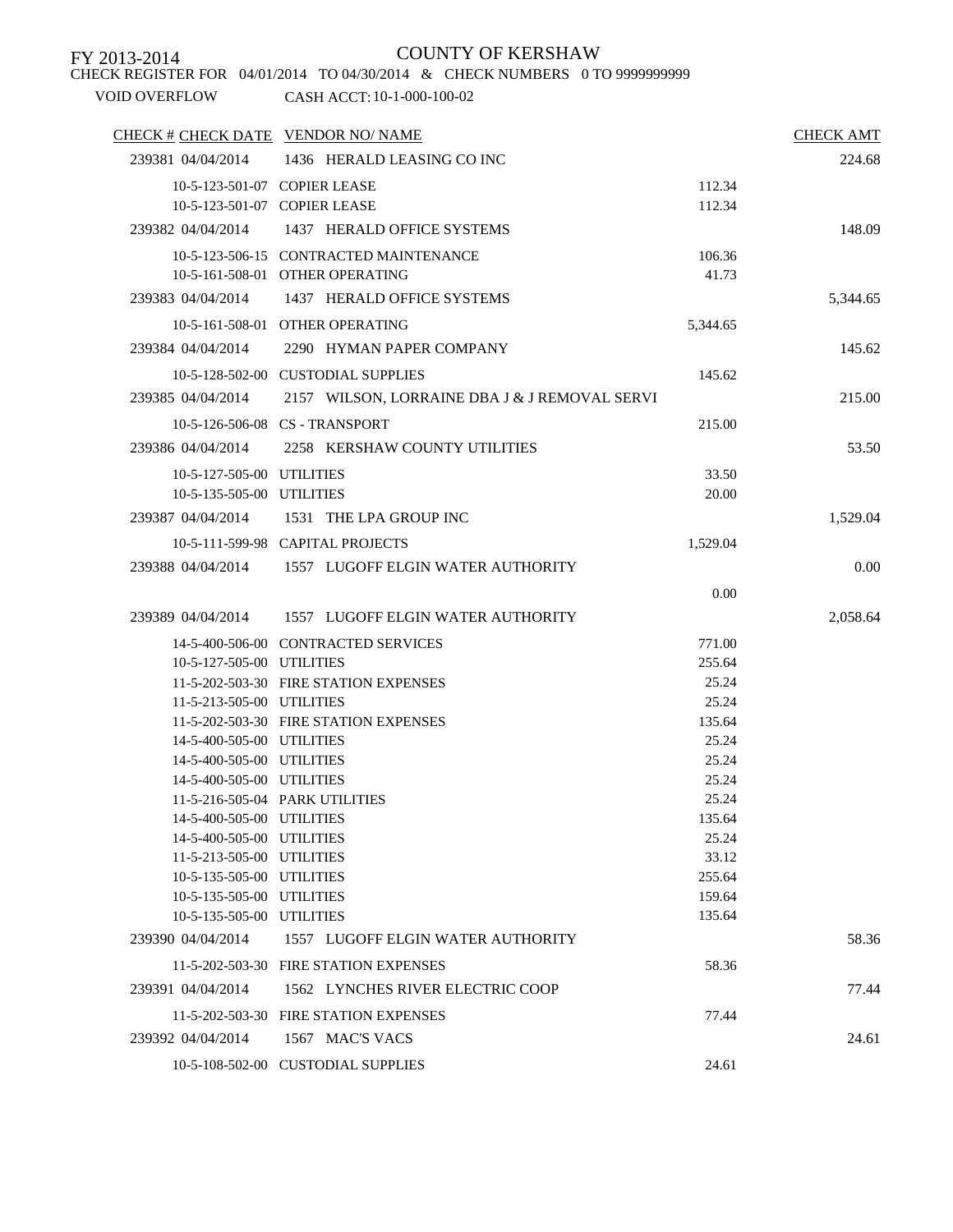# CHECK REGISTER FOR 04/01/2014 TO 04/30/2014 & CHECK NUMBERS 0 TO 9999999999

## FY 2013-2014 COUNTY OF KERSHAW

|                           | CHECK # CHECK DATE VENDOR NO/ NAME     |          | <b>CHECK AMT</b> |
|---------------------------|----------------------------------------|----------|------------------|
| 239393 04/04/2014         | 2969 MASK CONSULTANTS LLC              |          | 200.00           |
|                           | 10-5-104-506-00 CONTRACTED SERVICES    | 200.00   |                  |
| 239394 04/04/2014         | 4155 MATHIS, KATHERINE A               |          | 977.48           |
|                           | 10-5-113-501-04 DUES AND PUBLICATIONS  | 175.00   |                  |
| 10-5-113-504-03 TRAVEL    |                                        | 577.48   |                  |
|                           | 10-5-113-504-05 TRAINING - MANDATORY   | 225.00   |                  |
|                           | 239395 04/04/2014 2445 MCDONALD, JOYCE |          | 5.06             |
| 10-5-119-503-12 JUROR PAY |                                        | 5.06     |                  |
| 239396 04/04/2014         | 3051 MERUS REFRESHMENT SERVICES, INC.  |          | 53.50            |
|                           | 15-5-511-508-01 OTHER OPERATING        | 53.50    |                  |
| 239397 04/04/2014         | 1620 MIRAGE PROMOTIONS, INC            |          | 215.31           |
|                           | 10-5-125-502-01 UNIFORMS AND CLOTHING  | 215.31   |                  |
| 239398 04/04/2014         | 2533 MOMAR INC                         |          | 270.19           |
|                           | 11-5-213-509-00 SUPPLIES - PROGRAM     | 270.19   |                  |
| 239399 04/04/2014         | 1626 MORRIS PEST CONTROL               |          | 45.00            |
|                           | 10-5-108-506-00 CONTRACTED SERVICES    | 45.00    |                  |
| 239400 04/04/2014         | 2980 CORNELIUS ANDRE CAKLEY            |          | 660.00           |
|                           | 15-5-511-508-01 OTHER OPERATING        | 660.00   |                  |
| 239401 04/04/2014         | 1645 N A D A APPRAISAL GUIDES          |          | 105.00           |
|                           | 10-5-115-501-04 DUES AND PUBLICATIONS  | 105.00   |                  |
| 239402 04/04/2014         | 1670 NEWBERRY PATHOLOGY ASSOCIATION    |          | 995.00           |
|                           | 10-5-126-506-07 CS - AUTOPSY           | 995.00   |                  |
| 239403 04/04/2014         | 3834 O'NEAL FLOORING SERVICES, LLC.    |          | 4,168.85         |
|                           | 15-5-511-508-01 OTHER OPERATING        | 751.17   |                  |
|                           | 15-5-511-508-01 OTHER OPERATING        | 488.49   |                  |
|                           | 15-5-511-508-01 OTHER OPERATING        | 1,427.01 |                  |
|                           | 15-5-511-508-01 OTHER OPERATING        | 1,502.18 |                  |
| 239404 04/04/2014         | 2579 O'REILLY AUTOMOTIVE INC           |          | 73.79            |
|                           | 10-5-108-503-04 BUILDING GROUNDS MAINT | 27.80    |                  |
|                           | 10-5-108-503-04 BUILDING GROUNDS MAINT | 45.99    |                  |
| 239405 04/04/2014         | 1725 PITNEY BOWES INC                  |          | 427.43           |
|                           | 10-5-103-501-02 OFFICE SUPPLIES        | 427.43   |                  |
| 239406 04/04/2014         | 2566 PORTER, DOUG                      |          | 125.00           |
|                           | 14-5-400-509-05 SUPPLIES - SAFETY      | 125.00   |                  |
| 239407 04/04/2014         | 1738 POWERS & GREGORY INC              |          | 3,583.65         |
|                           | 10-5-108-506-15 CONTRACTED MAINTENANCE | 3,493.65 |                  |
| 11-5-213-505-00 UTILITIES |                                        | 90.00    |                  |
| 239408 04/04/2014         | 2619 PRIVETTE, SHANNON                 |          | 9.00             |
|                           | 10-5-114-504-05 TRAINING - MANDATORY   | 9.00     |                  |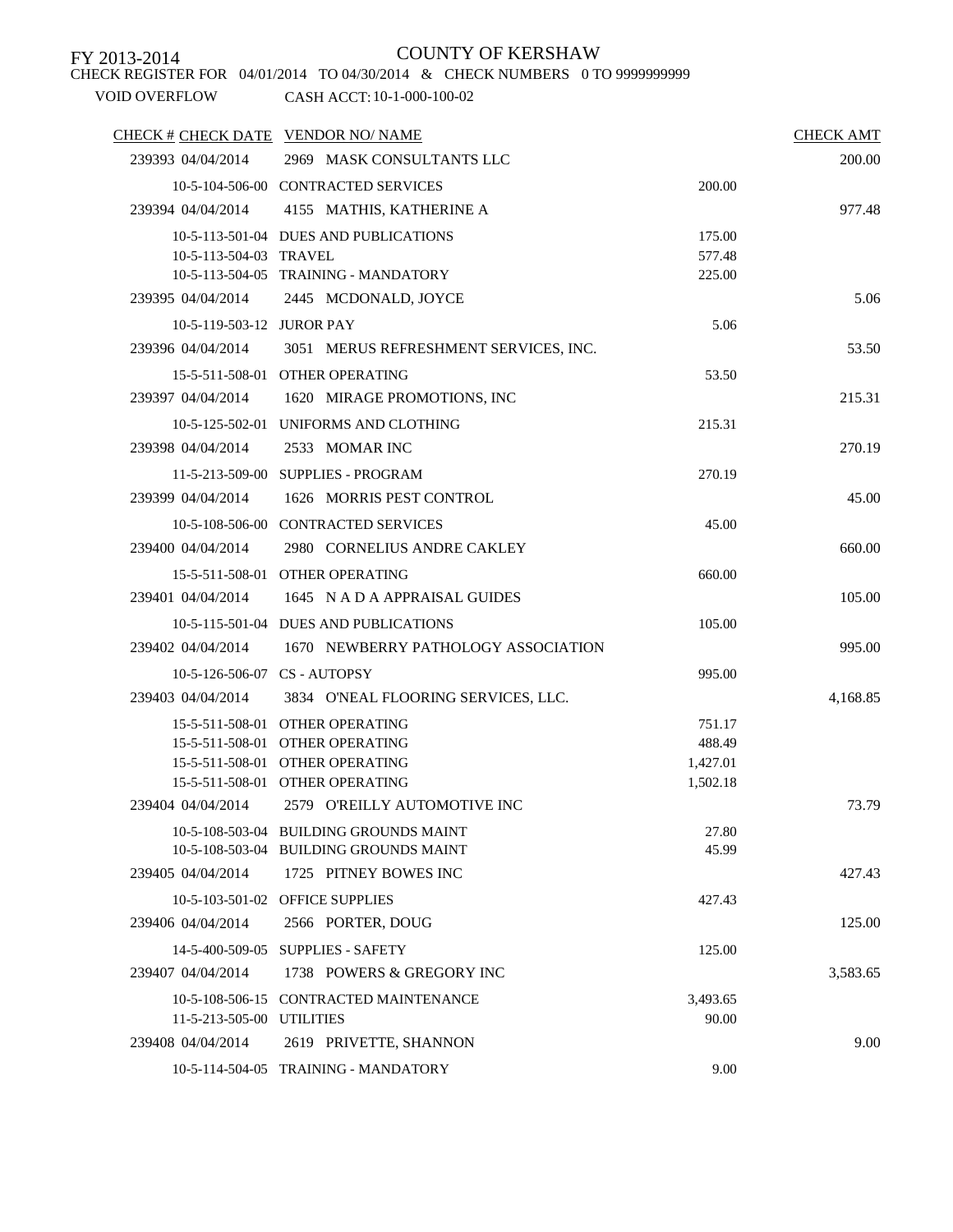CHECK REGISTER FOR 04/01/2014 TO 04/30/2014 & CHECK NUMBERS 0 TO 9999999999

|                           | CHECK # CHECK DATE VENDOR NO/ NAME                                 |                    | <b>CHECK AMT</b> |
|---------------------------|--------------------------------------------------------------------|--------------------|------------------|
| 239409 04/04/2014         | 1752 Q S 1                                                         |                    | 1,928.86         |
|                           | 10-5-115-501-06 DATA PROCESSING<br>10-5-115-501-06 DATA PROCESSING | 667.86<br>1,261.00 |                  |
| 239410 04/04/2014         | 1767 RECORDED BOOKS, LLC                                           |                    | 264.08           |
|                           | 10-5-134-509-06 SUPPLIES - LOCAL                                   | 99.88              |                  |
|                           | 10-5-134-509-06 SUPPLIES - LOCAL                                   | 164.20             |                  |
| 239411 04/04/2014         | 1797 SCAAO                                                         |                    | 100.00           |
|                           | 10-5-114-504-05 TRAINING - MANDATORY                               | 100.00             |                  |
| 239412 04/04/2014         | 1797 SCAAO                                                         |                    | 100.00           |
|                           | 10-5-114-504-05 TRAINING - MANDATORY                               | 100.00             |                  |
| 239413 04/04/2014         | 1808 SCATT                                                         |                    | 75.00            |
|                           | 10-5-117-504-05 TRAINING - MANDATORY                               | 75.00              |                  |
| 239414 04/04/2014         | 1820 S C CRIMINAL JUSTICE ACADEMY                                  |                    | 105.00           |
|                           | 10-5-127-504-04 TRAINING - ELECTIVE                                | 70.00              |                  |
|                           | 10-5-127-504-04 TRAINING - ELECTIVE                                | 35.00              |                  |
| 239415 04/04/2014         | 1838 S C ELECTRIC & GAS                                            |                    | 485.54           |
| 10-5-127-505-00 UTILITIES |                                                                    | 324.04             |                  |
|                           | 11-5-202-503-30 FIRE STATION EXPENSES                              | 128.75             |                  |
|                           | 11-5-202-503-30 FIRE STATION EXPENSES                              | 32.75              |                  |
| 239416 04/04/2014         | 1847 SCLEOA                                                        |                    | 385.00           |
|                           | 15-5-511-508-01 OTHER OPERATING                                    | 385.00             |                  |
| 239417 04/04/2014         | 4161 SC PROFESSIONAL APPRAISERS COALITION                          |                    | 110.00           |
|                           | 10-5-114-504-05 TRAINING - MANDATORY                               | 110.00             |                  |
| 239418 04/04/2014         | 1893 SHEALY ENVIRONMENTAL SERVICES                                 |                    | 2,635.50         |
|                           | 14-5-400-503-32 PROGRAM FEES                                       | 173.25             |                  |
|                           | 14-5-400-503-32 PROGRAM FEES                                       | 189.00             |                  |
|                           | 14-5-400-503-32 PROGRAM FEES                                       | 2,100.00           |                  |
|                           | 14-5-400-503-32 PROGRAM FEES                                       | 173.25             |                  |
| 239419 04/04/2014         | 2847 SIRCHIE FINGER PRINT LABORATORIES                             |                    | 43.26            |
|                           | 10-5-128-509-00 SUPPLIES - PROGRAM                                 | 43.26              |                  |
| 239420 04/04/2014         | 1940 SPEAKS OIL COMPANY INC                                        |                    | 715.08           |
| 14-5-400-505-00 UTILITIES |                                                                    | 148.79             |                  |
| 14-5-400-505-00 UTILITIES |                                                                    | 144.72             |                  |
| 14-5-400-505-00 UTILITIES |                                                                    | 185.80             |                  |
| 14-5-400-505-00 UTILITIES | 10-5-111-503-02 EQUIPMENT REPAIRS                                  | 144.72<br>91.05    |                  |
| 239421 04/04/2014         | 2390 SPIVEY, PEGGY                                                 |                    | 50.00            |
|                           | 10-5-128-505-03 TELEPHONE - CELLULAR                               | 50.00              |                  |
| 239422 04/04/2014         | 1948 SPRINT                                                        |                    | 23.31            |
|                           |                                                                    |                    |                  |
|                           | 10-5-134-505-02 TELEPHONE - LONG DISTANCE                          | 23.31              |                  |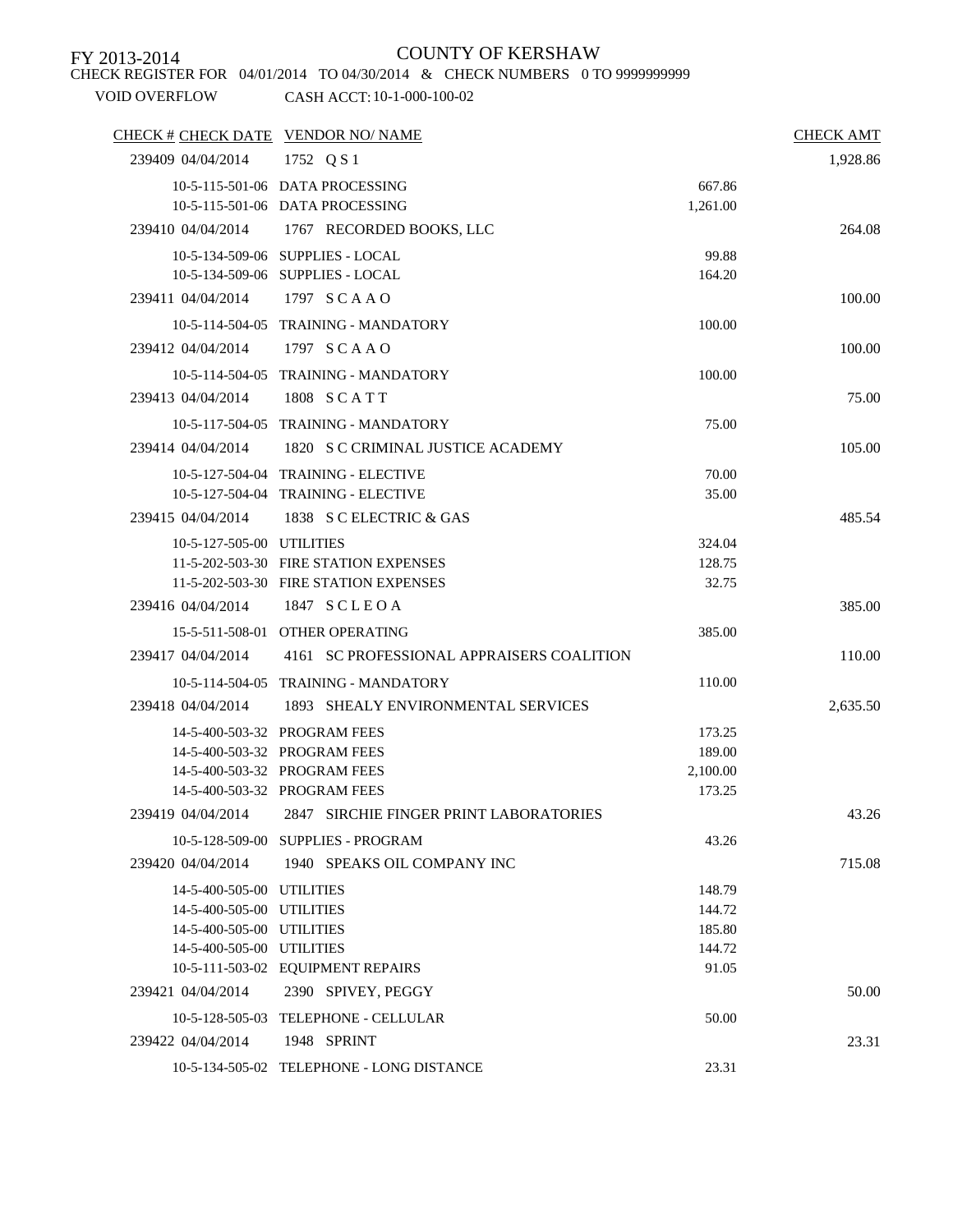CHECK REGISTER FOR 04/01/2014 TO 04/30/2014 & CHECK NUMBERS 0 TO 9999999999

| CHECK # CHECK DATE VENDOR NO/ NAME |                                             |            | <b>CHECK AMT</b> |
|------------------------------------|---------------------------------------------|------------|------------------|
| 239423 04/04/2014                  | 2149 STATE BUDGET & CONTROL BOARD - RETIREE |            | 27,186.54        |
|                                    | 10-2-000-203-11 INSURANCE - RETIREE         | 13,131.89  |                  |
|                                    | 10-5-000-503-26 RETIREE INSURANCE           | 11,118.86  |                  |
|                                    | 15-2-000-503-26 RETIREE INSURANCE           | 2,935.79   |                  |
| 239424 04/04/2014                  | 1955 STATE BUDGET & CONTROL BOARD - ACTIVE  |            | 179,616.16       |
|                                    | 10-2-000-203-03 INSURANCE - HEALTH          | 40,628.50  |                  |
|                                    | 10-2-000-203-03 INSURANCE - HEALTH          | 1,780.00   |                  |
|                                    | 10-2-000-203-03 INSURANCE - HEALTH          | 122,883.72 |                  |
|                                    | 10-2-000-203-04 INSURANCE - DENTAL          | 1,496.14   |                  |
|                                    | 10-2-000-203-05 INSURANCE - DENTAL PLUS     | 4,947.04   |                  |
|                                    | 10-2-000-203-06 INSURANCE - DEP LIFE SPOUSE | 590.64     |                  |
|                                    | 10-2-000-203-07 INSURANCE - DEP LIFE CHILD  | 91.76      |                  |
|                                    | 10-2-000-203-08 INSURANCE - OPT LIFE        | 4,475.00   |                  |
|                                    | 10-2-000-203-09 INSURANCE - SLTD            | 589.56     |                  |
|                                    | 10-2-000-203-25 INSURANCE - VISION          | 2,133.80   |                  |
| 239425 04/04/2014                  | 4010 HOWARD B STEPHENS III                  |            | 319.19           |
|                                    | 10-5-113-504-04 TRAINING - ELECTIVE         | 195.00     |                  |
| $10-5-113-509-05$                  | <b>SUPPLIES - SAFETY</b>                    | 124.19     |                  |
| 239426 04/04/2014                  | 2529 STROPES, KIRK                          |            | 30.00            |
| 10-5-125-504-03 TRAVEL             |                                             | 16.00      |                  |
| 10-5-125-504-03 TRAVEL             |                                             | 14.00      |                  |
| 239427 04/04/2014                  | 1970 STURGIS WEB SERVICES                   |            | 600.00           |
|                                    | 10-5-115-501-06 DATA PROCESSING             | 600.00     |                  |
| 239428 04/04/2014                  | 1971 SUBURBAN PROPANE                       |            | 2,842.70         |
|                                    | 11-5-202-503-30 FIRE STATION EXPENSES       | 1,642.73   |                  |
|                                    | 11-5-202-503-30 FIRE STATION EXPENSES       | 1,199.97   |                  |
| 239429 04/04/2014                  | 3593 SUPERIOR SANITATION SERVICE            |            | 893.64           |
|                                    | 11-5-213-506-03 CS - DISPOSAL               | 893.64     |                  |
| 239430 04/04/2014                  | 1992 TELASCO ALARM SERVICE                  |            | 25.00            |
|                                    | 10-5-130-506-00 CONTRACTED SERVICES         | 25.00      |                  |
| 239431 04/04/2014                  | 2003 TODD, WALTER JR.                       |            | 2,083.33         |
| 15-5-518-508-01                    | OTHER OPERATING                             | 2,083.33   |                  |
| 239432 04/04/2014                  | 3025 PRINT MACHINE INC., THE                |            | 57.90            |
|                                    | 10-5-111-506-15 CONTRACTED MAINTENANCE      | 57.90      |                  |
| 239433 04/04/2014                  | 2531 TRUESDALE, PATTY                       |            | 109.49           |
|                                    | 10-5-125-501-02 OFFICE SUPPLIES             | 10.21      |                  |
|                                    | 10-5-125-501-02 OFFICE SUPPLIES             | 12.52      |                  |
|                                    | 10-5-125-501-02 OFFICE SUPPLIES             | 9.11       |                  |
|                                    | 10-5-125-501-02 OFFICE SUPPLIES             | 9.11       |                  |
|                                    | 10-5-125-501-02 OFFICE SUPPLIES             | 59.43      |                  |
|                                    | 10-5-125-501-02 OFFICE SUPPLIES             | 9.11       |                  |
| 239434 04/04/2014                  | 2016 TRUVISTA                               |            | 2,138.93         |
|                                    | 11-5-201-505-01 TELEPHONE - LOCAL           | 2,138.93   |                  |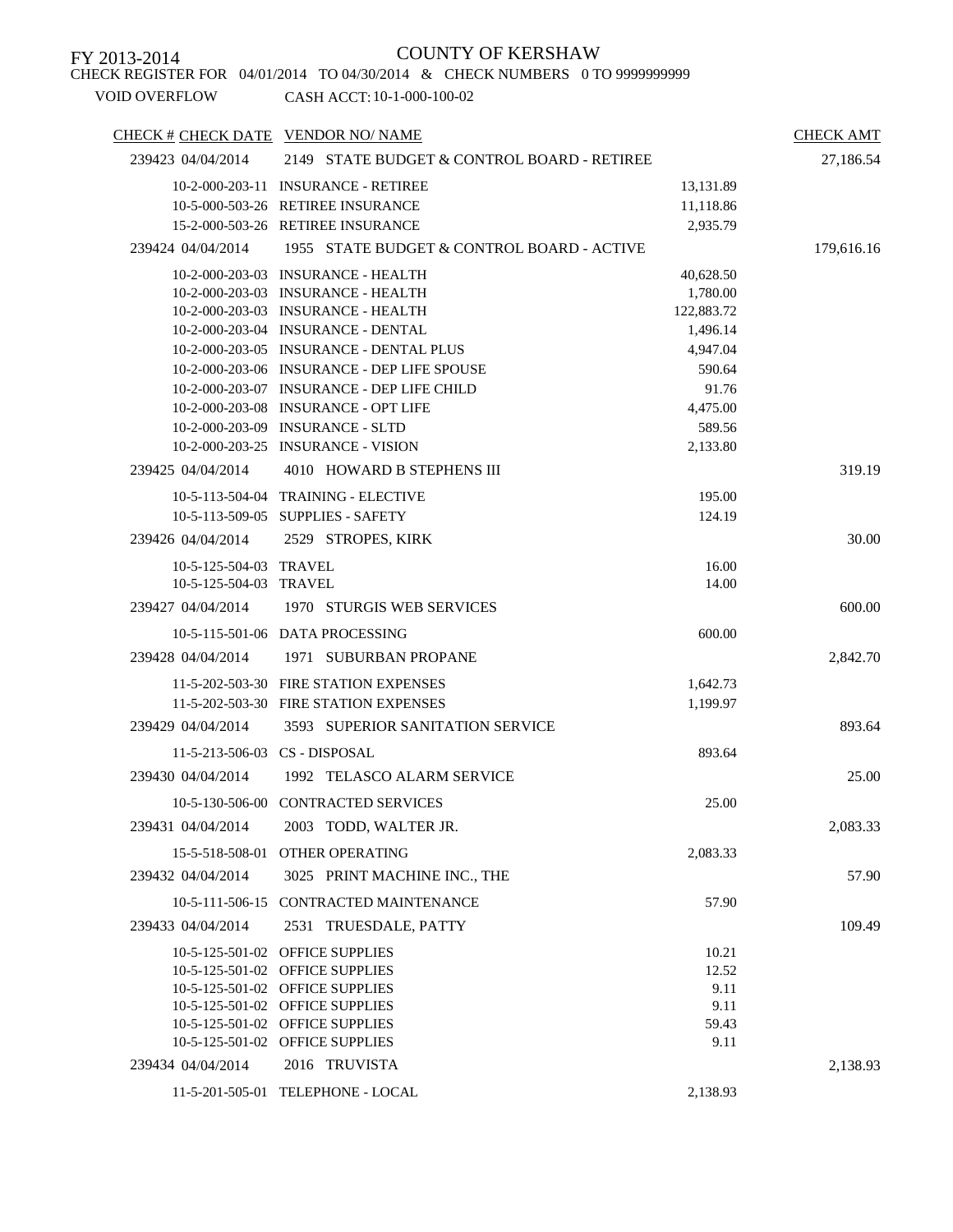CHECK REGISTER FOR 04/01/2014 TO 04/30/2014 & CHECK NUMBERS 0 TO 9999999999

VOID OVERFLOW CASH ACCT: 10-1-000-100-02

| CHECK # CHECK DATE VENDOR NO/ NAME |                                          |                          |          | <b>CHECK AMT</b> |
|------------------------------------|------------------------------------------|--------------------------|----------|------------------|
| 239435 04/04/2014                  | 2037 UNIFIRST                            |                          |          | 420.88           |
|                                    | 10-5-108-502-00 CUSTODIAL SUPPLIES       |                          | 42.08    |                  |
|                                    | 10-5-108-502-00 CUSTODIAL SUPPLIES       |                          | 78.21    |                  |
|                                    | 10-5-111-502-00 CUSTODIAL SUPPLIES       |                          | 39.09    |                  |
|                                    | 10-5-108-502-01 UNIFORMS AND CLOTHING    |                          | 55.24    |                  |
|                                    | 10-5-108-502-01 UNIFORMS AND CLOTHING    |                          | 43.15    |                  |
|                                    | 11-5-213-502-01 UNIFORMS AND CLOTHING    |                          | 54.82    |                  |
|                                    | 10-5-111-502-01 UNIFORMS AND CLOTHING    |                          | 108.29   |                  |
| 239436 04/04/2014                  | 4144 UNIFORM & ACCESSORIES WAREHOUSE     |                          |          | 2,180.49         |
|                                    | 10-5-128-503-03 EQUIPMENT - NONCAPITAL   |                          | 2,180.49 |                  |
| 239437 04/04/2014                  | 2042 UPS STORE                           |                          |          | 14.18            |
|                                    | 11-5-202-503-30 FIRE STATION EXPENSES    |                          | 14.18    |                  |
| 239438 04/04/2014                  | 2051 VERIZON WIRELESS SERVICES LLC       |                          |          | 136.93           |
|                                    | 10-5-160-508-01 OTHER OPERATING          |                          | 136.93   |                  |
| 239439 04/04/2014                  | 2051 VERIZON WIRELESS SERVICES LLC       |                          |          | 239.91           |
|                                    | 10-5-160-508-01 OTHER OPERATING          |                          | 239.91   |                  |
| 239440 04/04/2014                  | 2057 VIRTUAL IMAGE TECHNOLOGY            |                          |          | 207.00           |
|                                    | 10-5-122-506-15 CONTRACTED MAINTENANCE   |                          | 207.00   |                  |
| 239441 04/04/2014                  | 2079 WAPER INC                           |                          |          | 727.15           |
|                                    | 10-5-108-502-00 CUSTODIAL SUPPLIES       |                          | 75.55    |                  |
|                                    | 10-5-128-502-00 CUSTODIAL SUPPLIES       |                          | 297.93   |                  |
|                                    | 10-5-128-502-00 CUSTODIAL SUPPLIES       |                          | 353.67   |                  |
| 239442 04/04/2014                  | 2171 WHITE, DOUGLAS                      |                          |          | 1,166.00         |
|                                    | 10-2-000-204-04 LAND SALE REDEMPTION     |                          | 1,100.00 |                  |
|                                    | 10-2-000-204-04 LAND SALE REDEMPTION     |                          | 66.00    |                  |
| 239443 04/04/2014                  | 2231 WILLIAM T MILLER LUMBER COMPANY INC |                          |          | 4.21             |
|                                    | 11-5-202-503-30 FIRE STATION EXPENSES    |                          | 4.21     |                  |
| 239444 04/04/2014                  | 2117 WINDSTREAM CORP                     |                          |          | 462.57           |
|                                    | 11-5-202-505-01 TELEPHONE - LOCAL        |                          | 68.63    |                  |
|                                    | 11-5-202-505-01 TELEPHONE - LOCAL        |                          | 132.78   |                  |
|                                    | 11-5-213-505-01 TELEPHONE - LOCAL        |                          | 60.77    |                  |
|                                    | 11-5-202-505-01 TELEPHONE - LOCAL        |                          | 89.43    |                  |
|                                    | 11-5-213-505-01 TELEPHONE - LOCAL        |                          | 49.75    |                  |
|                                    | 11-5-202-505-01 TELEPHONE - LOCAL        |                          | 61.21    |                  |
| 239445 04/04/2014                  | 2063 W K DICKSON & CO INC                |                          |          | 2,355.00         |
|                                    | 10-5-133-599-97 GRANT MATCH - CAPITAL    |                          | 117.75   |                  |
|                                    | 13-5-918-599-98 CAPITAL PROJECTS         |                          | 2,237.25 |                  |
| 239446 04/04/2014                  | 4134 W.S. DARLEY & CO.                   |                          |          | 112.22           |
|                                    | 11-5-202-503-30 FIRE STATION EXPENSES    |                          | 112.22   |                  |
|                                    | <b>CHECK RUN:</b><br>769                 | <b>NUMBER OF CHECKS:</b> | 128      | 317,533.47       |

CHECK RUN: 770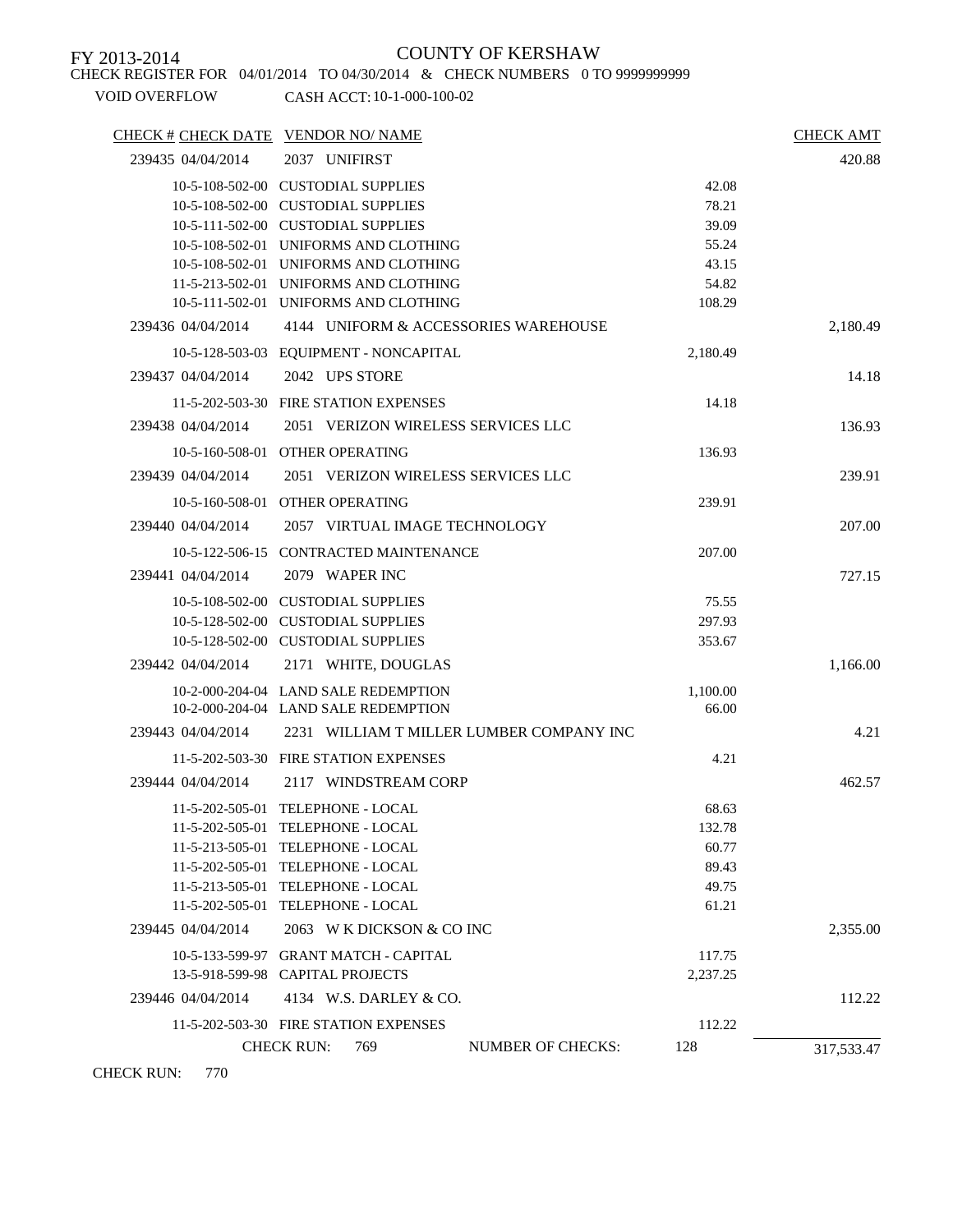CHECK REGISTER FOR 04/01/2014 TO 04/30/2014 & CHECK NUMBERS 0 TO 9999999999

|                             | CHECK # CHECK DATE VENDOR NO/ NAME                        |          | <b>CHECK AMT</b> |
|-----------------------------|-----------------------------------------------------------|----------|------------------|
|                             | 239447 04/07/2014 1824 S C DEPT OF MOTOR VEHICLES         |          | 165.00           |
| 10-5-165-599-99 CAPITAL     |                                                           | 165.00   |                  |
|                             | <b>NUMBER OF CHECKS:</b><br><b>CHECK RUN:</b><br>770      | 1        | 165.00           |
| <b>CHECK RUN:</b><br>771    |                                                           |          |                  |
|                             | 239448 04/11/2014 1001 A B L MANAGEMENT INC               |          | 3,724.24         |
| 10-5-128-506-04 CS - FOOD   |                                                           | 3,724.24 |                  |
|                             | 239449 04/11/2014 1002 AFFILIATED COMPUTER SERVICES, INC. |          | 264.36           |
|                             | 10-5-123-506-00 CONTRACTED SERVICES                       | 264.36   |                  |
|                             | 239450 04/11/2014 1047 ANOTHER PRINTER INC                |          | 822.37           |
|                             |                                                           |          |                  |
|                             | 15-5-515-508-01 OTHER OPERATING                           | 822.37   |                  |
| 239451 04/11/2014           | 3770 ATEC                                                 |          | 24.00            |
|                             | 10-5-135-503-15 ATHLETICS                                 | 24.00    |                  |
| 239452 04/11/2014           | 1061 ATLANTA JOURNAL CONSTITUTION                         |          | 150.80           |
|                             | 10-5-134-509-06 SUPPLIES - LOCAL                          | 150.80   |                  |
| 239453 04/11/2014 1050 AT&T |                                                           |          | 80.08            |
|                             | 10-5-125-505-01 TELEPHONE - LOCAL                         | 80.08    |                  |
| 239454 04/11/2014           | 3999 AT & T                                               |          | 435.27           |
|                             | 11-5-201-505-01 TELEPHONE - LOCAL                         | 435.27   |                  |
| 239455 04/11/2014           | 2936 AT&T U-VERSE(SM)                                     |          | 60.00            |
|                             | 11-5-202-505-01 TELEPHONE - LOCAL                         | 60.00    |                  |
| 239456 04/11/2014           | 4004 BAKERS BLACK RIVER STORAGE                           |          | 65.00            |
|                             | 10-5-127-509-00 SUPPLIES - PROGRAM                        | 65.00    |                  |
| 239457 04/11/2014           | 1094 BETHUNE RURAL WATER COMPANY                          |          | 99.60            |
| 10-5-135-505-00 UTILITIES   |                                                           | 24.90    |                  |
| 11-5-213-505-00 UTILITIES   |                                                           | 24.90    |                  |
|                             | 11-5-202-503-30 FIRE STATION EXPENSES                     | 24.90    |                  |
|                             | 11-5-202-503-30 FIRE STATION EXPENSES                     | 24.90    |                  |
| 239458 04/11/2014           | 1095 BETHUNE, TOWN OF                                     |          | 12.00            |
| 10-5-134-505-00 UTILITIES   |                                                           | 12.00    |                  |
| 239459 04/11/2014           | 1096 BLACK RIVER ELECTRIC COOP                            |          | 1,499.01         |
| 11-5-213-505-00 UTILITIES   |                                                           | 32.10    |                  |
| 11-5-213-505-00 UTILITIES   |                                                           | 233.88   |                  |
|                             | 11-5-202-503-30 FIRE STATION EXPENSES                     | 92.26    |                  |
|                             | 11-5-202-503-30 FIRE STATION EXPENSES                     | 190.66   |                  |
|                             | 11-5-202-503-30 FIRE STATION EXPENSES                     | 221.19   |                  |
| 10-5-111-505-00 UTILITIES   |                                                           | 364.46   |                  |
| 11-5-213-505-00 UTILITIES   |                                                           | 364.46   |                  |
| 239460 04/11/2014           | 2489 BLAKE & FORD INC                                     |          | 1,000.15         |
|                             | 10-5-120-501-02 OFFICE SUPPLIES                           | 48.10    |                  |
|                             | 10-5-119-501-02 OFFICE SUPPLIES                           | 259.86   |                  |
|                             | 10-5-134-501-02 OFFICE SUPPLIES                           | 38.47    |                  |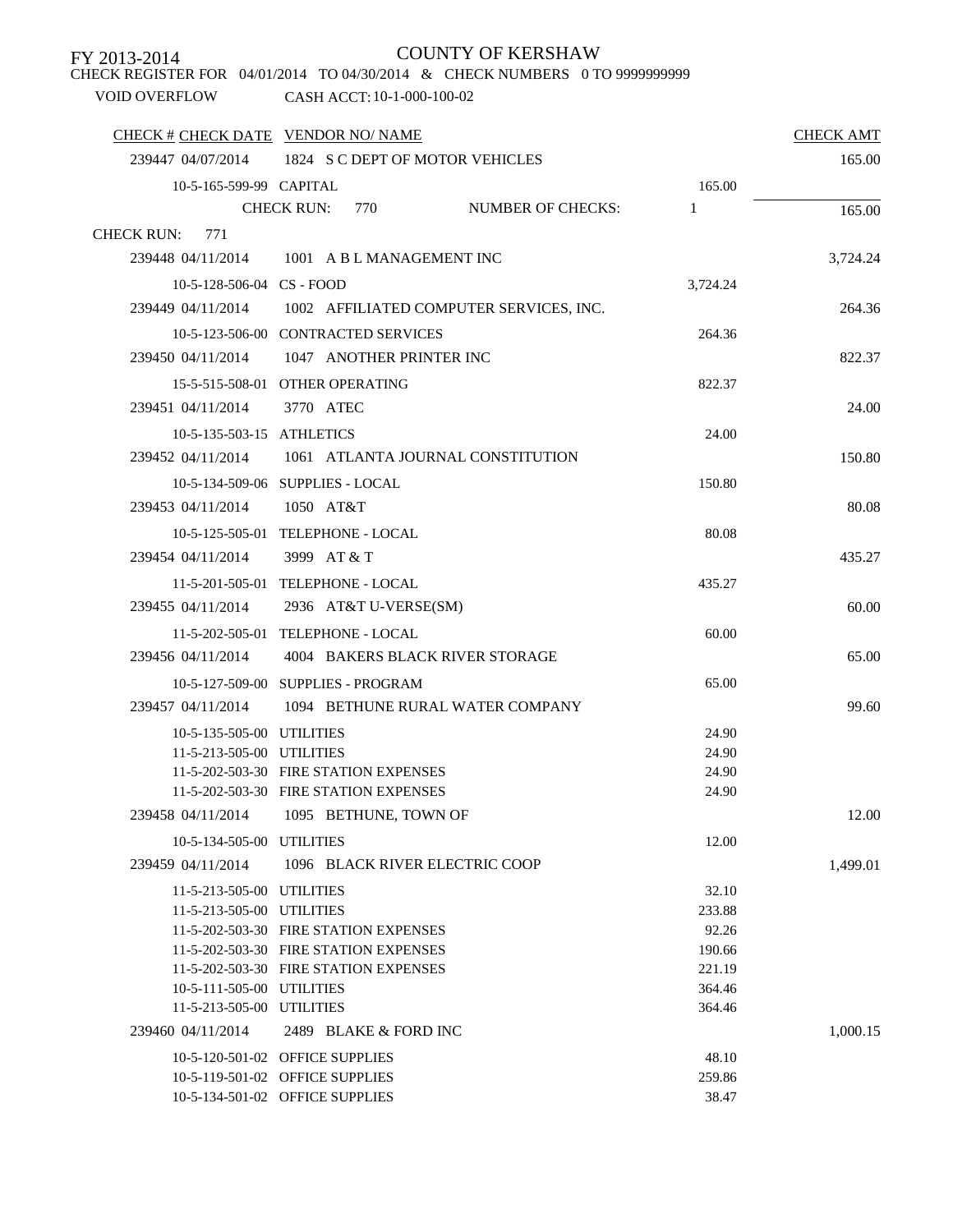| CHECK # CHECK DATE VENDOR NO/NAME |                                        |                    | <b>CHECK AMT</b> |
|-----------------------------------|----------------------------------------|--------------------|------------------|
|                                   | 10-5-134-501-02 OFFICE SUPPLIES        | 4.86               |                  |
|                                   | 10-5-121-501-02 OFFICE SUPPLIES        | 256.80             |                  |
|                                   | 10-5-121-501-02 OFFICE SUPPLIES        | 81.81              |                  |
|                                   | 10-5-121-501-02 OFFICE SUPPLIES        | 15.34              |                  |
|                                   | 10-5-121-501-02 OFFICE SUPPLIES        | 76.42              |                  |
|                                   | 10-5-121-501-02 OFFICE SUPPLIES        | 153.22             |                  |
|                                   | 10-5-121-501-02 OFFICE SUPPLIES        | 62.92              |                  |
|                                   | 10-5-121-501-02 OFFICE SUPPLIES        | 2.35               |                  |
| 239461 04/11/2014                 | 1102 BLANEY FIRE DEPARTMENT            |                    | 9,219.39         |
|                                   | 11-5-210-503-30 FIRE STATION EXPENSES  | (611.58)           |                  |
|                                   | 11-5-210-503-30 FIRE STATION EXPENSES  | 4,863.02           |                  |
|                                   | 11-5-210-503-30 FIRE STATION EXPENSES  | (525.00)           |                  |
|                                   | 11-5-210-503-30 FIRE STATION EXPENSES  | (152.43)           |                  |
|                                   | 11-5-210-503-30 FIRE STATION EXPENSES  | 5,645.38           |                  |
| 239462 04/11/2014                 | 3628 BNC SERVICES, LLC                 |                    | 957.00           |
|                                   | 10-5-134-503-03 EQUIPMENT - NONCAPITAL | 490.00             |                  |
|                                   | 10-5-134-503-03 EQUIPMENT - NONCAPITAL | 467.00             |                  |
| 239463 04/11/2014                 | 1111 BOHELER, PAM                      |                    | 156.10           |
| 10-5-135-503-16 PROGRAMS          |                                        | 156.10             |                  |
| 239464 04/11/2014                 | 2171 BROOM, FURMAN                     |                    | 2,544.00         |
|                                   | 10-2-000-204-04 LAND SALE REDEMPTION   |                    |                  |
|                                   | 10-2-000-204-04 LAND SALE REDEMPTION   | 2,400.00<br>144.00 |                  |
| 239465 04/11/2014                 | 2548 BROWN, AMY                        |                    | 105.00           |
|                                   |                                        |                    |                  |
|                                   | 10-5-135-505-03 TELEPHONE - CELLULAR   | 35.00              |                  |
|                                   | 10-5-135-505-03 TELEPHONE - CELLULAR   | 35.00              |                  |
|                                   | 10-5-135-505-03 TELEPHONE - CELLULAR   | 35.00              |                  |
| 239466 04/11/2014                 | 3095 BRYAN'S RESTAURANT SERVICE, INC.  |                    | 487.37           |
|                                   | 10-5-135-503-02 EQUIPMENT REPAIRS      | 487.37             |                  |
| 239467 04/11/2014                 | 1140 BUDGET & CONTROL BOARD            |                    | 1,077.57         |
|                                   | 10-5-134-501-06 DATA PROCESSING        | 31.37              |                  |
| 10-5-134-501-03 POSTAGE           |                                        | 934.20             |                  |
|                                   | 10-5-127-501-06 DATA PROCESSING        | 112.00             |                  |
| 239468 04/11/2014                 | 4167 CALDWELL, PONDA                   |                    | 396.15           |
| 10-5-122-504-03 TRAVEL            |                                        | 375.50             |                  |
| 10-5-122-504-03 TRAVEL            |                                        | 20.65              |                  |
| 239469 04/11/2014                 | 1158 CAMDEN BUILDERS SUPPLY            |                    | 5.29             |
|                                   | 10-5-134-503-04 BUILDING GROUNDS MAINT | 5.29               |                  |
|                                   |                                        |                    |                  |
| 239470 04/11/2014                 | 1174 CAMDEN, CITY OF                   |                    | 0.00             |
|                                   |                                        | 0.00               |                  |
| 239471 04/11/2014                 | 1174 CAMDEN, CITY OF                   |                    | 22,369.87        |
| 10-5-108-505-00 UTILITIES         |                                        | 129.40             |                  |
| 10-5-108-505-00 UTILITIES         |                                        | 536.16             |                  |
| 10-5-108-505-00 UTILITIES         |                                        | 466.04             |                  |
| 10-5-108-505-00 UTILITIES         |                                        | 715.69             |                  |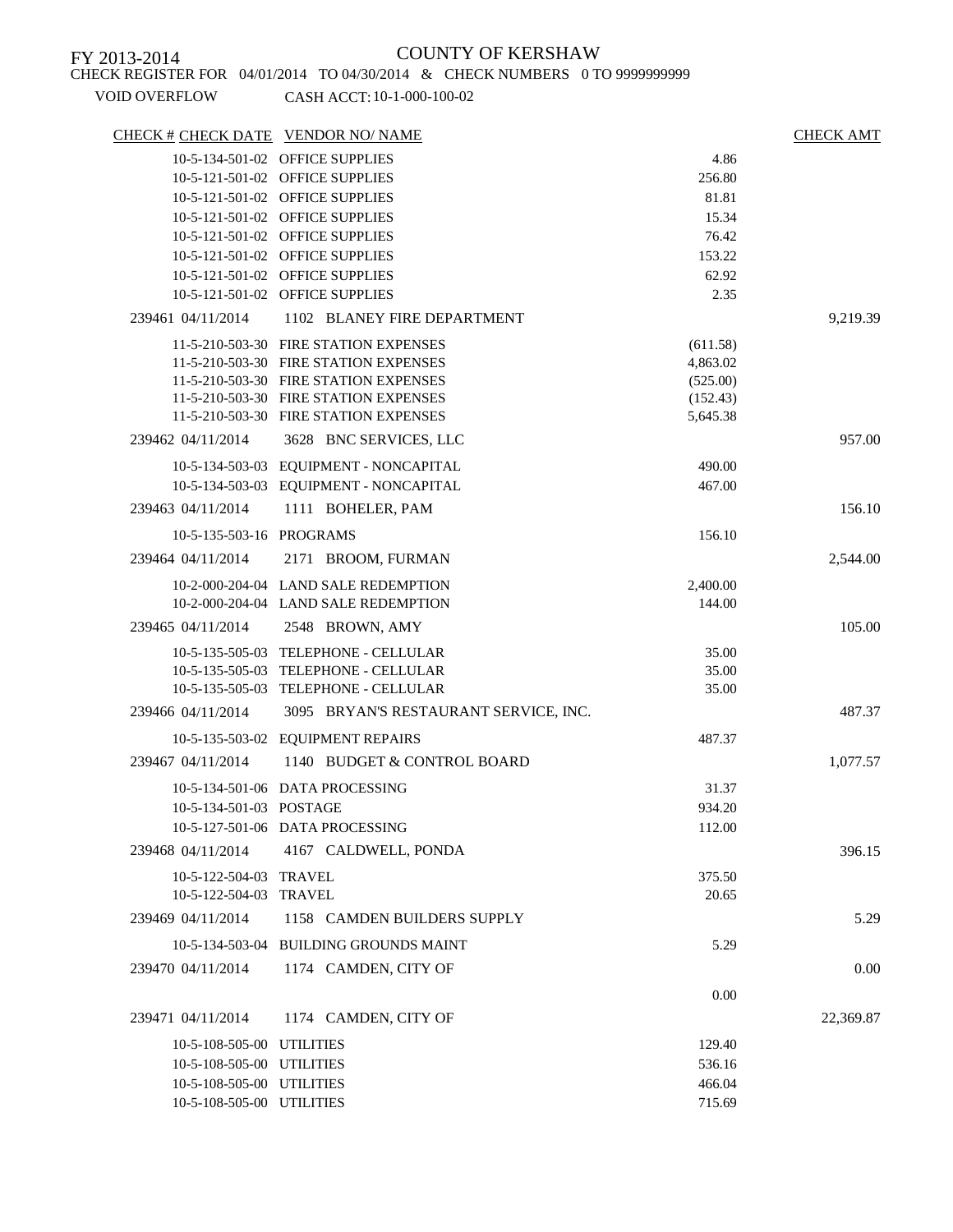### VOID OVERFLOW CASH ACCT: 10-1-000-100-02

### CHECK # CHECK DATE VENDOR NO/ NAME CHECK AMT

| 10-5-108-505-00 UTILITIES |                                                      | 5,808.73  |           |
|---------------------------|------------------------------------------------------|-----------|-----------|
| 11-5-213-505-00 UTILITIES |                                                      | 258.82    |           |
| 10-5-135-505-00 UTILITIES |                                                      | 70.32     |           |
| 10-5-135-505-00 UTILITIES |                                                      | 791.09    |           |
| 10-5-135-505-00 UTILITIES |                                                      | 1,836.75  |           |
| 10-5-108-505-00 UTILITIES |                                                      | 845.67    |           |
| 10-5-108-505-00 UTILITIES |                                                      | 176.32    |           |
| 10-5-108-505-00 UTILITIES |                                                      | 982.26    |           |
| 10-5-108-505-00 UTILITIES |                                                      | 6,250.09  |           |
| 10-5-108-505-00 UTILITIES |                                                      | 462.32    |           |
| 10-5-134-505-00 UTILITIES |                                                      | 2,383.55  |           |
| 10-5-134-505-00 UTILITIES |                                                      | 153.97    |           |
|                           | 11-5-202-503-30 FIRE STATION EXPENSES                | 93.95     |           |
|                           | 11-5-202-503-30 FIRE STATION EXPENSES                | 408.74    |           |
| 239472 04/11/2014         | 2180 CAMDEN HIGH SCHOOL                              |           | 170.00    |
|                           | 10-5-134-509-06 SUPPLIES - LOCAL                     | 170.00    |           |
| 239473 04/11/2014         | 1170 CAMDEN TOOL RENTAL                              |           | 25.68     |
|                           | 10-5-128-503-02 EQUIPMENT REPAIRS                    | 25.68     |           |
| 239474 04/11/2014         | 2171 CAMPBELL, CLAUDE E.                             |           | 28,620.00 |
|                           |                                                      |           |           |
|                           | 10-2-000-204-04 LAND SALE REDEMPTION                 | 1,620.00  |           |
|                           | 10-2-000-204-04 LAND SALE REDEMPTION                 | 27,000.00 |           |
| 239475 04/11/2014         | 2171 CAMPBELL, CLAUDE E.                             |           | 2,014.00  |
|                           | 10-2-000-204-04 LAND SALE REDEMPTION                 | 1,900.00  |           |
|                           | 10-2-000-204-04 LAND SALE REDEMPTION                 | 114.00    |           |
| 239476 04/11/2014         | 2171 CAMPBELL, CLAUDE E.                             |           | 6,360.00  |
|                           | 10-2-000-204-04 LAND SALE REDEMPTION                 | 360.00    |           |
|                           | 10-2-000-204-04 LAND SALE REDEMPTION                 | 6,000.00  |           |
| 239477 04/11/2014         | 3457 CAMPOLONG, MELIA                                |           | 303.80    |
| 10-5-135-503-16 PROGRAMS  |                                                      | 303.80    |           |
|                           |                                                      |           |           |
| 239478 04/11/2014         | 1179 CAREER COMMUNICATIONS INC                       |           | 134.10    |
|                           | 11-5-200-509-00 SUPPLIES - PROGRAM                   | 134.10    |           |
|                           | 239479 04/11/2014 3918 CAROLINA OFFICE SYSTEMS, INC. |           | 0.00      |
|                           |                                                      | 0.00      |           |
| 239480 04/11/2014         |                                                      |           |           |
|                           | 3918 CAROLINA OFFICE SYSTEMS, INC.                   |           | 1,379.12  |
|                           | 10-5-103-506-15 CONTRACTED MAINTENANCE               | 85.01     |           |
|                           | 10-5-104-506-15 CONTRACTED MAINTENANCE               | 27.86     |           |
|                           | 10-5-106-506-15 CONTRACTED MAINTENANCE               | 7.66      |           |
|                           | 10-5-109-506-15 CONTRACTED MAINTENANCE               | 27.86     |           |
|                           | 10-5-113-506-15 CONTRACTED MAINTENANCE               | 27.86     |           |
|                           | 10-5-115-506-15 CONTRACTED MAINTENANCE               | 33.21     |           |
|                           | 10-5-117-506-15 CONTRACTED MAINTENANCE               | 140.21    |           |
|                           | 10-5-119-506-15 CONTRACTED MAINTENANCE               | 45.35     |           |
|                           | 10-5-120-506-15 CONTRACTED MAINTENANCE               | 70.55     |           |
|                           | 10-5-121-506-15 CONTRACTED MAINTENANCE               | 107.54    |           |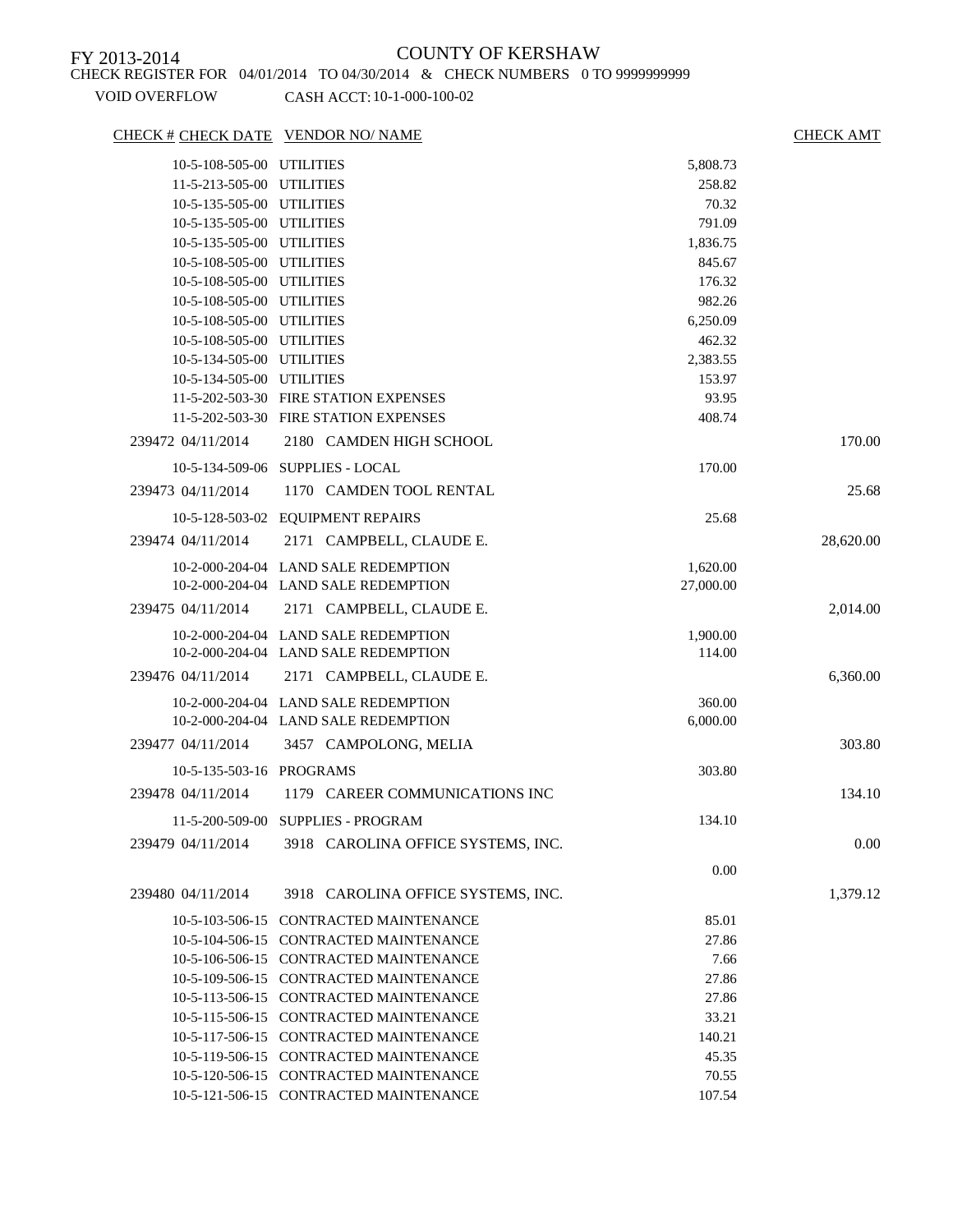CHECK REGISTER FOR 04/01/2014 TO 04/30/2014 & CHECK NUMBERS 0 TO 9999999999

| CHECK # CHECK DATE VENDOR NO/ NAME |                                          |           | <b>CHECK AMT</b> |
|------------------------------------|------------------------------------------|-----------|------------------|
|                                    | 10-5-122-506-15 CONTRACTED MAINTENANCE   | 65.31     |                  |
|                                    | 10-5-123-506-15 CONTRACTED MAINTENANCE   | 102.39    |                  |
|                                    | 10-5-125-506-15 CONTRACTED MAINTENANCE   | 27.86     |                  |
|                                    | 10-5-127-506-15 CONTRACTED MAINTENANCE   | 18.95     |                  |
|                                    | 10-5-128-506-15 CONTRACTED MAINTENANCE   | 41.05     |                  |
|                                    | 10-5-132-506-15 CONTRACTED MAINTENANCE   | 6.44      |                  |
|                                    | 10-5-134-506-15 CONTRACTED MAINTENANCE   | 224.98    |                  |
|                                    | 11-5-201-506-15 CONTRACTED MAINTENANCE   | 27.86     |                  |
|                                    | 11-5-202-506-15 CONTRACTED MAINTENANCE   | 222.62    |                  |
|                                    | 11-5-213-506-15 CONTRACTED MAINTENANCE   | 43.91     |                  |
|                                    | 14-5-400-506-15 CONTRACTED MAINTENANCE   | 24.64     |                  |
| 239481 04/11/2014                  | 4111 CAROLINA SUPPLY & SERVICES          |           | 34,420.00        |
|                                    | 11-5-246-599-98 CAPITAL PROJECTS         | 34,420.00 |                  |
| 239482 04/11/2014                  | 1197 CAULDER PLUMBING CO                 |           | 764.55           |
|                                    | 10-5-108-506-15 CONTRACTED MAINTENANCE   | 604.55    |                  |
|                                    | 11-5-216-503-06 INDUSTRIAL GROUNDS       | 80.00     |                  |
|                                    | 10-5-134-503-04 BUILDING GROUNDS MAINT   | 80.00     |                  |
| 239483 04/11/2014                  | 1148 CDW GOVERNMENT                      |           | 736.00           |
|                                    | 10-5-134-501-06 DATA PROCESSING          | 736.00    |                  |
| 239484 04/11/2014                  | 1208 CENTRAL SC ALLIANCE                 |           | 18,000.00        |
|                                    | 11-5-216-506-00 CONTRACTED SERVICES      | 18,000.00 |                  |
| 239485 04/11/2014                  | 4166 CHICK-FIL-A CAMDEN                  |           | 180.00           |
| 10-5-135-503-16 PROGRAMS           |                                          | 180.00    |                  |
|                                    |                                          |           | 57.99            |
| 239486 04/11/2014                  | 1219 CHIEF SUPPLY CORPORATION            |           |                  |
|                                    | 11-5-202-503-30 FIRE STATION EXPENSES    | 57.99     |                  |
| 239487 04/11/2014                  | 1222 CHRONICLE INDEPENDENT               |           | 40.00            |
|                                    | 10-5-127-509-00 SUPPLIES - PROGRAM       | 40.00     |                  |
| 239488 04/11/2014                  | 1242 COLUMBIA, CITY OF                   |           | 1,352.00         |
|                                    | 15-5-511-508-01 OTHER OPERATING          | 1,352.00  |                  |
| 239489 04/11/2014                  | 4130 COMPUCOM SYSTEMS, INC.              |           | 3,742.06         |
|                                    |                                          |           |                  |
|                                    | 10-5-134-501-06 DATA PROCESSING          | 2,281.96  |                  |
|                                    | 10-5-134-501-06 DATA PROCESSING          | 1,460.10  |                  |
| 239490 04/11/2014                  | 1247 CONDER CONSTRUCTION INC             |           | 26,207.10        |
|                                    | 14-5-409-599-98 CAPITAL PROJECTS         | 26,207.10 |                  |
| 239491 04/11/2014                  | 1258 CUSTOM PRINTWEAR INC                |           | 604.59           |
|                                    | 11-5-202-502-01 UNIFORMS AND CLOTHING    | 604.59    |                  |
| 239492 04/11/2014                  | 1270 DAVIS DISPOSAL                      |           | 40.00            |
|                                    | 10-5-108-506-00 CONTRACTED SERVICES      | 40.00     |                  |
| 239493 04/11/2014                  | 1269 DAVIS & FLOYD INC                   |           | 7,326.38         |
|                                    | 14-5-400-503-08 ENGINEERING & MONITORING | 7,326.38  |                  |
| 239494 04/11/2014                  | 2551 DAVIS, JAMES                        |           | 30.39            |
|                                    |                                          |           |                  |
| 10-5-121-504-03 TRAVEL             |                                          | 30.39     |                  |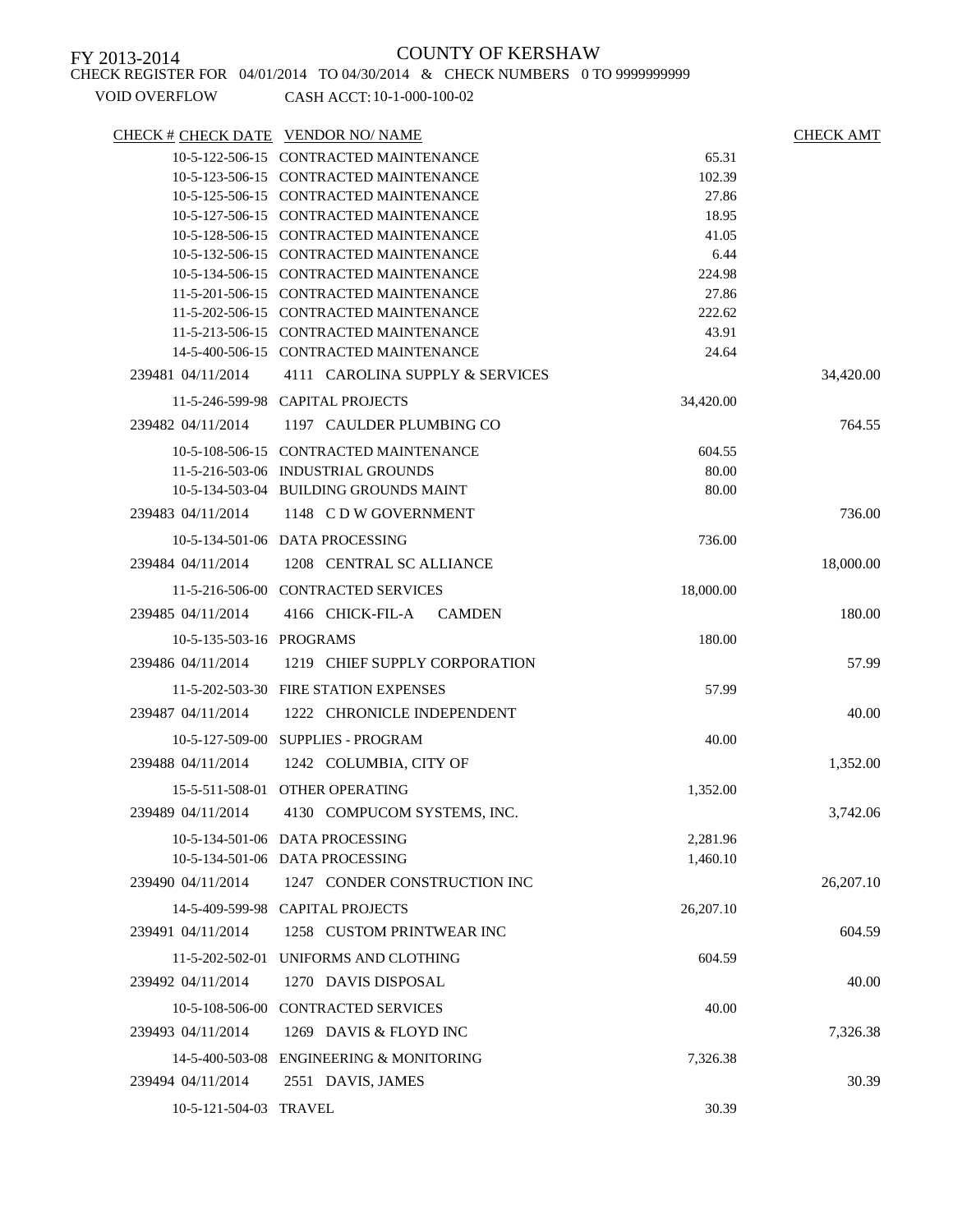CHECK REGISTER FOR 04/01/2014 TO 04/30/2014 & CHECK NUMBERS 0 TO 9999999999

| CHECK # CHECK DATE VENDOR NO/ NAME |                                       |          | <b>CHECK AMT</b> |
|------------------------------------|---------------------------------------|----------|------------------|
| 239495 04/11/2014                  | 1281 DESIGNLAB                        |          | 105.96           |
|                                    | 10-5-127-502-01 UNIFORMS AND CLOTHING | 105.96   |                  |
| 239496 04/11/2014                  | 1299 DUBOSE-ROBINSON PC               |          | 1,871.50         |
|                                    | 10-5-116-507-01 PROF SERVICES - LEGAL | 1,871.50 |                  |
|                                    | 1746 DUKE ENERGY PROGRESS             |          |                  |
| 239497 04/11/2014                  |                                       |          | 5,444.37         |
| 10-5-135-505-00 UTILITIES          |                                       | 189.37   |                  |
| 10-5-135-505-00 UTILITIES          |                                       | 21.42    |                  |
| 11-5-213-505-00 UTILITIES          |                                       | 306.18   |                  |
| 10-5-134-505-00 UTILITIES          |                                       | 184.60   |                  |
| 10-5-127-505-00 UTILITIES          |                                       | 3,411.38 |                  |
| 10-5-135-505-00 UTILITIES          |                                       | 10.73    |                  |
| 14-5-400-505-00 UTILITIES          |                                       | 377.87   |                  |
| 10-5-135-505-00 UTILITIES          |                                       | 786.73   |                  |
|                                    | 11-5-202-503-30 FIRE STATION EXPENSES | 156.09   |                  |
| 239498 04/11/2014                  | 1301 DUKE ENERGY                      |          | 110.85           |
|                                    | 11-5-202-503-30 FIRE STATION EXPENSES | 10.83    |                  |
| 11-5-213-505-00 UTILITIES          |                                       | 100.02   |                  |
| 239499 04/11/2014                  | 2550 DUNCAN, SHANE                    |          | 105.00           |
|                                    | 10-5-135-505-03 TELEPHONE - CELLULAR  | 35.00    |                  |
|                                    | 10-5-135-505-03 TELEPHONE - CELLULAR  | 35.00    |                  |
|                                    | 10-5-135-505-03 TELEPHONE - CELLULAR  | 35.00    |                  |
| 239500 04/11/2014                  | 2947 DISTRIBUTION VIDEO & AUDIO       |          | 89.06            |
|                                    | 10-5-134-509-07 SUPPLIES - STATE      | 22.49    |                  |
|                                    | 10-5-134-509-06 SUPPLIES - LOCAL      | 22.49    |                  |
|                                    | 10-5-134-509-06 SUPPLIES - LOCAL      | 44.08    |                  |
| 239501 04/11/2014                  | 1336 FAIRFIELD ELECTRIC COOP          |          | 7,867.71         |
| 14-5-400-505-00 UTILITIES          |                                       | 7,867.71 |                  |
| 239502 04/11/2014                  | 2628 FAULKENBERRY, GENE               |          | 27.25            |
|                                    | 10-5-110-509-00 SUPPLIES - PROGRAM    | 27.25    |                  |
| 239503 04/11/2014                  | 2526 FLEETCOR TECHNOLOGIES            |          | 99.33            |
|                                    |                                       |          |                  |
| 10-5-127-504-00 FUEL               |                                       | 99.33    |                  |
| 239504 04/11/2014                  | 1351 FLEETCOR TECHNOLOGIES            |          | 0.00             |
|                                    |                                       | 0.00     |                  |
| 239505 04/11/2014                  | 1351 FLEETCOR TECHNOLOGIES            |          | 10,547.47        |
| 10-5-106-504-00 FUEL               |                                       | 38.41    |                  |
| 10-5-108-504-00 FUEL               |                                       | 593.94   |                  |
| 10-5-109-504-00 FUEL               |                                       | 203.89   |                  |
| 10-5-111-504-00 FUEL               |                                       | 712.97   |                  |
| 10-5-113-504-00 FUEL               |                                       | 51.92    |                  |
| 10-5-114-504-00 FUEL               |                                       | 38.05    |                  |
| 10-5-125-504-00 FUEL               |                                       | 40.52    |                  |
| 10-5-126-504-00 FUEL               |                                       | 87.13    |                  |
| 10-5-127-504-00 FUEL               |                                       | 6,239.05 |                  |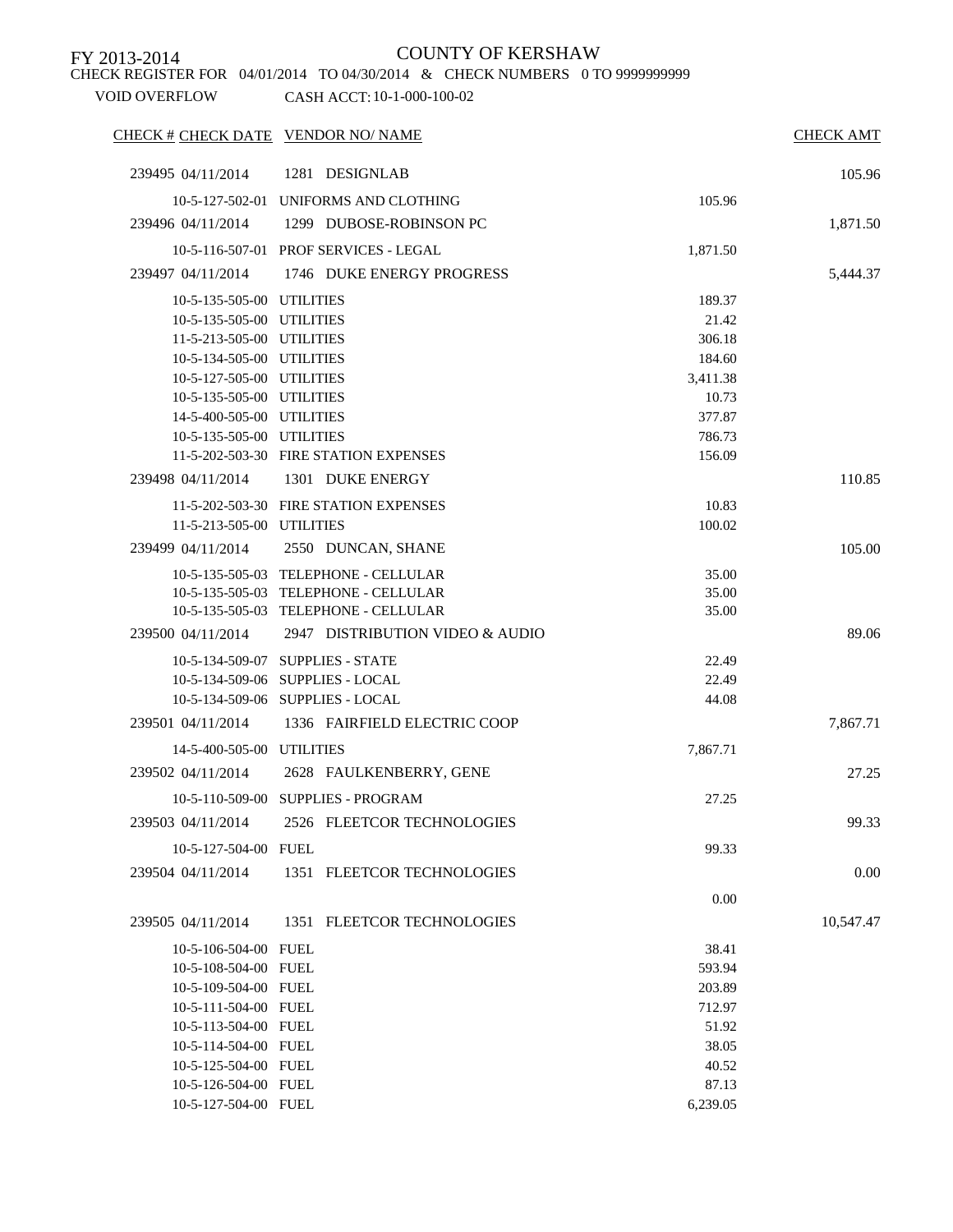CHECK REGISTER FOR 04/01/2014 TO 04/30/2014 & CHECK NUMBERS 0 TO 9999999999

| VOID OVERFLOW |  |
|---------------|--|
|               |  |

| CHECK # CHECK DATE VENDOR NO/ NAME |                                              |          | <b>CHECK AMT</b> |
|------------------------------------|----------------------------------------------|----------|------------------|
| 10-5-128-504-00 FUEL               |                                              | 171.46   |                  |
| 10-5-130-504-00 FUEL               |                                              | 189.76   |                  |
| 10-5-135-504-00 FUEL               |                                              | 190.85   |                  |
|                                    | 10-5-164-504-02 FLEET MAINT - NONCONTRACT    | 88.96    |                  |
| 11-5-202-504-00 FUEL               |                                              | 1,268.79 |                  |
| 11-5-213-504-00 FUEL               |                                              | 388.54   |                  |
| 11-5-230-504-00 FUEL               |                                              | 57.61    |                  |
| 14-5-400-504-00 FUEL               |                                              | 185.62   |                  |
|                                    | 239506 04/11/2014 1382 GALLS / QUARTERMASTER |          | 453.68           |
|                                    | 10-5-127-502-01 UNIFORMS AND CLOTHING        | 179.76   |                  |
|                                    | 10-5-127-502-01 UNIFORMS AND CLOTHING        | 273.92   |                  |
| 239507 04/11/2014                  | 4164 GEOCELL, LLC                            |          | 255.00           |
|                                    | 10-5-127-504-04 TRAINING - ELECTIVE          | 255.00   |                  |
| 239508 04/11/2014                  | 3864 GEOSPHERE PLANNING LLC                  |          | 195.00           |
|                                    | 10-5-109-506-00 CONTRACTED SERVICES          | 195.00   |                  |
| 239509 04/11/2014                  | 4135 GONZALEZ, ANA IRIS                      |          | 668.50           |
| 10-5-135-503-16 PROGRAMS           |                                              | 668.50   |                  |
| 239510 04/11/2014                  | 2176 HAMPTON, JONATHAN                       |          | 75.00            |
|                                    | 10-4-135-401-37 FEES - RENTALS               | 75.00    |                  |
|                                    | 239511 04/11/2014 1436 HERALD LEASING CO INC |          | 163.14           |
| 10-5-123-501-07 COPIER LEASE       |                                              | 163.14   |                  |
| 239512 04/11/2014                  | 1437 HERALD OFFICE SYSTEMS                   |          | 259.90           |
|                                    | 10-5-121-501-02 OFFICE SUPPLIES              | 108.98   |                  |
| 10-5-127-501-07 COPIER LEASE       |                                              | 150.92   |                  |
|                                    | 239513 04/11/2014 1441 HIGH COUNTRY BP       |          | 497.78           |
| 11-5-202-504-00 FUEL               |                                              | 497.78   |                  |
|                                    | 239514 04/11/2014 2553 HOLLEY, SCOTT         |          | 105.00           |
|                                    | 10-5-135-505-03 TELEPHONE - CELLULAR         | 35.00    |                  |
|                                    | 10-5-135-505-03 TELEPHONE - CELLULAR         | 35.00    |                  |
|                                    | 10-5-135-505-03 TELEPHONE - CELLULAR         | 35.00    |                  |
| 239515 04/11/2014                  | 1465 IMAGE PRINTING                          |          | 299.60           |
|                                    | 10-5-121-501-05 DUPLICATING & PRINTING       | 299.60   |                  |
| 239516 04/11/2014                  | 1470 INGRAM LIBRARY SERVICES                 |          | 0.00             |
|                                    |                                              | 0.00     |                  |
| 239517 04/11/2014                  | 1470 INGRAM LIBRARY SERVICES                 |          | 0.00             |
|                                    |                                              | 0.00     |                  |
| 239518 04/11/2014                  | 1470 INGRAM LIBRARY SERVICES                 |          | 1,178.93         |
|                                    | 10-5-134-509-06 SUPPLIES - LOCAL             | 24.89    |                  |
|                                    | 10-5-134-509-06 SUPPLIES - LOCAL             | 14.95    |                  |
|                                    | 10-5-134-509-06 SUPPLIES - LOCAL             | 10.18    |                  |
|                                    | 10-5-134-509-06 SUPPLIES - LOCAL             | 14.93    |                  |
|                                    | 10-5-134-509-06 SUPPLIES - LOCAL             | 14.96    |                  |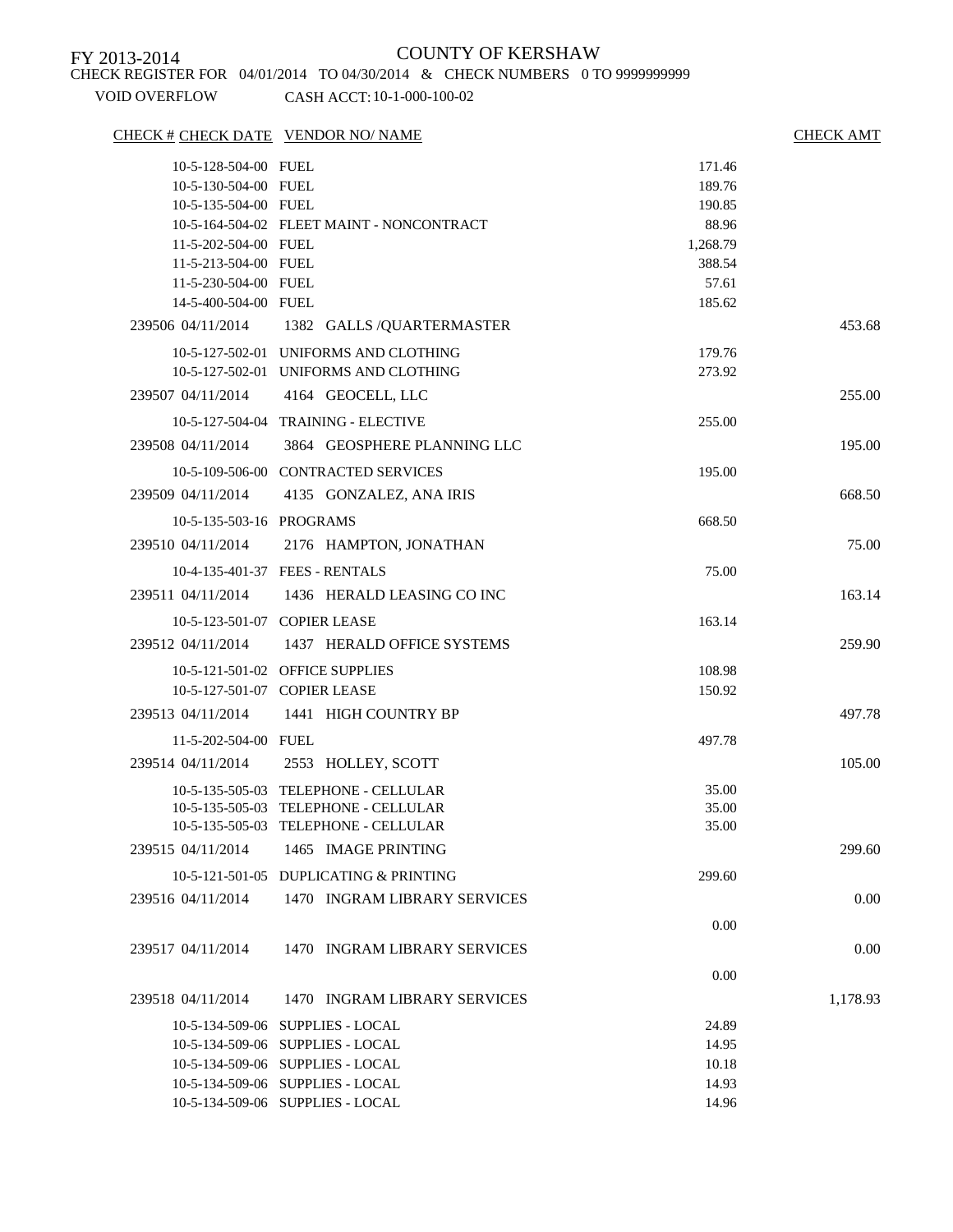### CHECK # CHECK DATE VENDOR NO/ NAME CHECK AMT

|                          | 10-5-134-509-06 SUPPLIES - LOCAL                                     | 11.32        |          |
|--------------------------|----------------------------------------------------------------------|--------------|----------|
|                          | 10-5-134-509-06 SUPPLIES - LOCAL                                     | 13.55        |          |
|                          | 10-5-134-509-06 SUPPLIES - LOCAL                                     | 15.46        |          |
|                          | 10-5-134-509-06 SUPPLIES - LOCAL                                     | 27.74        |          |
|                          | 10-5-134-509-06 SUPPLIES - LOCAL                                     | 9.30         |          |
|                          | 10-5-134-509-06 SUPPLIES - LOCAL                                     | 46.02        |          |
|                          | 10-5-134-509-06 SUPPLIES - LOCAL                                     | 89.70        |          |
|                          | 10-5-134-509-06 SUPPLIES - LOCAL                                     | 67.89        |          |
|                          | 10-5-134-509-06 SUPPLIES - LOCAL                                     | 29.22        |          |
|                          | 10-5-134-509-06 SUPPLIES - LOCAL                                     | 40.42        |          |
|                          | 10-5-134-509-06 SUPPLIES - LOCAL                                     | 25.38        |          |
|                          | 10-5-134-509-06 SUPPLIES - LOCAL                                     | 45.84        |          |
|                          | 10-5-134-509-06 SUPPLIES - LOCAL                                     | 24.58        |          |
|                          | 10-5-134-509-06 SUPPLIES - LOCAL                                     | 19.33        |          |
|                          | 10-5-134-509-06 SUPPLIES - LOCAL                                     | 14.05        |          |
|                          | 10-5-134-509-06 SUPPLIES - LOCAL                                     | 14.43        |          |
|                          | 10-5-134-509-06 SUPPLIES - LOCAL                                     | 61.20        |          |
|                          | 10-5-134-509-06 SUPPLIES - LOCAL                                     | 194.78       |          |
|                          | 10-5-134-509-06 SUPPLIES - LOCAL                                     | 9.83<br>9.83 |          |
|                          | 10-5-134-509-06 SUPPLIES - LOCAL<br>10-5-134-509-06 SUPPLIES - LOCAL | 28.84        |          |
|                          | 10-5-134-509-06 SUPPLIES - LOCAL                                     | 86.57        |          |
|                          | 10-5-134-509-06 SUPPLIES - LOCAL                                     | 21.88        |          |
|                          | 10-5-134-509-06 SUPPLIES - LOCAL                                     | 46.96        |          |
|                          | 10-5-134-509-06 SUPPLIES - LOCAL                                     | 24.05        |          |
|                          | 10-5-134-509-06 SUPPLIES - LOCAL                                     | 105.90       |          |
|                          | 10-5-134-509-06 SUPPLIES - LOCAL                                     | 14.95        |          |
| 239519 04/11/2014        | 2315 JACKSON, DONNIE                                                 |              | 60.00    |
|                          | 15-5-511-508-01 OTHER OPERATING                                      | 60.00        |          |
|                          |                                                                      |              |          |
| 239520 04/11/2014        | 1495 JET-VAC SEWER EQUIPMENT CO INC                                  |              | 19.44    |
|                          | 14-5-400-509-00 SUPPLIES - PROGRAM                                   | 19.44        |          |
| 239521 04/11/2014        | 2157 WILSON, LORRAINE DBA J & J REMOVAL SERVI                        |              | 75.00    |
|                          | 10-5-126-506-08 CS - TRANSPORT                                       | 75.00        |          |
| 239522 04/11/2014        | 3600 J.S. DISMUKE COMPANY INC.                                       |              | 312.32   |
|                          | 14-5-400-509-00 SUPPLIES - PROGRAM                                   | 312.32       |          |
| 239523 04/11/2014        | 2985 TERRY L LANGLEY                                                 |              | 47.83    |
| 10-5-135-503-16 PROGRAMS |                                                                      | 47.83        |          |
| 239524 04/11/2014        | 2874 LASER PRINT PLUS INC                                            |              | 1,764.64 |
| 10-5-117-501-03 POSTAGE  |                                                                      | 1,764.64     |          |
| 239525 04/11/2014        | 1541 LAWMEN'S SAFETY SUPPLY INC                                      |              | 226.09   |
|                          | 10-5-127-502-01 UNIFORMS AND CLOTHING                                | 177.09       |          |
|                          | 10-5-127-502-01 UNIFORMS AND CLOTHING                                | 34.00        |          |
|                          | 10-5-127-502-01 UNIFORMS AND CLOTHING                                | 15.00        |          |
| 239526 04/11/2014        | 1542 LE BLEU OF COLUMBIA                                             |              | 27.27    |
|                          | 10-5-122-501-02 OFFICE SUPPLIES                                      | 27.27        |          |
|                          |                                                                      |              |          |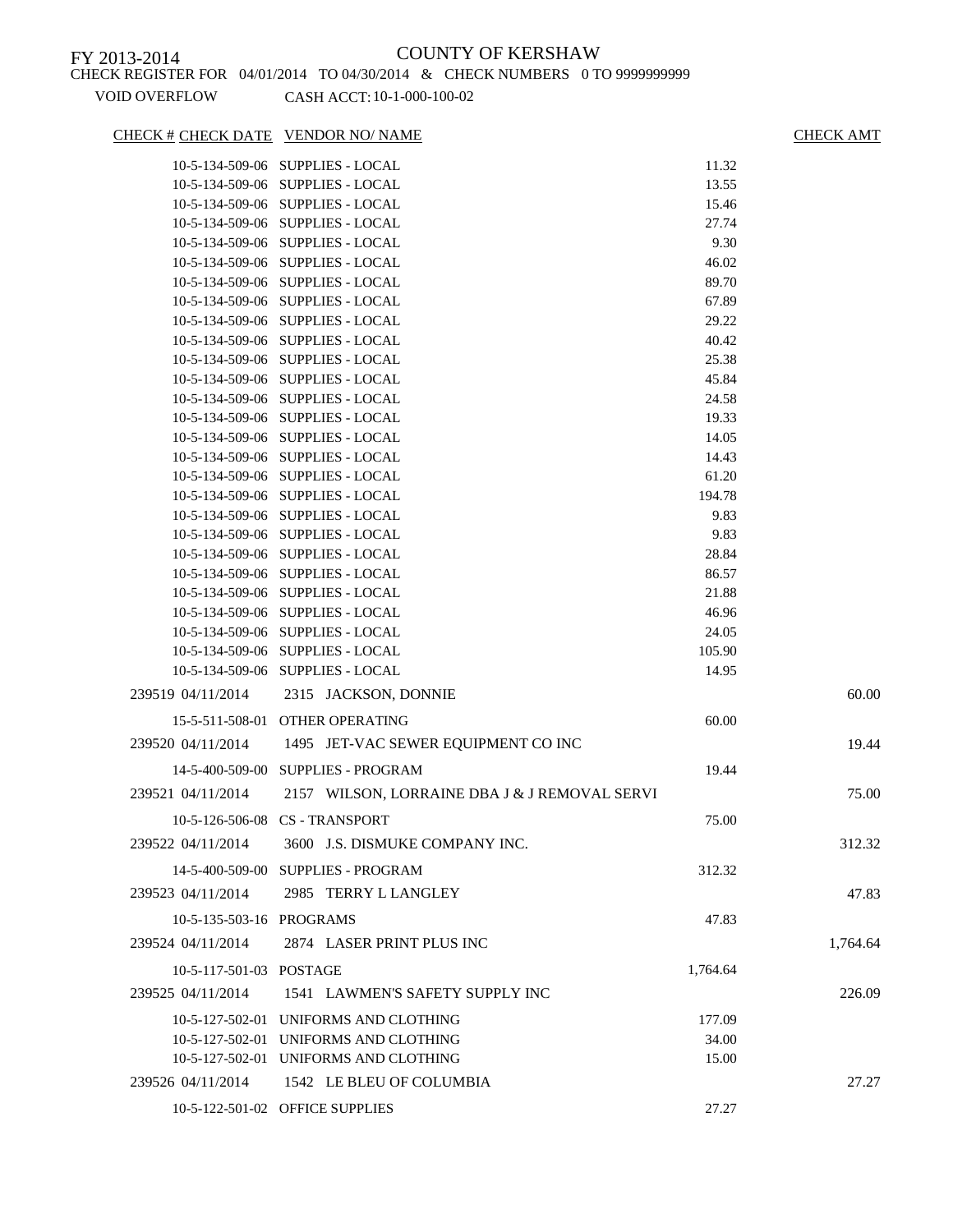CHECK REGISTER FOR 04/01/2014 TO 04/30/2014 & CHECK NUMBERS 0 TO 9999999999

| CHECK # CHECK DATE VENDOR NO/ NAME |                                               |          | <b>CHECK AMT</b> |
|------------------------------------|-----------------------------------------------|----------|------------------|
| 239527 04/11/2014                  | 1550 LEXISNEXIS RISK & INFORMATION            |          | 189.00           |
|                                    | 15-5-520-508-01 OTHER OPERATING               | 189.00   |                  |
| 239528 04/11/2014                  | 1557 LUGOFF ELGIN WATER AUTHORITY             |          | 50.48            |
| 14-5-400-505-00 UTILITIES          |                                               | 25.24    |                  |
| 10-5-127-505-00 UTILITIES          |                                               | 25.24    |                  |
| 239529 04/11/2014                  | 3652 MANGUM, BRANDY                           |          | 262.50           |
| 10-5-135-503-16 PROGRAMS           |                                               | 262.50   |                  |
| 239530 04/11/2014                  | 1582 MATTHEW BENDER & CO INC                  |          | 97.34            |
|                                    | 10-5-128-501-04 DUES AND PUBLICATIONS         | 97.34    |                  |
| 239531 04/11/2014                  | 3496 MCLEAN, MARGARET B.                      |          | 474.16           |
|                                    | 11-5-216-505-03 TELEPHONE - CELLULAR          | 30.08    |                  |
|                                    | 11-5-216-505-03 TELEPHONE - CELLULAR          | 30.08    |                  |
| 11-5-216-504-03 TRAVEL             |                                               | 389.00   |                  |
| 11-5-216-504-03 TRAVEL             |                                               | 25.00    |                  |
| 239532 04/11/2014                  | 4137 MODERN TURF                              |          | 4,074.00         |
|                                    | 10-5-135-503-04 BUILDING GROUNDS MAINT        | 4,074.00 |                  |
| 239533 04/11/2014                  | 1631 MOTOROLA SOLUTIONS INC                   |          | 23.20            |
|                                    | 10-5-106-503-02 EQUIPMENT REPAIRS             | 23.20    |                  |
| 239534 04/11/2014                  | 1633 MULBERRY MARKET                          |          | 24.08            |
|                                    | 10-5-134-509-00 SUPPLIES - PROGRAM            | 24.08    |                  |
| 239535 04/11/2014                  | 1633 MULBERRY MARKET                          |          | 196.50           |
| 10-5-119-503-12 JUROR PAY          |                                               | 196.50   |                  |
| 239536 04/11/2014                  | 1639 MURPHY, JEREMY                           |          | 105.00           |
|                                    | 10-5-135-505-03 TELEPHONE - CELLULAR          | 35.00    |                  |
|                                    | 10-5-135-505-03 TELEPHONE - CELLULAR          | 35.00    |                  |
|                                    | 10-5-135-505-03 TELEPHONE - CELLULAR          | 35.00    |                  |
| 239537 04/11/2014                  | 2697 NORTH GREENVILLE FITNESS & CARDIAC REHAB |          | 2,929.00         |
|                                    | 10-5-127-507-02 PROF SERVICES - MEDICAL       | 2,929.00 |                  |
| 239538 04/11/2014                  | 1678 OFFICE DEPOT                             |          | 1,596.19         |
|                                    | 10-5-103-503-19 SUPPLIES PASS THRU            | 1,284.04 |                  |
|                                    | 10-5-111-501-02 OFFICE SUPPLIES               | (102.74) |                  |
|                                    | 10-5-127-501-02 OFFICE SUPPLIES               | 146.17   |                  |
|                                    | 10-5-135-501-02 OFFICE SUPPLIES               | 268.72   |                  |
| 239539 04/11/2014                  | 1681 ORIENTAL TRADING COMPANY, INC            |          | 54.49            |
| 10-5-135-503-16 PROGRAMS           |                                               | 54.49    |                  |
| 239540 04/11/2014                  | 1685 OUTPOST FOOD MART                        |          | 507.47           |
| 11-5-202-504-00 FUEL               |                                               | 507.47   |                  |
| 239541 04/11/2014                  | 4138 DIXON, CHRISTOPHER MARK                  |          | 1,250.00         |
| 10-5-135-503-15 ATHLETICS          |                                               | 1,250.00 |                  |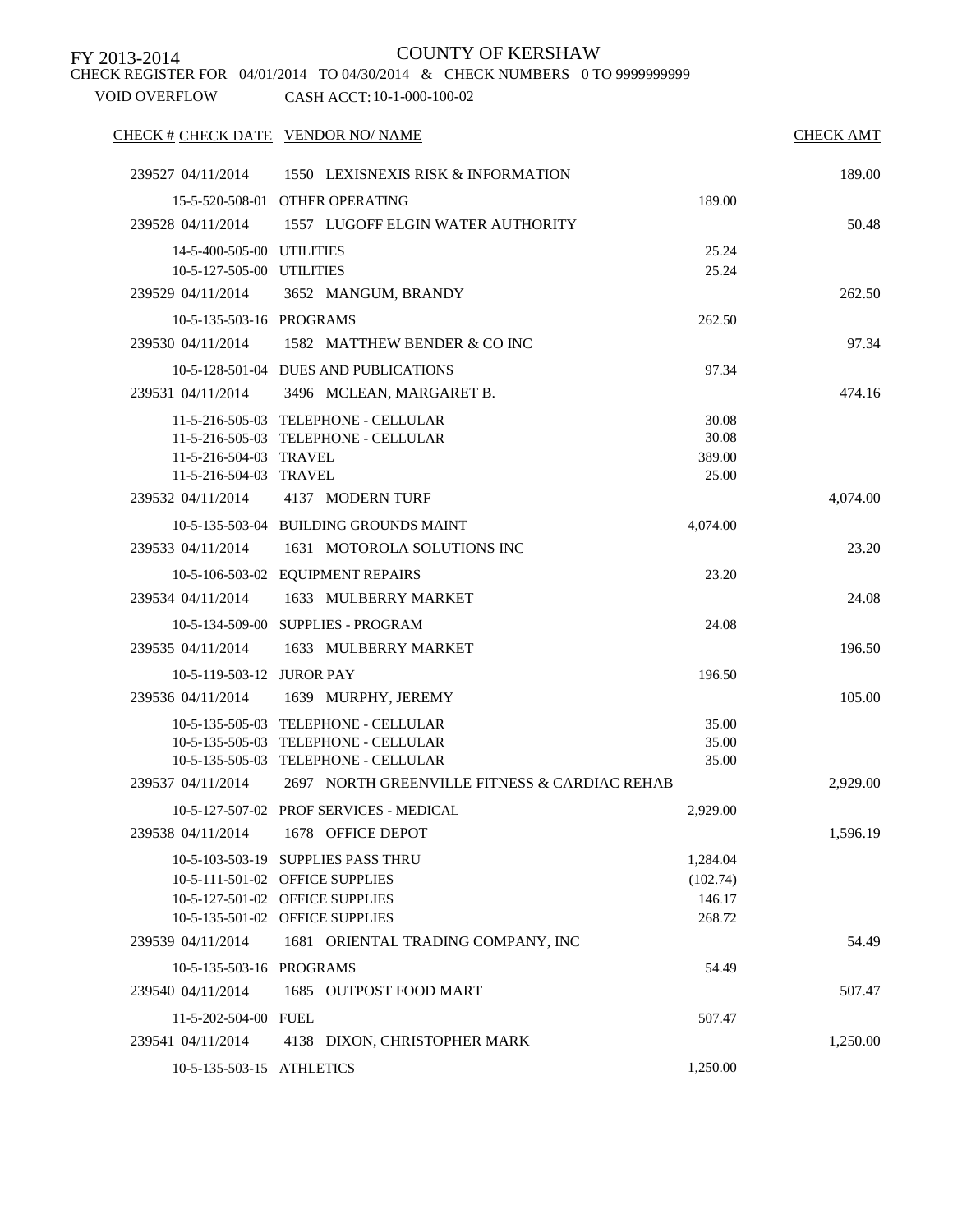CHECK REGISTER FOR 04/01/2014 TO 04/30/2014 & CHECK NUMBERS 0 TO 9999999999

| CHECK # CHECK DATE VENDOR NO/NAME |                                               |          | <b>CHECK AMT</b> |
|-----------------------------------|-----------------------------------------------|----------|------------------|
| 239542 04/11/2014                 | 1695 PALMETTO MICROFILM SYSTEMS, INC          |          | 1,500.00         |
|                                   | 10-5-116-506-15 CONTRACTED MAINTENANCE        | 1,500.00 |                  |
| 239543 04/11/2014                 | 3758 AMY G PEEBLES                            |          | 158.20           |
| 10-5-135-504-00 FUEL              |                                               | 17.12    |                  |
| 10-5-135-504-00 FUEL              |                                               | 36.08    |                  |
|                                   | 10-5-135-505-03 TELEPHONE - CELLULAR          | 35.00    |                  |
|                                   | 10-5-135-505-03 TELEPHONE - CELLULAR          | 35.00    |                  |
|                                   | 10-5-135-505-03 TELEPHONE - CELLULAR          | 35.00    |                  |
| 239544 04/11/2014                 | 2272 PIERCE, HARRIETT                         |          | 1,238.08         |
| 10-5-122-504-03 TRAVEL            |                                               | 1,054.08 |                  |
| 10-5-122-504-03 TRAVEL            |                                               | 184.00   |                  |
| 239545 04/11/2014                 | 2976 PRECISION FIRE SOLUTIONS LLC             |          | 348.00           |
|                                   | 11-5-202-503-04 BUILDING GROUNDS MAINT        | 348.00   |                  |
| 239546 04/11/2014                 | 3042 PRINTSOUTH PRINTING, INC.                |          | 583.20           |
|                                   | 15-5-511-508-01 OTHER OPERATING               | 583.20   |                  |
| 239547 04/11/2014                 | 3114 PRIORITY RESEARCH - PROTECT YOUTH SPORTS |          | 7.95             |
| 10-5-135-503-15 ATHLETICS         |                                               | 7.95     |                  |
| 239548 04/11/2014                 | 1758 RADIO COMMUNICATION SERVICE IN           |          | 124.12           |
|                                   | 11-5-202-503-30 FIRE STATION EXPENSES         | 124.12   |                  |
| 239549 04/11/2014                 | 2543 RANKIN, SCOTT                            |          | 28.22            |
| 10-5-121-504-03 TRAVEL            |                                               | 28.22    |                  |
| 239550 04/11/2014                 | 1767 RECORDED BOOKS, LLC                      |          | 102.50           |
|                                   | 10-5-134-509-06 SUPPLIES - LOCAL              | 102.50   |                  |
| 239551 04/11/2014                 | 1783 ROBERTS SHELL                            |          | 911.50           |
| 11-5-202-504-00 FUEL              |                                               | 457.50   |                  |
| 11-5-202-504-00 FUEL              |                                               | 454.00   |                  |
| 239552 04/11/2014                 | 3601 ROSEWOOD FLORIST                         |          | 163.91           |
|                                   | 15-5-511-508-01 OTHER OPERATING               | 49.58    |                  |
|                                   | 15-5-511-508-01 OTHER OPERATING               | 38.83    |                  |
|                                   | 15-5-511-508-01 OTHER OPERATING               | 75.50    |                  |
| 239553 04/11/2014                 | 1876 SAMS CLUB                                |          | 45.00            |
|                                   | 10-5-102-501-02 OFFICE SUPPLIES               | 45.00    |                  |
| 239554 04/11/2014                 | 1877 SANDHILL TELEPHONE COOP INC              |          | 330.99           |
|                                   | 11-5-213-505-01 TELEPHONE - LOCAL             | 42.59    |                  |
|                                   | 10-5-135-505-01 TELEPHONE - LOCAL             | 80.47    |                  |
|                                   | 10-5-134-505-01 TELEPHONE - LOCAL             | 82.09    |                  |
|                                   | 11-5-202-505-01 TELEPHONE - LOCAL             | 85.72    |                  |
|                                   | 11-5-202-505-01 TELEPHONE - LOCAL             | 40.12    |                  |
| 239555 04/11/2014                 | 1811 S C ASSOCIATION OF PROBATE JUDGES        |          | 100.00           |
|                                   | 10-5-122-504-05 TRAINING - MANDATORY          | 100.00   |                  |
| 239556 04/11/2014                 | 2165 SCCCMA                                   |          | 480.00           |
| 10-5-102-504-03 TRAVEL            |                                               | 480.00   |                  |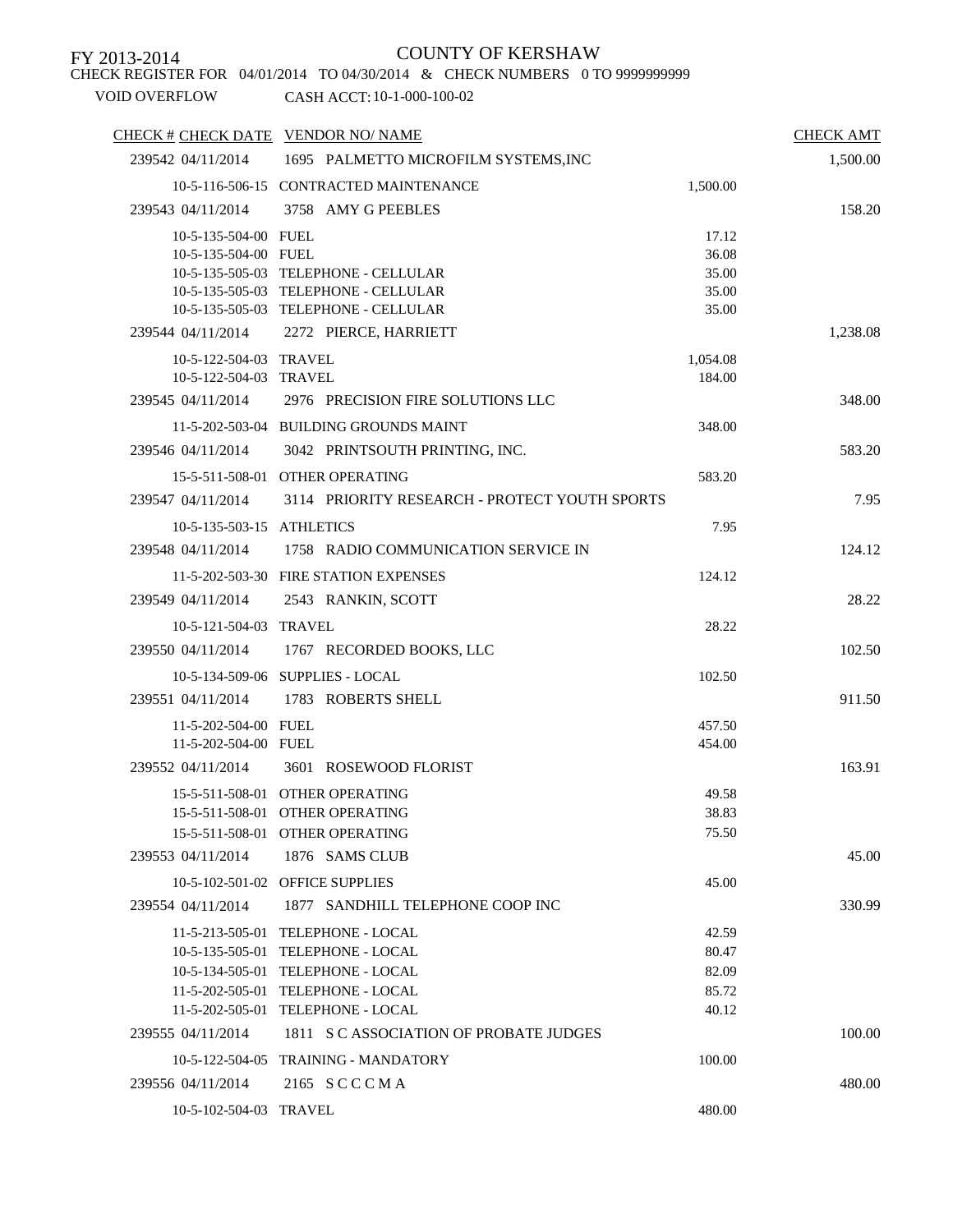CHECK REGISTER FOR 04/01/2014 TO 04/30/2014 & CHECK NUMBERS 0 TO 9999999999

| CHECK # CHECK DATE VENDOR NO/ NAME |                                                    |                | <b>CHECK AMT</b> |
|------------------------------------|----------------------------------------------------|----------------|------------------|
| 239557 04/11/2014                  | 1829 S C DEPT OF REVENUE                           |                | 23,502.51        |
|                                    | 10-2-000-202-03 DUE TO OTHER - ROD                 | 23,502.51      |                  |
| 239558 04/11/2014                  | 1837 S C ELECTION COMMISSION                       |                | 75.00            |
|                                    | 10-5-132-504-04 TRAINING - ELECTIVE                | 25.00          |                  |
|                                    | 10-5-132-504-05 TRAINING - MANDATORY               | 50.00          |                  |
|                                    | 239559 04/11/2014 1838 S C ELECTRIC & GAS          |                | 5,609.87         |
| 10-5-135-505-00 UTILITIES          |                                                    | 25.99          |                  |
| 10-5-128-505-00 UTILITIES          |                                                    | 2,449.91       |                  |
| 10-5-134-505-00 UTILITIES          |                                                    | 49.57          |                  |
| 10-5-135-505-00 UTILITIES          |                                                    | 400.13         |                  |
| 10-5-135-505-00 UTILITIES          |                                                    | 2,684.27       |                  |
|                                    | 239560 04/11/2014 1957 SOUTH CAROLINA FIRE ACADEMY |                | 145.00           |
|                                    | 11-5-202-504-04 TRAINING - ELECTIVE                | 20.00          |                  |
|                                    | 11-5-202-504-04 TRAINING - ELECTIVE                | 5.00           |                  |
|                                    | 11-5-202-504-04 TRAINING - ELECTIVE                | 80.00          |                  |
|                                    | 11-5-202-504-04 TRAINING - ELECTIVE                | 25.00          |                  |
|                                    | 11-5-202-504-04 TRAINING - ELECTIVE                | 10.00          |                  |
|                                    | 11-5-202-504-04 TRAINING - ELECTIVE                | 5.00           |                  |
| 239561 04/11/2014                  | 3424 SC HISTORICAL SOCIETY                         |                | 55.00            |
|                                    | 10-5-134-509-07 SUPPLIES - STATE                   | 55.00          |                  |
| 239562 04/11/2014                  | 2372 SCHOFIELD, AMY                                |                | 112.40           |
| 10-5-134-504-03 TRAVEL             |                                                    | 112.40         |                  |
| 239563 04/11/2014                  | 4146 SCHOOL OUTFITTERS                             |                | 591.76           |
|                                    | 10-5-135-503-03 EQUIPMENT - NONCAPITAL             | 591.76         |                  |
| 239564 04/11/2014                  | 1848 S C LAW ENFORCEMENT DIVISION                  |                | 300.00           |
|                                    | 10-5-127-509-12 SUPPLIES - SEX OFFENDER            | 300.00         |                  |
| 239565 04/11/2014                  | 1853 SCRPA                                         |                | 40.00            |
|                                    | 10-5-135-504-05 TRAINING - MANDATORY               |                |                  |
|                                    | 10-5-135-504-05 TRAINING - MANDATORY               | 20.00<br>20.00 |                  |
|                                    |                                                    |                |                  |
| 239566 04/11/2014                  | 1887 SEGARS, FRANCENIA ANNE                        |                | 392.00           |
| 10-5-135-503-16 PROGRAMS           |                                                    | 392.00         |                  |
| 239567 04/11/2014                  | 2151 SETERUS, INC                                  |                | 74.99            |
|                                    | 10-2-000-204-01 TREASURER OVERPAYMENTS             | 74.99          |                  |
| 239568 04/11/2014                  | 1893 SHEALY ENVIRONMENTAL SERVICES                 |                | 1,491.00         |
|                                    | 14-5-400-503-32 PROGRAM FEES                       | 1,065.75       |                  |
|                                    | 14-5-400-503-32 PROGRAM FEES                       | 136.50         |                  |
|                                    | 14-5-400-503-32 PROGRAM FEES                       | 173.25         |                  |
|                                    | 14-5-400-503-32 PROGRAM FEES                       | 115.50         |                  |
| 239569 04/11/2014                  | 1905 SIDDON-MCKEIVER, GAYELOIS                     |                | 68.40            |
|                                    | 15-5-518-508-01 OTHER OPERATING                    | 68.40          |                  |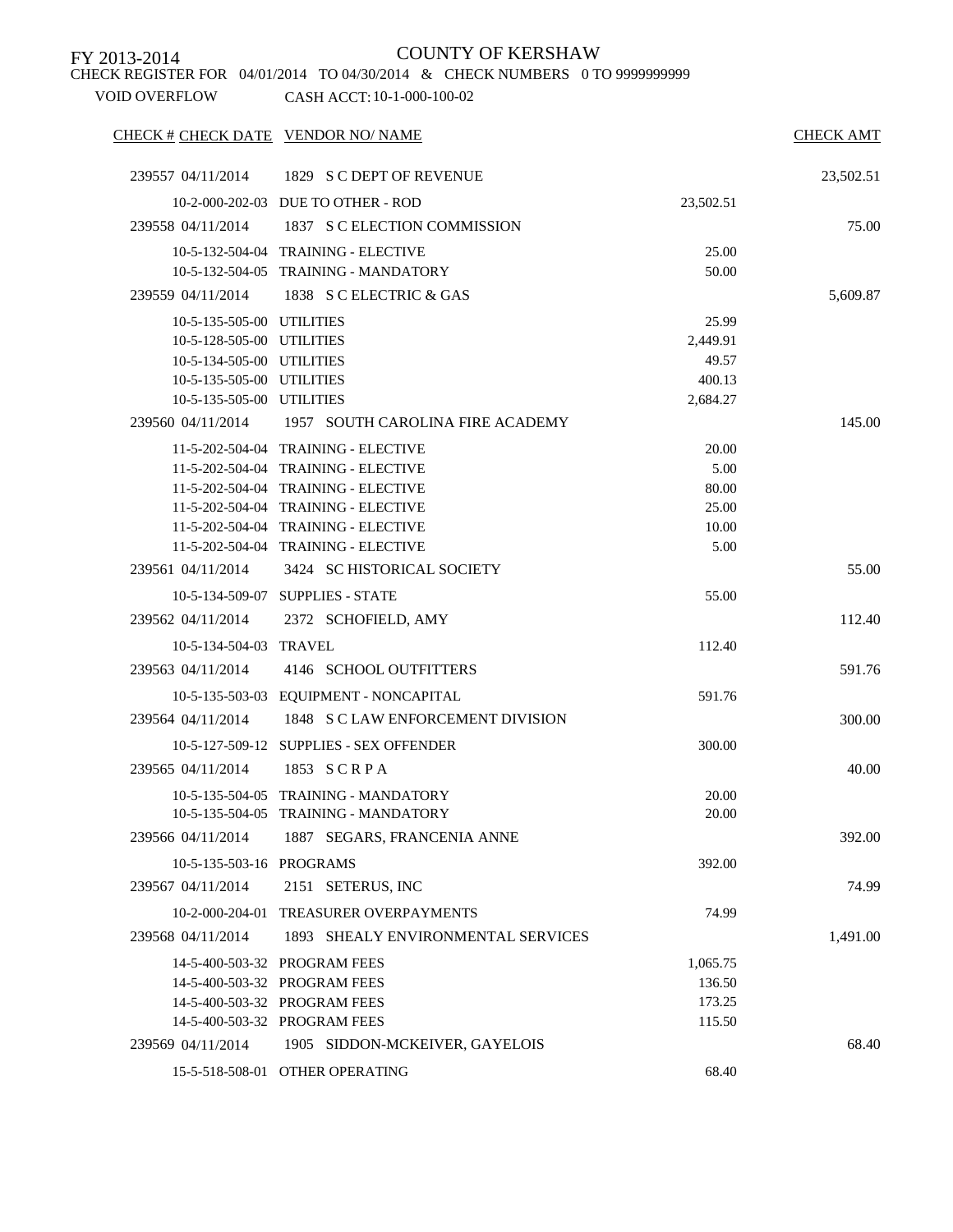CHECK REGISTER FOR 04/01/2014 TO 04/30/2014 & CHECK NUMBERS 0 TO 9999999999

| CHECK # CHECK DATE VENDOR NO/ NAME |                                                                              |                      | <b>CHECK AMT</b> |
|------------------------------------|------------------------------------------------------------------------------|----------------------|------------------|
| 239570 04/11/2014                  | 2921 SIGN A RAMA                                                             |                      | 0.00             |
| VOID DATE: $04/24/2014$            | <b>ORIGINAL AMOUNT:</b>                                                      | 845.60               |                  |
| 239571 04/11/2014                  | 15-5-511-508-01 OTHER OPERATING<br>2847 SIRCHIE FINGER PRINT LABORATORIES    | 0.00                 |                  |
|                                    |                                                                              |                      | 381.34           |
| 239572 04/11/2014                  | 10-5-127-509-08 SUPPLIES - INVESTIGATIONS<br>2938 SIZEMORE INC               | 381.34               | 899.68           |
|                                    |                                                                              |                      |                  |
| 239573 04/11/2014                  | 10-5-108-506-00 CONTRACTED SERVICES<br>4082 STERICYCLE                       | 899.68               | 30.00            |
|                                    | 10-5-126-509-00 SUPPLIES - PROGRAM                                           | 30.00                |                  |
| 239574 04/11/2014                  | 2176 STOKES, RANDY                                                           |                      | 25.60            |
|                                    |                                                                              |                      |                  |
| 239575 04/11/2014                  | 10-4-135-407-02 REVENUE - ATHLETIC PROGRAM FEES<br>1970 STURGIS WEB SERVICES | 25.60                | 1,800.00         |
|                                    | 10-5-116-506-00 CONTRACTED SERVICES                                          | 1,800.00             |                  |
| 239576 04/11/2014                  | 1971 SUBURBAN PROPANE                                                        |                      | 1,840.16         |
|                                    | 11-5-202-503-30 FIRE STATION EXPENSES                                        |                      |                  |
| 239577 04/11/2014                  | 1998 THYSSENKRUPP ELEVATOR                                                   | 1,840.16             | 4.259.92         |
|                                    | 10-5-108-506-15 CONTRACTED MAINTENANCE                                       |                      |                  |
|                                    | 10-5-108-506-15 CONTRACTED MAINTENANCE                                       | (131.75)<br>4,391.67 |                  |
| 239578 04/11/2014                  | 2002 TODD & MOORE INC                                                        |                      | 8,076.17         |
| 10-5-135-503-15 ATHLETICS          |                                                                              | 1,601.79             |                  |
| 10-5-135-503-15 ATHLETICS          |                                                                              | 365.75               |                  |
| 10-5-135-503-15 ATHLETICS          |                                                                              | 6,108.63             |                  |
| 239579 04/11/2014                  | 2004 TODD, RODERICK                                                          |                      | 28.04            |
| 10-5-121-504-03 TRAVEL             |                                                                              | 28.04                |                  |
| 239580 04/11/2014                  | 2009 TRAYCO INC                                                              |                      | 203.16           |
|                                    | 10-5-108-503-04 BUILDING GROUNDS MAINT                                       | 203.16               |                  |
| 239581 04/11/2014                  | 2176 TRUESDALE, ALISON                                                       |                      | 32.00            |
|                                    | 10-4-135-407-02 REVENUE - ATHLETIC PROGRAM FEES                              | 32.00                |                  |
| 239582 04/11/2014                  | 2016 TRUVISTA                                                                |                      | 57.32            |
|                                    | 10-5-160-508-01 OTHER OPERATING                                              | 57.32                |                  |
| 239583 04/11/2014                  | 2996 ULINE INC                                                               |                      | 175.30           |
|                                    | 10-5-127-509-08 SUPPLIES - INVESTIGATIONS                                    | 175.30               |                  |
| 239584 04/11/2014                  | 2037 UNIFIRST                                                                |                      | 55.24            |
|                                    | 10-5-108-502-01 UNIFORMS AND CLOTHING                                        | 55.24                |                  |
| 239585 04/11/2014                  | 2037 UNIFIRST                                                                |                      | 70.24            |
|                                    | 10-5-108-502-01 UNIFORMS AND CLOTHING                                        | 70.24                |                  |
| 239586 04/11/2014                  | 2042 UPS STORE                                                               |                      | 387.49           |
|                                    | 10-5-134-509-07 SUPPLIES - STATE                                             | 6.42                 |                  |
|                                    | 10-5-134-509-07 SUPPLIES - STATE                                             | 381.07               |                  |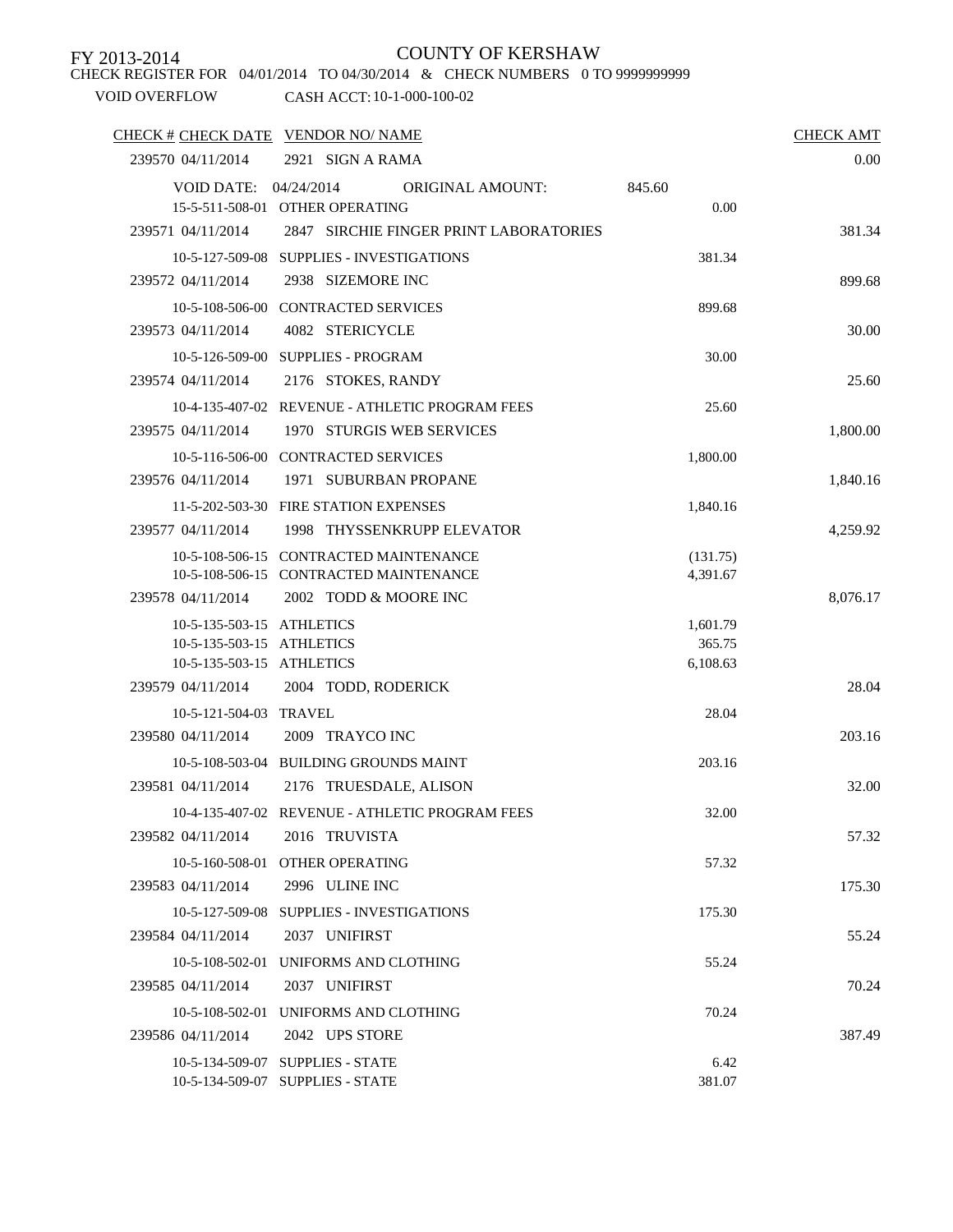### CHECK REGISTER FOR 04/01/2014 TO 04/30/2014 & CHECK NUMBERS 0 TO 9999999999

| CHECK # CHECK DATE VENDOR NO/ NAME |                                        |           | <b>CHECK AMT</b> |
|------------------------------------|----------------------------------------|-----------|------------------|
| 239587 04/11/2014                  | 2044 USA BLUE BOOK                     |           | 269.50           |
|                                    | 14-5-400-509-00 SUPPLIES - PROGRAM     | 269.50    |                  |
| 239588 04/11/2014                  | 2171 US BANK CUST PC3                  |           | 24,380.00        |
|                                    | 10-2-000-204-04 LAND SALE REDEMPTION   | 1,380.00  |                  |
|                                    | 10-2-000-204-04 LAND SALE REDEMPTION   | 23,000.00 |                  |
| 239589 04/11/2014                  | 2033 US PATRIOT LLC                    |           | 291.57           |
|                                    | 10-5-127-502-01 UNIFORMS AND CLOTHING  | 32.39     |                  |
|                                    | 10-5-127-502-01 UNIFORMS AND CLOTHING  | 43.19     |                  |
|                                    | 10-5-127-502-01 UNIFORMS AND CLOTHING  | 91.80     |                  |
|                                    | 10-5-127-502-01 UNIFORMS AND CLOTHING  | 32.39     |                  |
|                                    | 10-5-127-502-01 UNIFORMS AND CLOTHING  | 91.80     |                  |
| 239590 04/11/2014                  | 2051 VERIZON WIRELESS SERVICES LLC     |           | 62.94            |
|                                    | 11-5-216-505-03 TELEPHONE - CELLULAR   | 62.94     |                  |
| 239591 04/11/2014                  | 2051 VERIZON WIRELESS SERVICES LLC     |           | 139.46           |
|                                    | 10-5-134-505-03 TELEPHONE - CELLULAR   | 139.46    |                  |
| 239592 04/11/2014                  | 2051 VERIZON WIRELESS SERVICES LLC     |           | 231.67           |
|                                    | 10-5-127-505-03 TELEPHONE - CELLULAR   | 231.67    |                  |
| 239593 04/11/2014                  | 2462 WALMART 2270 - 4396               |           | 232.99           |
|                                    | 10-5-127-501-02 OFFICE SUPPLIES        | 119.15    |                  |
|                                    | 10-5-127-501-02 OFFICE SUPPLIES        | 9.06      |                  |
|                                    | 10-5-127-501-02 OFFICE SUPPLIES        | 104.78    |                  |
| 239594 04/11/2014                  | 2088 WATEREE GYMNASTICS                |           | 390.40           |
|                                    |                                        |           |                  |
| 10-5-135-503-16 PROGRAMS           |                                        | 390.40    |                  |
| 239595 04/11/2014                  | 2089 WATEREE HARDWARE                  |           | 456.74           |
|                                    | 14-5-400-509-00 SUPPLIES - PROGRAM     | 57.32     |                  |
|                                    | 14-5-400-509-00 SUPPLIES - PROGRAM     | 112.97    |                  |
|                                    | 14-5-400-509-00 SUPPLIES - PROGRAM     | 38.63     |                  |
|                                    | 14-5-400-509-00 SUPPLIES - PROGRAM     | 46.16     |                  |
|                                    | 14-5-400-509-00 SUPPLIES - PROGRAM     | 53.10     |                  |
|                                    | 14-5-400-509-00 SUPPLIES - PROGRAM     | 33.36     |                  |
|                                    | 14-5-400-509-00 SUPPLIES - PROGRAM     | 51.95     |                  |
|                                    | 10-5-108-503-04 BUILDING GROUNDS MAINT | 1.80      |                  |
|                                    | 10-5-108-503-04 BUILDING GROUNDS MAINT | 29.56     |                  |
|                                    | 10-5-108-503-04 BUILDING GROUNDS MAINT | 3.52      |                  |
|                                    | 10-5-108-503-04 BUILDING GROUNDS MAINT | 18.18     |                  |
|                                    | 10-5-108-503-04 BUILDING GROUNDS MAINT | 10.19     |                  |
| 239596 04/11/2014                  | 3066 WEST CHATHAM WARNING DEVICES      |           | 9,469.06         |
|                                    | 11-5-256-599-99 EQUIPMENT - CAPITAL    | 9,469.06  |                  |
| 239597 04/11/2014                  | 2672 WILLIAMS OVERHEAD DOOR COMPANY    |           | 604.39           |
|                                    | 11-5-202-503-30 FIRE STATION EXPENSES  | 450.00    |                  |
|                                    | 11-5-202-503-30 FIRE STATION EXPENSES  | 183.60    |                  |
|                                    | 11-5-202-503-30 FIRE STATION EXPENSES  | (29.21)   |                  |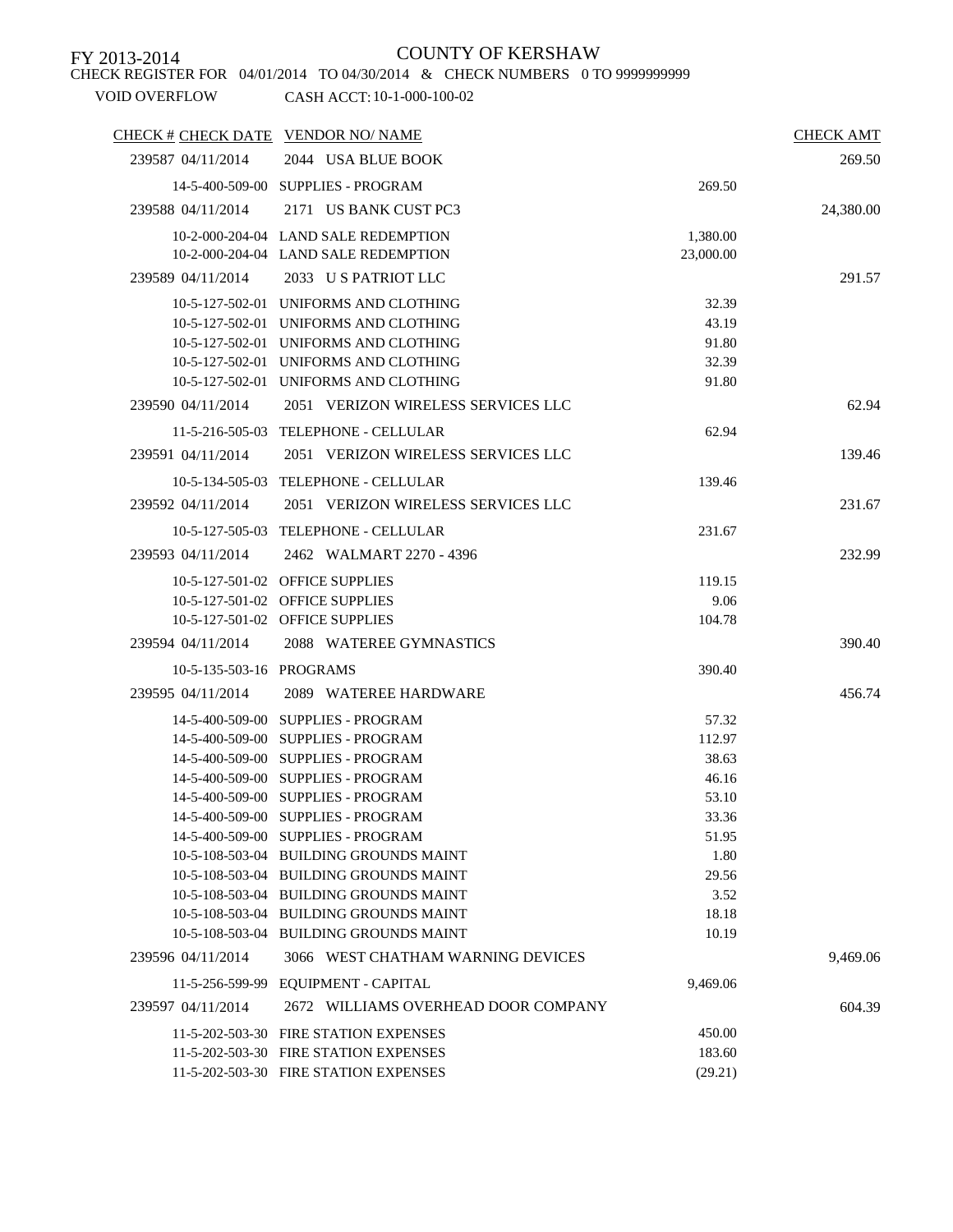| CHECK REGISTER FOR 04/01/2014 TO 04/30/2014 & CHECK NUMBERS 0 TO 99999999999<br><b>VOID OVERFLOW</b> | CASH ACCT: 10-1-000-100-02                   |                          |           |                  |
|------------------------------------------------------------------------------------------------------|----------------------------------------------|--------------------------|-----------|------------------|
| CHECK # CHECK DATE VENDOR NO/ NAME                                                                   |                                              |                          |           | <b>CHECK AMT</b> |
| 239598 04/11/2014                                                                                    | 2063 W K DICKSON & CO INC                    |                          |           | 1,890.00         |
|                                                                                                      | 10-5-133-599-97 GRANT MATCH - CAPITAL        |                          | 47.23     |                  |
|                                                                                                      | 13-5-918-599-98 CAPITAL PROJECTS             |                          | 1,842.77  |                  |
| 239599 04/11/2014                                                                                    | 2125 X M SATELLITE RADIO                     |                          |           | 216.12           |
|                                                                                                      | 10-5-110-509-00 SUPPLIES - PROGRAM           |                          | 216.12    |                  |
|                                                                                                      | <b>CHECK RUN:</b><br>771                     | <b>NUMBER OF CHECKS:</b> | 152       | 318,384.51       |
| <b>CHECK RUN:</b><br>772                                                                             |                                              |                          |           |                  |
| 239600 04/11/2014                                                                                    | 1824 S C DEPT OF MOTOR VEHICLES              |                          |           | 60.00            |
| 10-5-165-599-99 CAPITAL                                                                              |                                              |                          | 60.00     |                  |
|                                                                                                      | CHECK RUN: 772                               | <b>NUMBER OF CHECKS:</b> | 1         | 60.00            |
| <b>CHECK RUN:</b><br>773                                                                             |                                              |                          |           |                  |
| 239601 04/15/2014                                                                                    | 2028 U S BANCORP                             |                          |           | 85,204.36        |
|                                                                                                      | 10-5-165-585-01 LEASE PAYMENTS               |                          | 84,949.59 |                  |
|                                                                                                      | 10-5-165-585-15 LEASE - INTEREST             |                          | 254.77    |                  |
|                                                                                                      | <b>CHECK RUN:</b><br>773                     | <b>NUMBER OF CHECKS:</b> | 1         | 85,204.36        |
| <b>CHECK RUN:</b><br>774                                                                             |                                              |                          |           |                  |
| 239602 04/18/2014                                                                                    | 3090 DARLINGTON FAMILY COURT                 |                          |           | 160.41           |
| 10-2-000-203-20 CHILD SUPPORT                                                                        |                                              |                          | 160.41    |                  |
| 239603 04/18/2014                                                                                    | 3582 FLORIDA, STATE OF                       |                          |           | 121.46           |
| 10-2-000-203-20 CHILD SUPPORT                                                                        |                                              |                          | 121.46    |                  |
| 239604 04/18/2014                                                                                    | 1399 GOODWIN, JOY S                          |                          |           | 281.53           |
|                                                                                                      | 10-2-000-203-21 GARNISHED WAGES              |                          | 281.53    |                  |
| 239605 04/18/2014                                                                                    | 1481 IRS                                     |                          |           | 132.14           |
|                                                                                                      | 10-2-000-203-21 GARNISHED WAGES              |                          | 132.14    |                  |
| 239606 04/18/2014                                                                                    | 2164 K C FAMILY COURT                        |                          |           | 443.39           |
| 10-2-000-203-20 CHILD SUPPORT                                                                        |                                              |                          | 275.63    |                  |
| 10-2-000-203-20 CHILD SUPPORT                                                                        |                                              |                          | 39.66     |                  |
| 10-2-000-203-20 CHILD SUPPORT                                                                        |                                              |                          | 128.10    |                  |
| 239607 04/18/2014                                                                                    | 1516 K C UNITED WAY                          |                          |           | 336.67           |
| 10-2-000-203-19 UNITED WAY                                                                           |                                              |                          | 336.67    |                  |
| 239608 04/18/2014                                                                                    | 1778 RICHLAND COUNTY FAMILY COURT            |                          |           | 125.03           |
| 10-2-000-203-20 CHILD SUPPORT                                                                        |                                              |                          | 125.03    |                  |
| 239609 04/18/2014                                                                                    | 1827 S C DEPT OF REVENUE                     |                          |           | 262.69           |
|                                                                                                      | 10-2-000-203-21 GARNISHED WAGES              |                          | 262.69    |                  |
| 239610 04/18/2014                                                                                    | 1828 S C DEPT OF REVENUE                     |                          |           | 134.75           |
|                                                                                                      | 10-2-000-203-21 GARNISHED WAGES              |                          | 134.75    |                  |
| 239611 04/18/2014                                                                                    | 3917 SC MONEYPLUS                            |                          |           | 1,194.87         |
|                                                                                                      | 10-2-000-203-13 INSURANCE - MEDICAL SPENDING |                          | 793.97    |                  |
|                                                                                                      | 10-2-000-203-14 INSURANCE - CHILD CARE       |                          | 70.90     |                  |
|                                                                                                      | 10-2-000-203-15 INSURANCE - HEALTH SAVINGS   |                          | 330.00    |                  |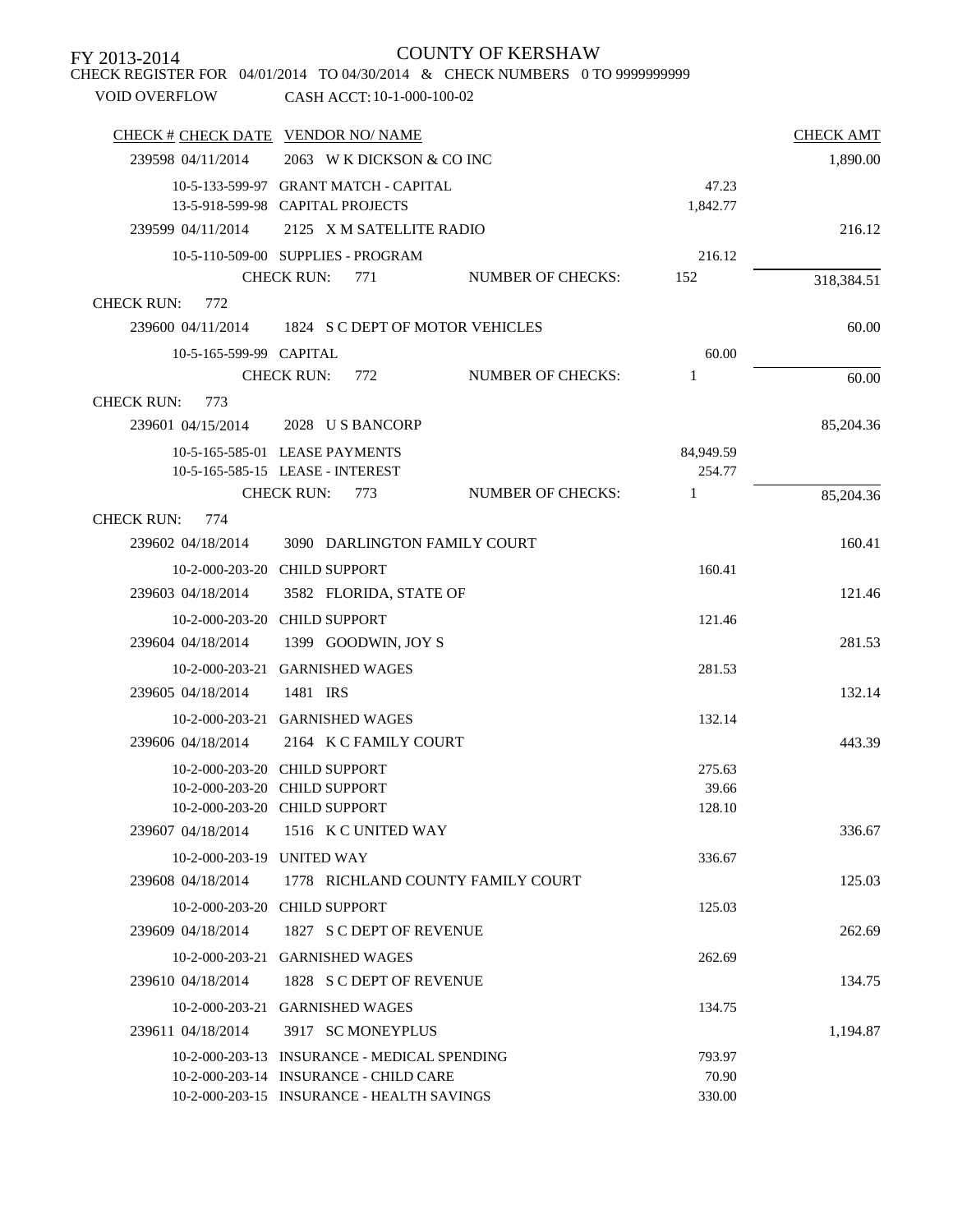CHECK REGISTER FOR 04/01/2014 TO 04/30/2014 & CHECK NUMBERS 0 TO 9999999999

| CHECK # CHECK DATE VENDOR NO/ NAME                                          |            | <b>CHECK AMT</b> |
|-----------------------------------------------------------------------------|------------|------------------|
| 3522 SCRS INSTALLMENT PURCHASE<br>239612 04/18/2014                         |            | 430.64           |
| 10-2-000-203-16 RETIREMENT - POLICE                                         | 430.64     |                  |
| 239613 04/18/2014<br>4101 SC STATE EDUCATION ASSISTANCE AUTHORITY           |            | 146.82           |
| 10-2-000-203-21 GARNISHED WAGES                                             | 146.82     |                  |
| 239614 04/18/2014<br>2030 U S DEPT OF EDUCATION                             |            | 112.05           |
| 10-2-000-203-21 GARNISHED WAGES                                             | 112.05     |                  |
| 239615 04/18/2014<br>3491 WAGEWORKS, INC.                                   |            | 59.31            |
| 10-2-000-203-12 INSURANCE - MONEY PLUS                                      | 59.31      |                  |
| 239616 04/18/2014<br>1821 WELLS FARGO BANK NA                               |            | 3,064.50         |
| 10-2-000-203-18 DEFERRED COMP                                               | 2,105.00   |                  |
| 10-2-000-203-18 DEFERRED COMP                                               | 809.50     |                  |
| 10-2-000-203-18 DEFERRED COMP                                               | 150.00     |                  |
| <b>CHECK RUN:</b><br>774<br><b>NUMBER OF CHECKS:</b>                        | 15         | 7,006.26         |
| <b>CHECK RUN:</b><br>775<br>1854 S C RETIREMENT SYSTEM<br>239617 04/17/2014 |            | 170,458.44       |
| 10-2-000-203-17 RETIREMENT - REGULAR                                        | 107,249.07 |                  |
| 10-2-000-203-16 RETIREMENT - POLICE                                         | 63,209.37  |                  |
| <b>CHECK RUN:</b><br><b>NUMBER OF CHECKS:</b><br>775                        | 1          | 170,458.44       |
| <b>CHECK RUN:</b><br>776                                                    |            |                  |
| 239618 04/17/2014<br>4169 BANKS, JAMES M.                                   |            | 330.00           |
| 10-5-135-503-29 OFFICIAL FEES                                               | 330.00     |                  |
| 239619 04/17/2014<br>3526 CATOE, DANIEL B.                                  |            | 40.00            |
| 10-5-135-503-29<br><b>OFFICIAL FEES</b>                                     | 40.00      |                  |
| 239620 04/17/2014<br>3843 CATOE, GUNNAR                                     |            | 60.00            |
| <b>OFFICIAL FEES</b><br>10-5-135-503-29                                     | 60.00      |                  |
| 239621 04/17/2014<br>1273 DAVIS, MIKE                                       |            | 60.00            |
| 10-5-135-503-29 OFFICIAL FEES                                               | 60.00      |                  |
| 239622 04/17/2014<br>1284 DINKINS, TRACEY L                                 |            | 240.00           |
| <b>OFFICIAL FEES</b><br>10-5-135-503-29                                     | 240.00     |                  |
| 1297 JOHN DRAKEFORD JR<br>239623 04/17/2014                                 |            | 120.00           |
| <b>OFFICIAL FEES</b><br>10-5-135-503-29                                     | 120.00     |                  |
| 239624 04/17/2014<br>1296 DRAKEFORD, COLEMAN                                |            | 75.00            |
| <b>OFFICIAL FEES</b><br>$10 - 5 - 135 - 503 - 29$                           | 75.00      |                  |
| 239625 04/17/2014<br>1323 DARRELL C ENGRAM                                  |            | 60.00            |
| <b>OFFICIAL FEES</b><br>10-5-135-503-29                                     | 60.00      |                  |
| 239626 04/17/2014<br>4173 ENGRAM, DONOVAN                                   |            | 135.00           |
| <b>OFFICIAL FEES</b><br>10-5-135-503-29                                     | 135.00     |                  |
| 239627 04/17/2014<br>1361 FRASIER, HERBERT EDWARD                           |            | 75.00            |
| 10-5-135-503-29 OFFICIAL FEES                                               | 75.00      |                  |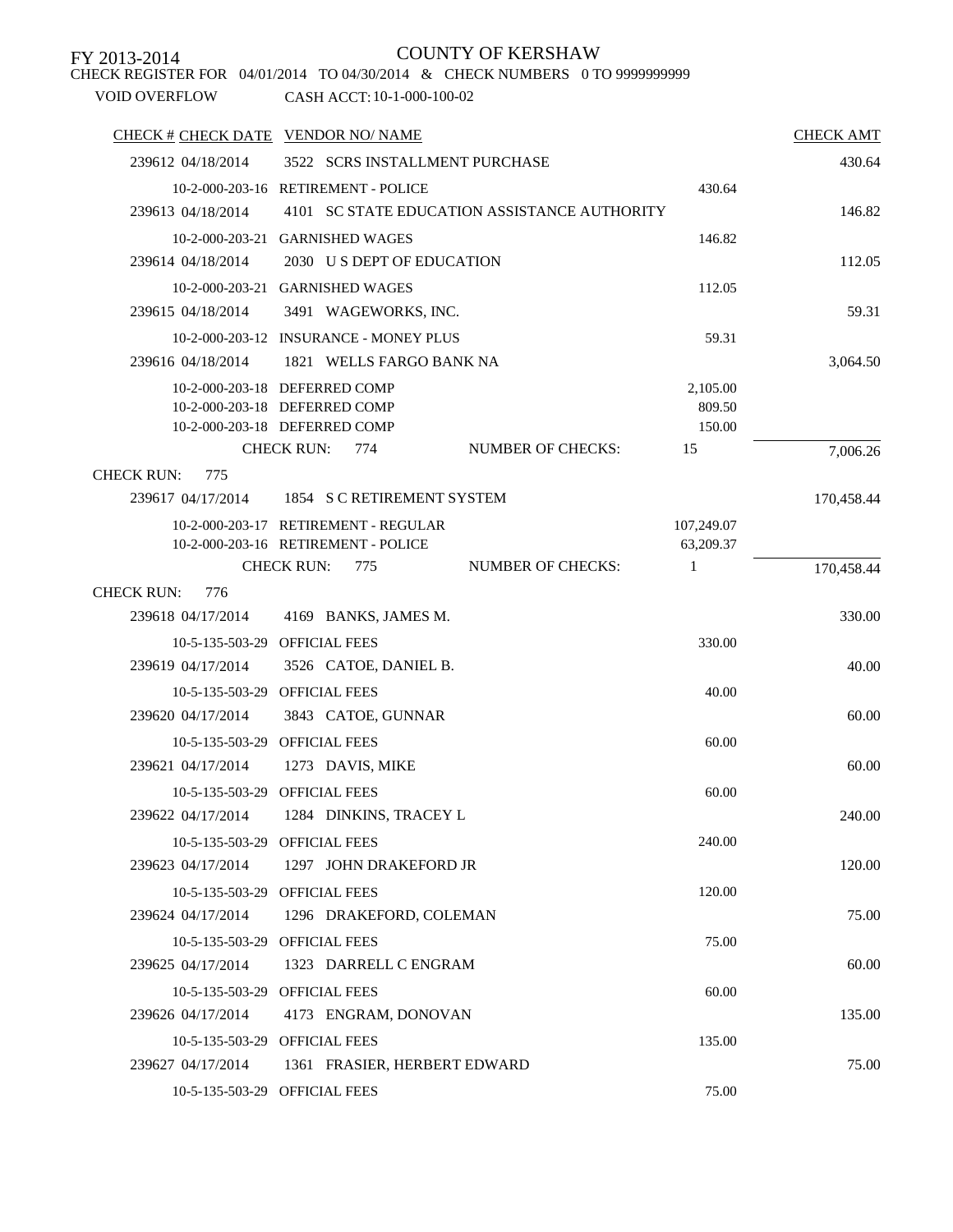CHECK REGISTER FOR 04/01/2014 TO 04/30/2014 & CHECK NUMBERS 0 TO 9999999999

### VOID OVERFLOW CASH ACCT: 10-1-000-100-02

| CHECK # CHECK DATE VENDOR NO/ NAME |                                                      |        | <b>CHECK AMT</b> |
|------------------------------------|------------------------------------------------------|--------|------------------|
|                                    | 239628 04/17/2014 1447 HOLLEY, CHRISTY               |        | 20.00            |
|                                    | 10-5-135-503-29 OFFICIAL FEES                        | 20.00  |                  |
| 239629 04/17/2014                  | 2297 HOOD, ROGER                                     |        | 120.00           |
|                                    | 10-5-135-503-29 OFFICIAL FEES                        | 120.00 |                  |
| 239630 04/17/2014                  | 2985 TERRY L LANGLEY                                 |        | 165.00           |
|                                    | 10-5-135-503-29 OFFICIAL FEES                        | 165.00 |                  |
|                                    | 239631 04/17/2014 1561 LYLES, REGINALD               |        | 180.00           |
|                                    | 10-5-135-503-29 OFFICIAL FEES                        | 180.00 |                  |
| 239632 04/17/2014                  | 3856 MARTIN, ANDRE JR.                               |        | 75.00            |
|                                    | 10-5-135-503-29 OFFICIAL FEES                        | 75.00  |                  |
|                                    | 239633 04/17/2014 3531 MILLS, ANDREW                 |        | 60.00            |
|                                    | 10-5-135-503-29 OFFICIAL FEES                        | 60.00  |                  |
|                                    | 239634 04/17/2014 3018 MULLINS, RYAN                 |        | 60.00            |
|                                    | 10-5-135-503-29 OFFICIAL FEES                        | 60.00  |                  |
|                                    | 239635 04/17/2014 4094 POWERS, ROBERT JR             |        | 315.00           |
|                                    | 10-5-135-503-29 OFFICIAL FEES                        | 315.00 |                  |
|                                    | 239636 04/17/2014 4170 POWERS, SAM                   |        | 315.00           |
|                                    | 10-5-135-503-29 OFFICIAL FEES                        | 315.00 |                  |
| 239637 04/17/2014                  | 2957 RICE JOHN R JR                                  |        | 195.00           |
|                                    | 10-5-135-503-29 OFFICIAL FEES                        | 195.00 |                  |
| 239638 04/17/2014                  | 2655 ROGERS, LEVERN                                  |        | 240.00           |
|                                    | 10-5-135-503-29 OFFICIAL FEES                        | 240.00 |                  |
|                                    | 239639 04/17/2014 3516 SALMOND, ANTHONY EARL         |        | 210.00           |
|                                    | 10-5-135-503-29 OFFICIAL FEES                        | 210.00 |                  |
| 239640 04/17/2014                  | 3836 SMITH, DELACERA                                 |        | 45.00            |
|                                    | 10-5-135-503-29 OFFICIAL FEES                        | 45.00  |                  |
| 239641 04/17/2014                  | 1920 SMITH, MARY                                     |        | 150.00           |
|                                    | 10-5-135-503-29 OFFICIAL FEES                        | 150.00 |                  |
| 239642 04/17/2014                  | 3781 SPINELLI, ANTHONY                               |        | 50.00            |
|                                    | 10-5-135-503-29 OFFICIAL FEES                        | 50.00  |                  |
| 239643 04/17/2014                  | 2773 TARTE, JOSHUA                                   |        | 190.00           |
|                                    | 10-5-135-503-29 OFFICIAL FEES                        | 190.00 |                  |
| 239644 04/17/2014                  | 1995 THOMAS, GREGORY                                 |        | 150.00           |
|                                    | 10-5-135-503-29 OFFICIAL FEES                        | 150.00 |                  |
| 239645 04/17/2014                  | 2982 WEARY, STEVEN                                   |        | 60.00            |
|                                    | 10-5-135-503-29 OFFICIAL FEES                        | 60.00  |                  |
|                                    | <b>CHECK RUN:</b><br><b>NUMBER OF CHECKS:</b><br>776 | 28     | 3,795.00         |

CHECK RUN: 777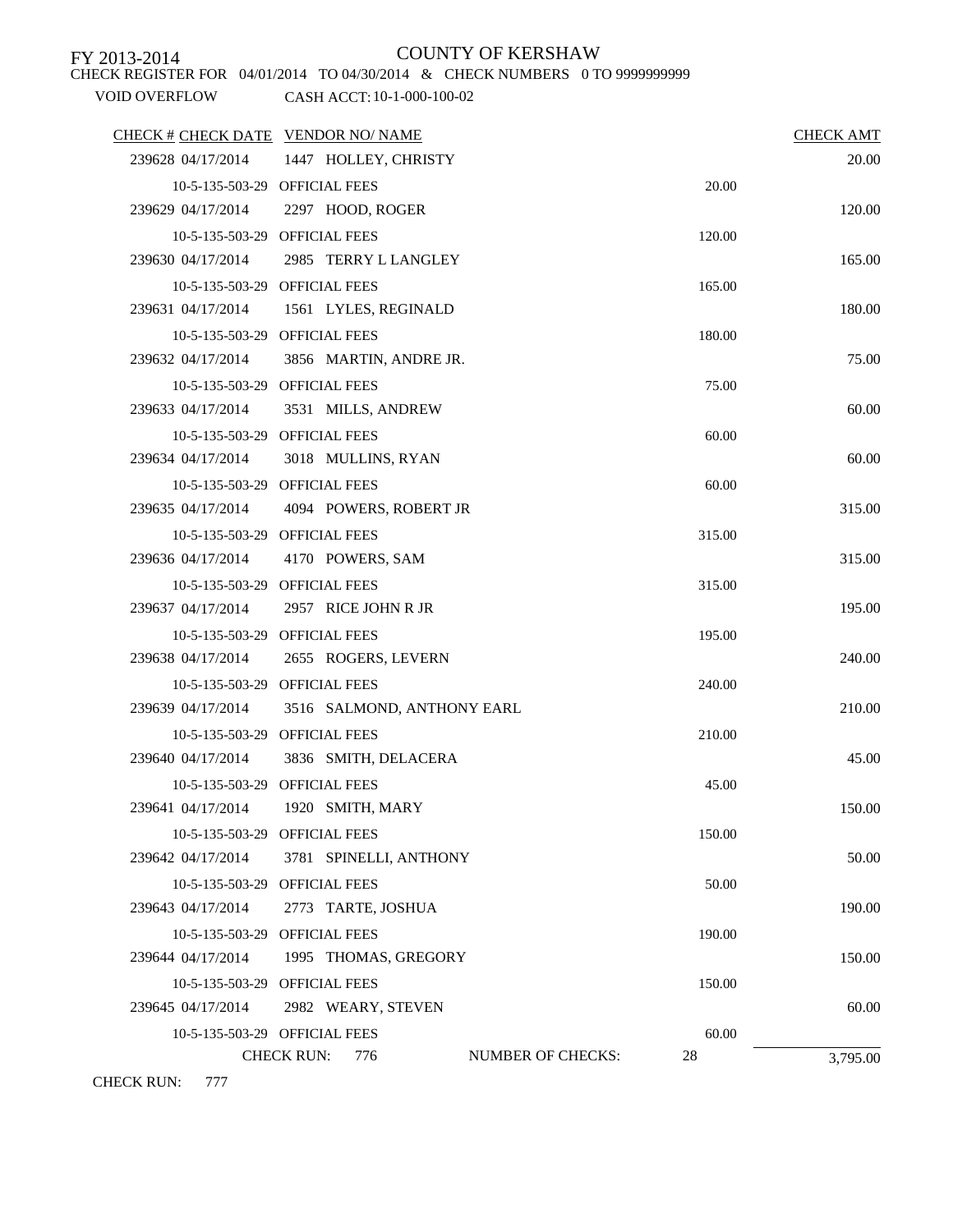CHECK REGISTER FOR 04/01/2014 TO 04/30/2014 & CHECK NUMBERS 0 TO 9999999999

| CHECK # CHECK DATE VENDOR NO/ NAME              | <b>CHECK AMT</b> |
|-------------------------------------------------|------------------|
| 239646 04/17/2014<br>1001 A B L MANAGEMENT INC  | 3,991.19         |
| 10-5-128-506-04 CS - FOOD<br>3,991.19           |                  |
| 239647 04/17/2014<br>3204 ADAMSON, WESLEY G     | 43.00            |
| 11-5-213-504-03 TRAVEL<br>43.00                 |                  |
| 2329 ALL, BRITTON<br>239648 04/17/2014          | 140.00           |
|                                                 |                  |
| 15-5-511-508-01 OTHER OPERATING<br>140.00       |                  |
| 239649 04/17/2014<br>1026 ALPHA CENTER, THE     | 0.00             |
| 0.00                                            |                  |
| 1026 ALPHA CENTER, THE<br>239650 04/17/2014     | 580.00           |
| 10-5-104-503-17 TESTING & SCREENING<br>35.00    |                  |
| 10-5-104-503-17 TESTING & SCREENING<br>35.00    |                  |
| 10-5-104-503-17 TESTING & SCREENING<br>35.00    |                  |
| 10-5-104-503-17 TESTING & SCREENING<br>35.00    |                  |
| 10-5-104-503-17 TESTING & SCREENING<br>45.00    |                  |
| 10-5-104-503-17 TESTING & SCREENING<br>45.00    |                  |
| 10-5-104-503-17 TESTING & SCREENING<br>35.00    |                  |
| 10-5-104-503-17 TESTING & SCREENING<br>35.00    |                  |
| 10-5-104-503-17 TESTING & SCREENING<br>35.00    |                  |
| 10-5-104-503-17 TESTING & SCREENING<br>35.00    |                  |
| 10-5-104-503-17 TESTING & SCREENING<br>35.00    |                  |
| 10-5-104-503-17 TESTING & SCREENING<br>35.00    |                  |
| 10-5-104-503-17 TESTING & SCREENING<br>35.00    |                  |
| 10-5-104-503-17 TESTING & SCREENING<br>35.00    |                  |
| 10-5-104-503-17 TESTING & SCREENING<br>35.00    |                  |
| 10-5-104-503-17 TESTING & SCREENING<br>35.00    |                  |
| 239651 04/17/2014<br>1026 ALPHA CENTER, THE     | 590.00           |
| 10-5-104-503-24 EMPLOYEE ASSISTANCE<br>590.00   |                  |
| 239652 04/17/2014<br>1026 ALPHA CENTER, THE     | 6,093.59         |
| 15-5-526-508-01 OTHER OPERATING<br>6,093.59     |                  |
| 239653 04/17/2014<br>1026 ALPHA CENTER, THE     | 110.00           |
| 10-5-128-506-00 CONTRACTED SERVICES             |                  |
| 110.00                                          |                  |
| 1026 ALPHA CENTER, THE<br>239654 04/17/2014     | 110.00           |
| 10-5-128-506-00 CONTRACTED SERVICES<br>110.00   |                  |
| 239655 04/17/2014<br>1005 APLA                  | 401.00           |
| 10-5-134-501-04 DUES AND PUBLICATIONS<br>401.00 |                  |
| 2744 ARTVAC CORPORATION<br>239656 04/17/2014    | 70.35            |
| 10-5-134-509-00 SUPPLIES - PROGRAM<br>70.35     |                  |
| 239657 04/17/2014<br>2649 BECKLEY, DENNIS       | 648.00           |
| 10-5-135-503-16 PROGRAMS<br>648.00              |                  |
| 239658 04/17/2014<br>3048 BILTON, WILLIAM DAVID | 4,112.90         |
| 15-5-524-508-01 OTHER OPERATING<br>4,112.90     |                  |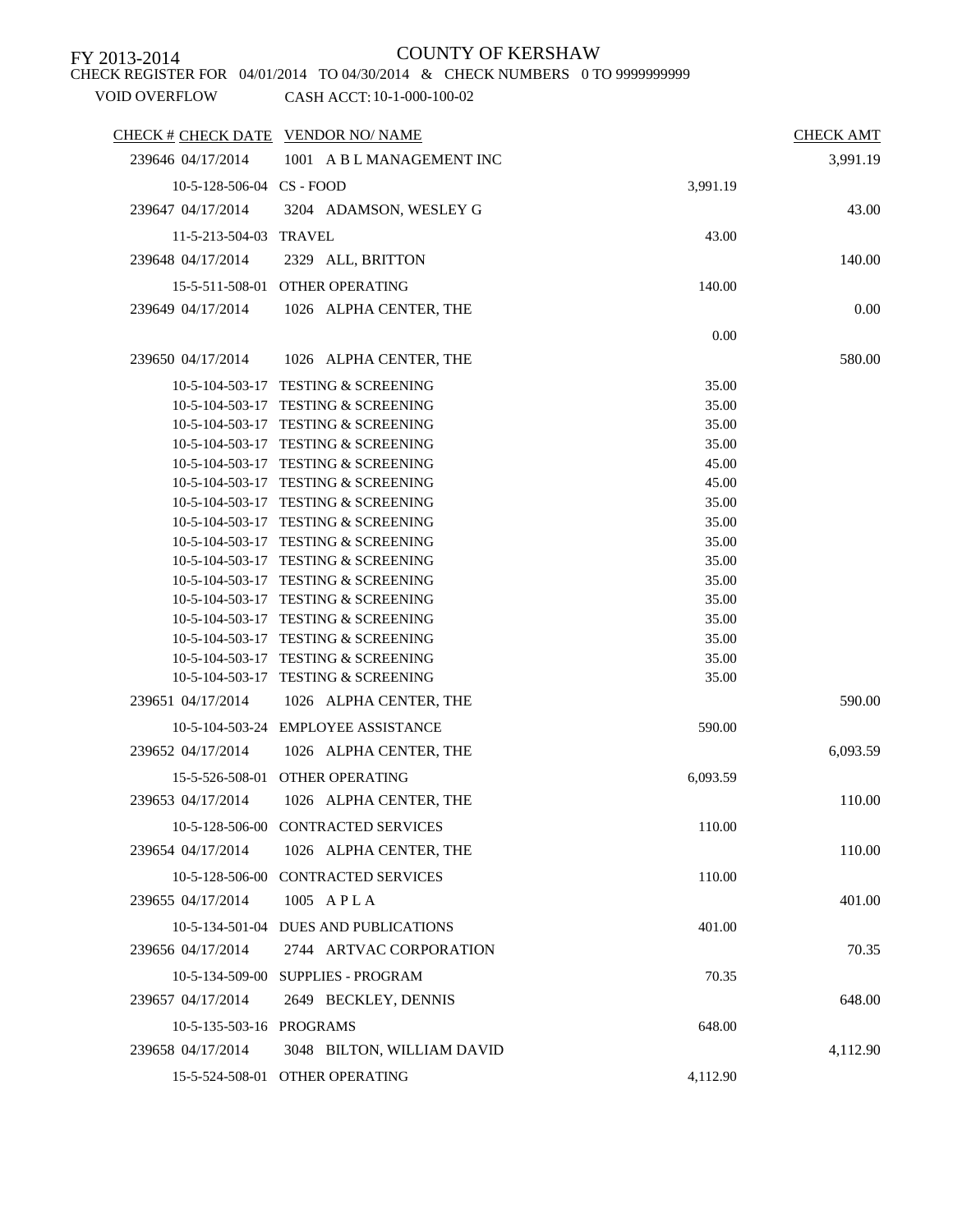CHECK REGISTER FOR 04/01/2014 TO 04/30/2014 & CHECK NUMBERS 0 TO 9999999999

| CHECK # CHECK DATE VENDOR NO/ NAME |                                                                 |                  | <b>CHECK AMT</b> |
|------------------------------------|-----------------------------------------------------------------|------------------|------------------|
| 239659 04/17/2014                  | 1096 BLACK RIVER ELECTRIC COOP                                  |                  | 57.78            |
| 10-5-135-505-00 UTILITIES          |                                                                 | 57.78            |                  |
| 239660 04/17/2014                  | 2489 BLAKE & FORD INC                                           |                  | 710.61           |
|                                    | 10-5-120-501-02 OFFICE SUPPLIES                                 | 10.23            |                  |
|                                    | 15-5-511-508-01 OTHER OPERATING                                 | 166.44           |                  |
|                                    | 15-5-511-508-01 OTHER OPERATING                                 | 21.80            |                  |
|                                    | 15-5-511-508-01 OTHER OPERATING                                 | 11.78            |                  |
|                                    | 15-5-500-508-01 OTHER OPERATING                                 | 5.97             |                  |
|                                    | 15-5-500-508-01 OTHER OPERATING                                 | 4.27             |                  |
|                                    | 10-5-122-501-02 OFFICE SUPPLIES                                 | 490.12           |                  |
| 239661 04/17/2014                  | 1106 BOB BARKER COMPANY INC                                     |                  | 188.45           |
|                                    | 10-5-128-502-01 UNIFORMS AND CLOTHING                           | 188.45           |                  |
| 239662 04/17/2014                  | 2298 BUCKHORN MATERIALS LLC                                     |                  | 1,885.01         |
|                                    | 10-5-111-509-02 SUPPLIES - ROCK                                 | 1,885.01         |                  |
| 239663 04/17/2014                  | 1158 CAMDEN BUILDERS SUPPLY                                     |                  | 529.52           |
|                                    | 10-5-111-503-04 BUILDING GROUNDS MAINT                          | 104.43           |                  |
|                                    | 10-5-111-503-04 BUILDING GROUNDS MAINT                          | 27.36            |                  |
|                                    | 11-5-213-501-02 OFFICE SUPPLIES                                 | 76.18            |                  |
|                                    | 11-5-213-503-04 BUILDING GROUNDS MAINT                          | 214.65           |                  |
|                                    | 11-5-213-503-04 BUILDING GROUNDS MAINT                          | 32.08            |                  |
|                                    | 11-5-246-509-00 SUPPLIES - PROGRAM                              | 74.82            |                  |
| 239664 04/17/2014                  | 1174 CAMDEN, CITY OF                                            |                  | 7,811.29         |
|                                    | 11-5-213-506-03 CS - DISPOSAL                                   | 3,885.62         |                  |
|                                    | 11-5-213-506-03 CS - DISPOSAL                                   | 3,925.67         |                  |
| 239665 04/17/2014                  | 1163 CAMDEN HOUSE OF PIZZA                                      |                  | 73.58            |
|                                    | 10-5-134-504-04 TRAINING - ELECTIVE                             | 73.58            |                  |
| 239666 04/17/2014                  | 1166 CAMDEN MEDIA CO                                            |                  | 70.00            |
|                                    | 11-5-213-501-01 ADVERTISING                                     | 70.00            |                  |
| 239667 04/17/2014                  | 3099 CANON FINANCIAL SERVICES, INC.                             |                  | 1,183.23         |
|                                    |                                                                 |                  |                  |
|                                    | 10-5-111-501-07 COPIER LEASE<br>15-5-510-508-01 OTHER OPERATING | 245.90<br>937.33 |                  |
|                                    |                                                                 |                  |                  |
| 239668 04/17/2014                  | 4121 CAROLINA DIGITAL PHONE                                     |                  | 93.94            |
|                                    | 10-5-134-505-01 TELEPHONE - LOCAL                               | 93.94            |                  |
| 239669 04/17/2014                  | 1187 CAROLINA SOFTWARE                                          |                  | 200.00           |
|                                    | 11-5-213-506-00 CONTRACTED SERVICES                             | 200.00           |                  |
| 239670 04/17/2014                  | 1197 CAULDER PLUMBING CO                                        |                  | 333.57           |
|                                    | 10-5-108-503-04 BUILDING GROUNDS MAINT                          | 333.57           |                  |
| 239671 04/17/2014                  | 1148 CDW GOVERNMENT                                             |                  | 782.42           |
|                                    | 11-5-256-599-99 EQUIPMENT - CAPITAL                             | 782.42           |                  |
| 239672 04/17/2014                  | 1202 CENCO INC                                                  |                  | 737.10           |
|                                    | 11-5-213-509-00 SUPPLIES - PROGRAM                              | 421.21           |                  |
|                                    | 11-5-213-509-00 SUPPLIES - PROGRAM                              | 315.89           |                  |
|                                    |                                                                 |                  |                  |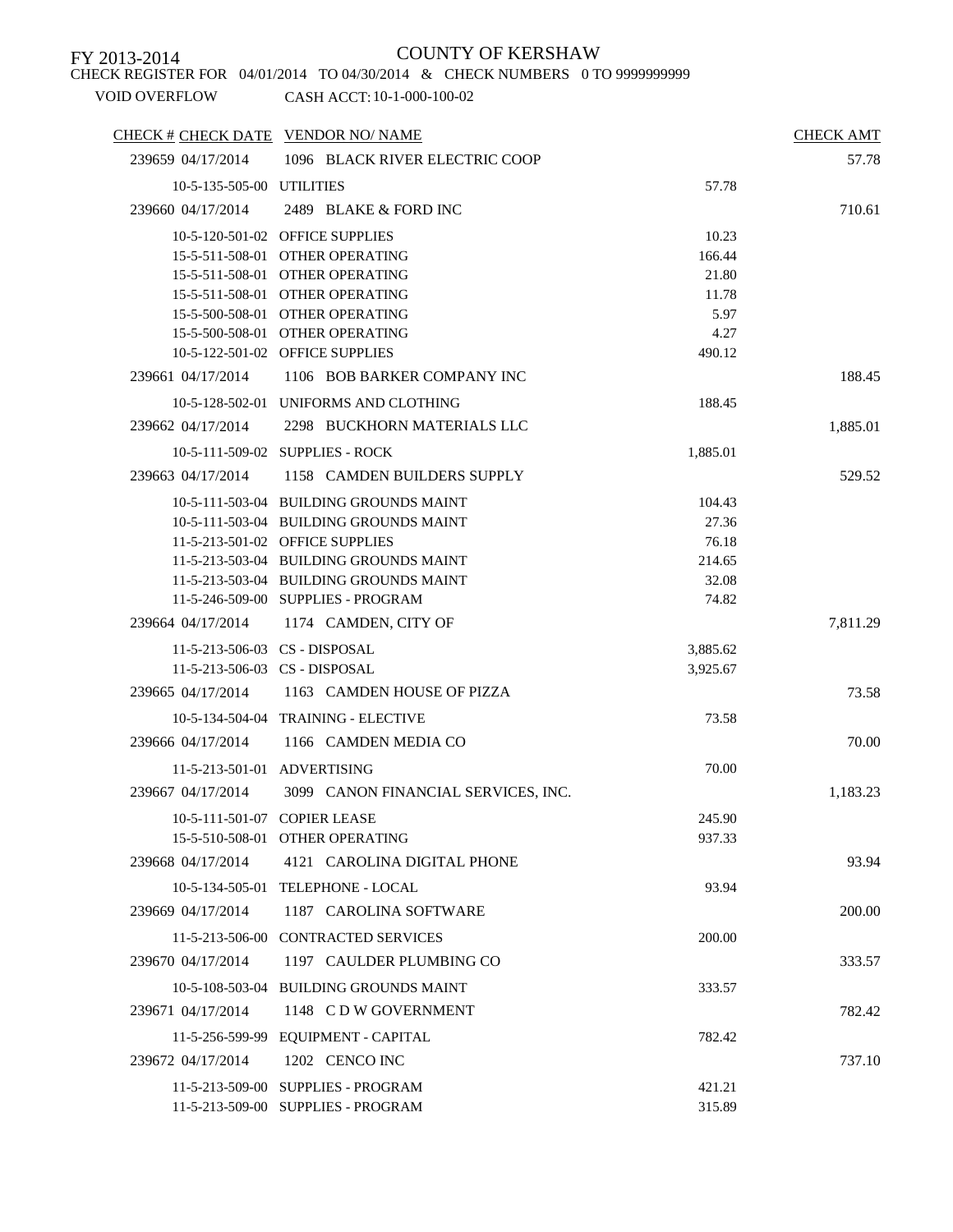CHECK REGISTER FOR 04/01/2014 TO 04/30/2014 & CHECK NUMBERS 0 TO 9999999999

| CHECK # CHECK DATE VENDOR NO/ NAME                     |                                                     |                  | <b>CHECK AMT</b> |
|--------------------------------------------------------|-----------------------------------------------------|------------------|------------------|
| 239673 04/17/2014                                      | 1204 CENTER POINT LARGE PRINT                       |                  | 257.64           |
|                                                        | 10-5-134-509-07 SUPPLIES - STATE                    | 257.64           |                  |
| 239674 04/17/2014                                      | 1215 CHARM-TEX                                      |                  | 440.98           |
|                                                        | 11-5-200-509-00 SUPPLIES - PROGRAM                  | 440.98           |                  |
| 239675 04/17/2014                                      | 1222 CHRONICLE INDEPENDENT                          |                  | 175.00           |
|                                                        |                                                     |                  |                  |
|                                                        | 11-5-213-501-01 ADVERTISING                         | 175.00           |                  |
| 239676 04/17/2014                                      | 1232 COASTAL SANITARY SUPPLY CO INC                 |                  | 1,159.67         |
|                                                        | 10-5-108-502-00 CUSTODIAL SUPPLIES                  | 1,159.67         |                  |
| 239677 04/17/2014                                      | 2555 CONNELL, SAMANTHA                              |                  | 91.55            |
|                                                        | 10-5-127-501-02 OFFICE SUPPLIES                     | 91.55            |                  |
| 239678 04/17/2014                                      | 4172 DAN CANTEY OUTDOOR SERVICES                    |                  | 210.00           |
|                                                        | 10-5-135-506-00 CONTRACTED SERVICES                 | 210.00           |                  |
| 239679 04/17/2014                                      | 1270 DAVIS DISPOSAL                                 |                  | 5,255.28         |
|                                                        |                                                     |                  |                  |
|                                                        | 11-5-213-506-03 CS - DISPOSAL                       | 5,255.28         |                  |
|                                                        | 239680 04/17/2014 1272 DAVIS POOLS MAINTENANCE, LLC |                  | 4,275.00         |
| 10-5-135-503-14 POOL                                   |                                                     | 4,275.00         |                  |
|                                                        | 239681 04/17/2014 1746 DUKE ENERGY PROGRESS         |                  | 5,591.50         |
| 14-5-400-505-00 UTILITIES                              |                                                     | 39.95            |                  |
| 14-5-400-505-00 UTILITIES                              |                                                     | 294.86           |                  |
| 14-5-400-505-00 UTILITIES                              |                                                     | 91.01            |                  |
|                                                        | 11-5-202-503-30 FIRE STATION EXPENSES               | 292.60           |                  |
| 10-5-135-505-00 UTILITIES                              |                                                     | 2,825.40         |                  |
| 14-5-400-505-00 UTILITIES                              |                                                     | 149.01           |                  |
| 14-5-400-505-00 UTILITIES                              |                                                     | 37.40            |                  |
| 14-5-400-505-00 UTILITIES                              |                                                     | 676.81           |                  |
| 14-5-400-505-00 UTILITIES<br>14-5-400-505-00 UTILITIES |                                                     | 777.47<br>406.99 |                  |
| 239682 04/17/2014                                      | 2947 DISTRIBUTION VIDEO & AUDIO                     |                  |                  |
|                                                        |                                                     |                  | 44.83            |
|                                                        | 10-5-134-509-07 SUPPLIES - STATE                    | 44.83            |                  |
| 239683 04/17/2014                                      | 3855 EVIDENT, INC.                                  |                  | 426.75           |
|                                                        | 10-5-127-509-08 SUPPLIES - INVESTIGATIONS           | 426.75           |                  |
| 239684 04/17/2014                                      | 1336 FAIRFIELD ELECTRIC COOP                        |                  | 468.69           |
|                                                        | 11-5-202-503-30 FIRE STATION EXPENSES               | 206.00           |                  |
| 14-5-400-505-00 UTILITIES                              |                                                     | 227.61           |                  |
| 10-5-111-505-00 UTILITIES                              |                                                     | 35.08            |                  |
| 239685 04/17/2014                                      | 2526 FLEETCOR TECHNOLOGIES                          |                  | 110.73           |
| 10-5-127-504-00 FUEL                                   |                                                     | 110.73           |                  |
| 239686 04/17/2014                                      | 1351 FLEETCOR TECHNOLOGIES                          |                  | 0.00             |
|                                                        |                                                     | 0.00             |                  |
| 239687 04/17/2014                                      | 1351 FLEETCOR TECHNOLOGIES                          |                  | 10,105.01        |
|                                                        |                                                     |                  |                  |
| 10-5-108-504-00 FUEL                                   |                                                     | 720.49           |                  |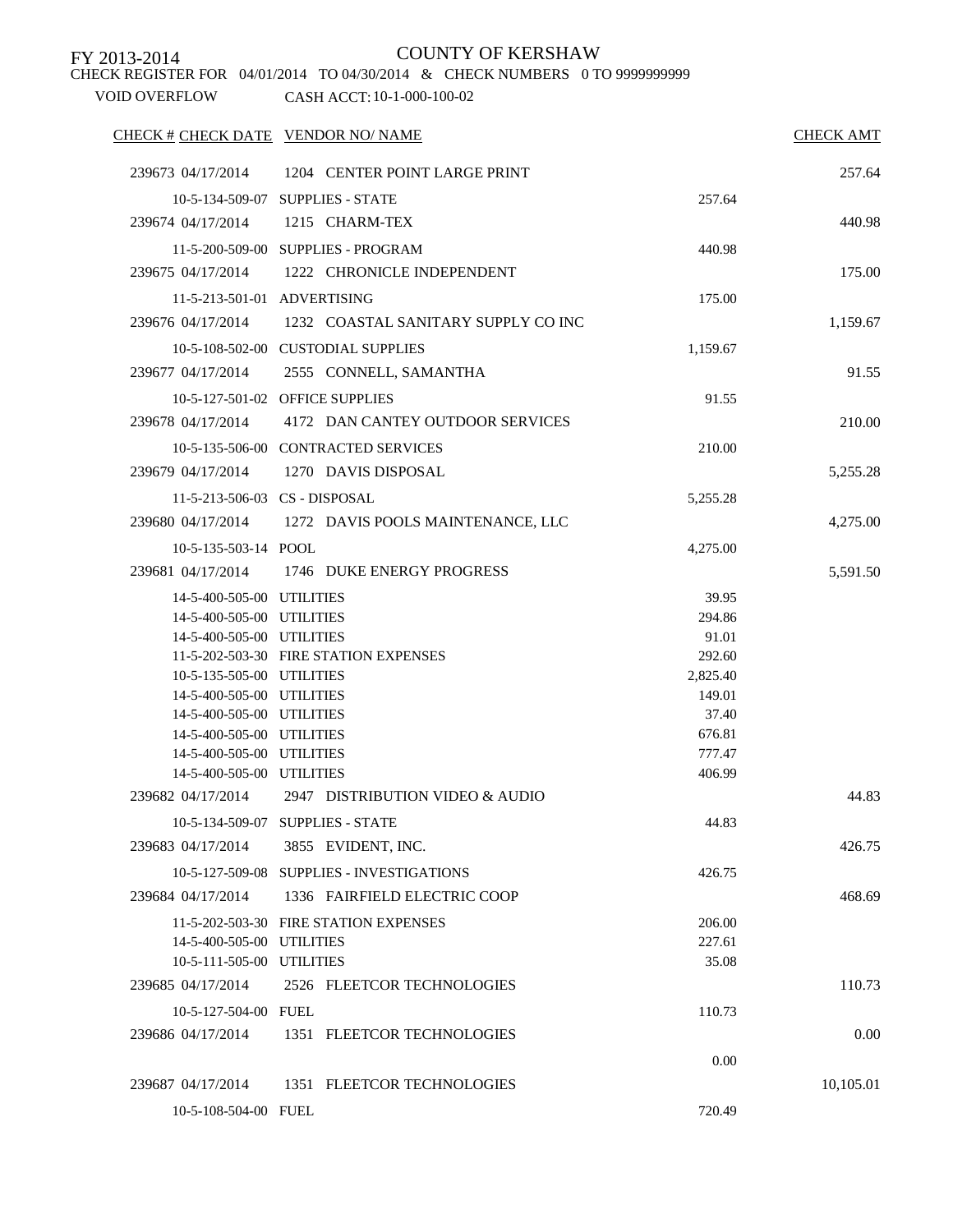CHECK # CHECK DATE VENDOR NO/ NAME CHECK AMT

| 10-5-109-504-00 FUEL |                                                        | 65.99     |           |
|----------------------|--------------------------------------------------------|-----------|-----------|
| 10-5-111-504-00 FUEL |                                                        | 682.81    |           |
| 10-5-113-504-00 FUEL |                                                        | 35.71     |           |
| 10-5-114-504-00 FUEL |                                                        | 59.79     |           |
| 10-5-126-504-00 FUEL |                                                        | 113.44    |           |
| 10-5-127-504-00 FUEL |                                                        | 6,415.04  |           |
| 10-5-128-504-00 FUEL |                                                        | 52.22     |           |
| 10-5-130-504-00 FUEL |                                                        | 280.36    |           |
| 10-5-135-504-00 FUEL |                                                        | 188.98    |           |
|                      | 10-5-164-504-02 FLEET MAINT - NONCONTRACT              | 96.20     |           |
| 11-5-202-504-00 FUEL |                                                        | 799.86    |           |
| 11-5-213-504-00 FUEL |                                                        | 258.72    |           |
| 14-5-400-504-00 FUEL |                                                        | 335.40    |           |
| 239688 04/17/2014    | 1020 G4S INTEGRATED SERVICE                            |           | 0.00      |
|                      |                                                        |           |           |
|                      |                                                        | 0.00      |           |
| 239689 04/17/2014    | 1020 G4S INTEGRATED SERVICE                            |           | 79,598.97 |
|                      | 10-5-108-504-02 FLEET MAINT - NONCONTRACT              | 234.21    |           |
| 10-5-111-504-00 FUEL |                                                        | (169.70)  |           |
|                      | 10-5-111-504-02 FLEET MAINT - NONCONTRACT              | 11,628.67 |           |
|                      | 10-5-126-504-02 FLEET MAINT - NONCONTRACT              | 45.97     |           |
|                      | 10-5-127-504-02 FLEET MAINT - NONCONTRACT              | 19,341.80 |           |
|                      | 10-5-164-504-02 FLEET MAINT - NONCONTRACT              | 516.99    |           |
|                      | 11-5-202-504-02 FLEET MAINT - NONCONTRACT              | 3,356.95  |           |
| 11-5-213-504-00 FUEL |                                                        | (56.57)   |           |
|                      | 11-5-213-504-02 FLEET MAINT - NONCONTRACT              | 11,929.53 |           |
|                      | 10-5-108-504-02 FLEET MAINT - NONCONTRACT              | 950.86    |           |
|                      | 10-5-111-504-02 FLEET MAINT - NONCONTRACT              | 14,933.34 |           |
|                      | 10-5-127-504-02 FLEET MAINT - NONCONTRACT              | 3,961.29  |           |
|                      | 10-5-130-504-02 FLEET MAINT - NONCONTRACT              | 291.62    |           |
|                      | 10-5-134-504-02 FLEET MAINT - NONCONTRACT              | 117.95    |           |
|                      | 10-5-135-504-02 FLEET MAINT - NONCONTRACT              | 186.37    |           |
|                      | 11-5-202-504-02 FLEET MAINT - NONCONTRACT              | 2,361.79  |           |
|                      | 11-5-213-504-02 FLEET MAINT - NONCONTRACT              | 5,490.91  |           |
|                      | 14-5-400-504-02 FLEET MAINT - NONCONTRACT              | 163.99    |           |
|                      | 10-5-113-504-02 FLEET MAINT - NONCONTRACT              | 4,313.00  |           |
| 239690 04/17/2014    | 1383 GAMECOCK CHEMICAL COMPANY                         |           | 795.63    |
|                      |                                                        |           |           |
| 14-5-400-509-00      | <b>SUPPLIES - PROGRAM</b><br><b>SUPPLIES - PROGRAM</b> | 471.38    |           |
| 14-5-400-509-00      |                                                        | 324.25    |           |
| 239691 04/17/2014    | 1404 GRAINGER, INC                                     |           | 300.67    |
| 11-5-213-509-00      | <b>SUPPLIES - PROGRAM</b>                              | 300.67    |           |
| 239692 04/17/2014    | 4133 HEIMAN FIRE EQUIPMENT                             |           | 172.75    |
|                      | 11-5-202-503-30 FIRE STATION EXPENSES                  | 172.75    |           |
|                      |                                                        |           |           |
| 239693 04/17/2014    | 2290 HYMAN PAPER COMPANY                               |           | 119.99    |
|                      | 10-5-128-502-00 CUSTODIAL SUPPLIES                     | 119.99    |           |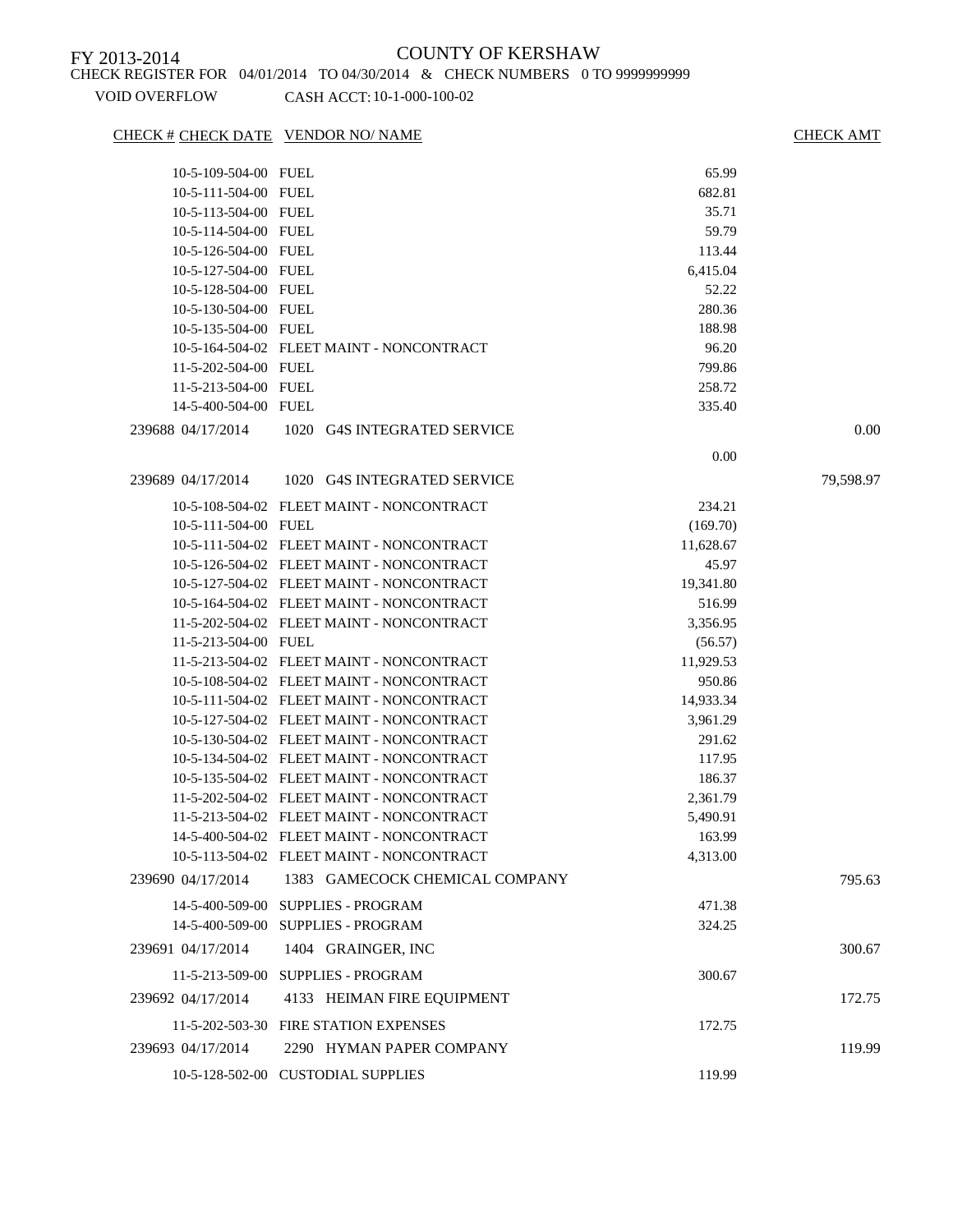CHECK REGISTER FOR 04/01/2014 TO 04/30/2014 & CHECK NUMBERS 0 TO 9999999999

VOID OVERFLOW CASH ACCT: 10-1-000-100-02

CHECK # CHECK DATE VENDOR NO/ NAME CHECK AMT 239694 04/17/2014 1470 INGRAM LIBRARY SERVICES 0.00 0.00 239695 04/17/2014 1470 INGRAM LIBRARY SERVICES 1,245.91 10-5-134-509-06 SUPPLIES - LOCAL 8.45 10-5-134-509-06 SUPPLIES - LOCAL 36.43 10-5-134-509-06 SUPPLIES - LOCAL 89.25 10-5-134-509-06 SUPPLIES - LOCAL 363.30 10-5-134-509-06 SUPPLIES - LOCAL 14.07 10-5-134-509-06 SUPPLIES - LOCAL 52.20 10-5-134-509-06 SUPPLIES - LOCAL 35.63 10-5-134-509-06 SUPPLIES - LOCAL 14.43 10-5-134-509-06 SUPPLIES - LOCAL 8.57 10-5-134-509-06 SUPPLIES - LOCAL 9.12 10-5-134-509-06 SUPPLIES - LOCAL 15.46 10-5-134-509-06 SUPPLIES - LOCAL 153.30 10-5-134-509-06 SUPPLIES - LOCAL 19.30 10-5-134-509-06 SUPPLIES - LOCAL 11.42 10-5-134-509-06 SUPPLIES - LOCAL 32.54 10-5-134-509-06 SUPPLIES - LOCAL 45.45 10-5-134-509-06 SUPPLIES - LOCAL 107.89 10-5-134-509-06 SUPPLIES - LOCAL 9.00 10-5-134-509-06 SUPPLIES - LOCAL 29.84 10-5-134-509-06 SUPPLIES - LOCAL 10.36 10-5-134-509-06 SUPPLIES - LOCAL 83.08 10-5-134-509-06 SUPPLIES - LOCAL 58.53 10-5-134-509-06 SUPPLIES - LOCAL 38.29 239696 04/17/2014 1968 INMARSAT 70.47 10-5-110-509-00 SUPPLIES - PROGRAM 70.47 239697 04/17/2014 2944 INNOVATIVE SOLUTIONS OF SC INC 141.25 10-5-134-506-15 CONTRACTED MAINTENANCE 141.25 239698 04/17/2014 3636 INTERCON SOLUTIONS, INC. 2,024.70 11-5-213-506-09 CS - E-WASTE DISPOSAL 2,024.70 239699 04/17/2014 4035 INTERFACE ELECTRONICS, INC. 2,600.00 10-5-134-599-99 EQUIPMENT - CAPITAL 2,600.00 239700 04/17/2014 4171 INVENSYS SYSTEMS, INC. 1,830.39 14-5-400-506-50 REPAIRS - SEWER LINE 1,830.39 239701 04/17/2014 4168 JAMISON, ANTHONY 75.00 15-5-511-508-01 OTHER OPERATING 75.00 239702 04/17/2014 2157 WILSON, LORRAINE DBA J & J REMOVAL SERVI 100.00 10-5-126-506-08 CS - TRANSPORT 100.00 239703 04/17/2014 1508 K C BOARD OF DSN 2,890.00 11-5-213-506-00 CONTRACTED SERVICES 2,890.00 239704 04/17/2014 4109 KEY SHOP INC 1,263.02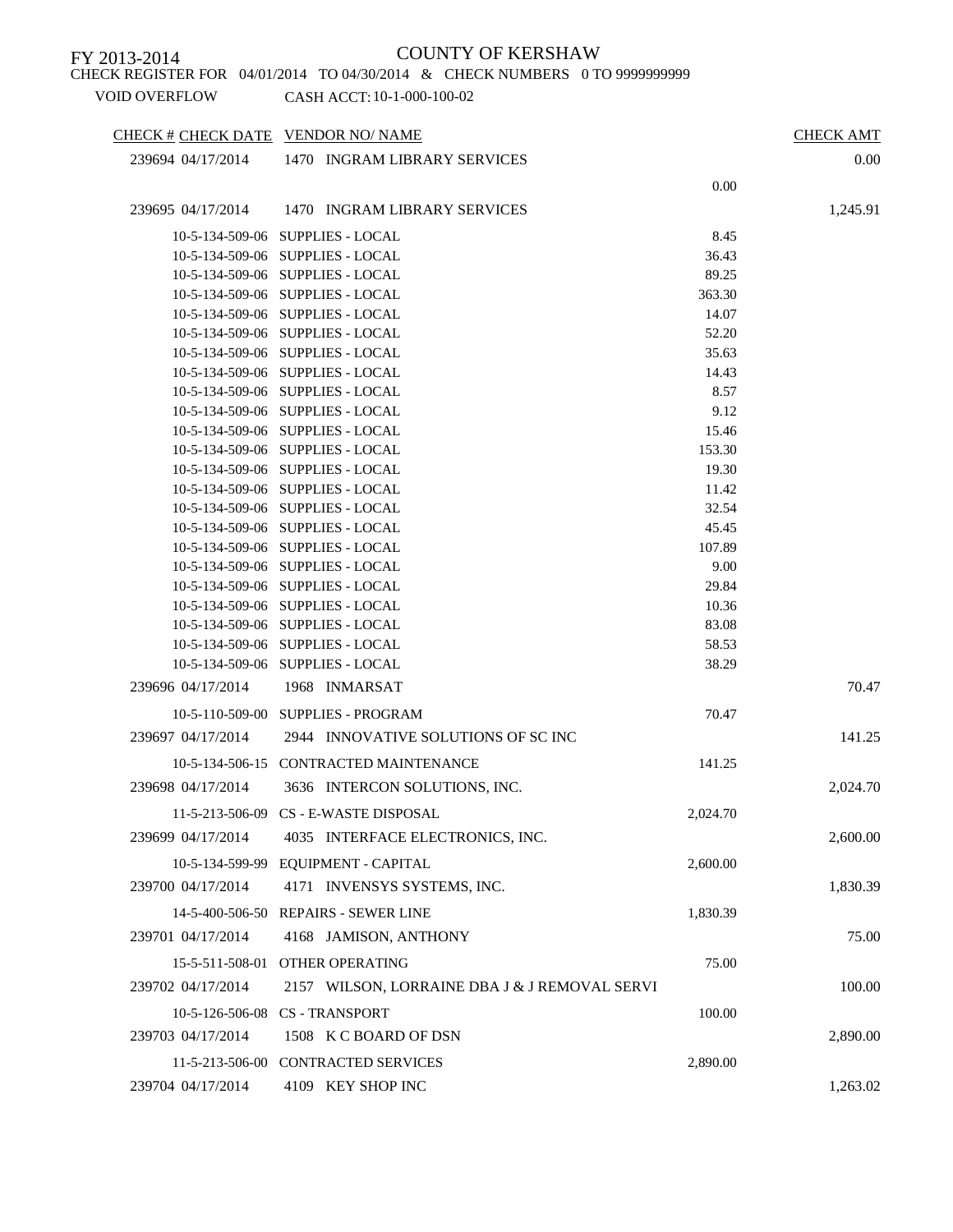CHECK REGISTER FOR 04/01/2014 TO 04/30/2014 & CHECK NUMBERS 0 TO 9999999999

| CHECK # CHECK DATE VENDOR NO/ NAME |                                        |           | <b>CHECK AMT</b> |
|------------------------------------|----------------------------------------|-----------|------------------|
|                                    | 10-5-128-599-99 EQUIPMENT - CAPITAL    | 1,263.02  |                  |
| 239705 04/17/2014                  | 1539 LANGUAGE LINE SERVICES, INC       |           | 15.07            |
|                                    | 11-5-201-505-01 TELEPHONE - LOCAL      | 15.07     |                  |
| 239706 04/17/2014                  | 2874 LASER PRINT PLUS INC              |           | 1,200.00         |
| 10-5-116-501-03 POSTAGE            |                                        | 1,200.00  |                  |
| 239707 04/17/2014                  | 1542 LE BLEU OF COLUMBIA               |           | 157.86           |
|                                    | 10-5-120-501-02 OFFICE SUPPLIES        | 36.88     |                  |
|                                    | 10-5-119-501-02 OFFICE SUPPLIES        | 44.90     |                  |
|                                    | 15-5-511-508-01 OTHER OPERATING        | 31.18     |                  |
|                                    | 10-5-121-501-02 OFFICE SUPPLIES        | 44.90     |                  |
| 239708 04/17/2014                  | 1550 LEXISNEXIS RISK & INFORMATION     |           | 118.80           |
|                                    | 10-5-120-506-15 CONTRACTED MAINTENANCE | 118.80    |                  |
| 239709 04/17/2014                  | 2787 MCCALLUM SWEENEY CONSULTING INC   |           | 11,000.00        |
|                                    | 11-5-216-503-10 SITE DEVELOPMENT       | 11,000.00 |                  |
| 239710 04/17/2014                  | 3633 MECO INC. OF FLORENCE             |           | 342.00           |
|                                    | 10-5-111-503-03 EQUIPMENT - NONCAPITAL | 342.00    |                  |
| 239711 04/17/2014                  | 1615 MILLS ELECTRIC SERVICE INC        |           | 488.00           |
|                                    | 11-5-213-503-02 EQUIPMENT REPAIRS      | 488.00    |                  |
| 239712 04/17/2014                  | 1631 MOTOROLA SOLUTIONS INC            |           | 713.90           |
|                                    | 11-5-201-506-00 CONTRACTED SERVICES    | 274.46    |                  |
|                                    | 10-5-110-509-00 SUPPLIES - PROGRAM     | 40.45     |                  |
|                                    | 10-5-128-506-00 CONTRACTED SERVICES    | 243.96    |                  |
|                                    | 10-5-130-506-00 CONTRACTED SERVICES    | 155.03    |                  |
| 239713 04/17/2014                  | 1636 MUNICIPAL EMERGENCY SERVICES      |           | 569.82           |
|                                    | 11-5-202-503-30 FIRE STATION EXPENSES  | 227.11    |                  |
|                                    | 11-5-202-503-30 FIRE STATION EXPENSES  | 287.11    |                  |
|                                    | 11-5-202-503-30 FIRE STATION EXPENSES  | 55.60     |                  |
| 239714 04/17/2014                  | 1656 NAPA AUTO PARTS                   |           | 212.05           |
|                                    | 14-5-400-509-00 SUPPLIES - PROGRAM     | 212.05    |                  |
| 239715 04/17/2014                  | 2852 PALMETTO INDUSTRIAL BUILDING LLC  |           | 2,339.83         |
|                                    | 11-5-216-599-98 CAPITAL - PROJECTS     | 2,339.83  |                  |
| 239716 04/17/2014                  | 1725 PITNEY BOWES INC                  |           | 224.70           |
|                                    | 10-5-000-503-00 EQUIPMENT LEASE        | 224.70    |                  |
| 239717 04/17/2014                  | 4140 POSITIVE PROMOTIONS               |           | 271.35           |
|                                    | 11-5-201-501-02 OFFICE SUPPLIES        | 271.35    |                  |
| 239718 04/17/2014                  | 1687 P & S CONSTRUCTION CO, INC        |           | 5,738.34         |
|                                    | 14-5-400-506-50 REPAIRS - SEWER LINE   | 340.00    |                  |
|                                    | 14-5-400-506-50 REPAIRS - SEWER LINE   | 264.00    |                  |
|                                    | 14-5-400-506-50 REPAIRS - SEWER LINE   | 1,275.28  |                  |
|                                    | 14-5-400-506-50 REPAIRS - SEWER LINE   | 3,859.06  |                  |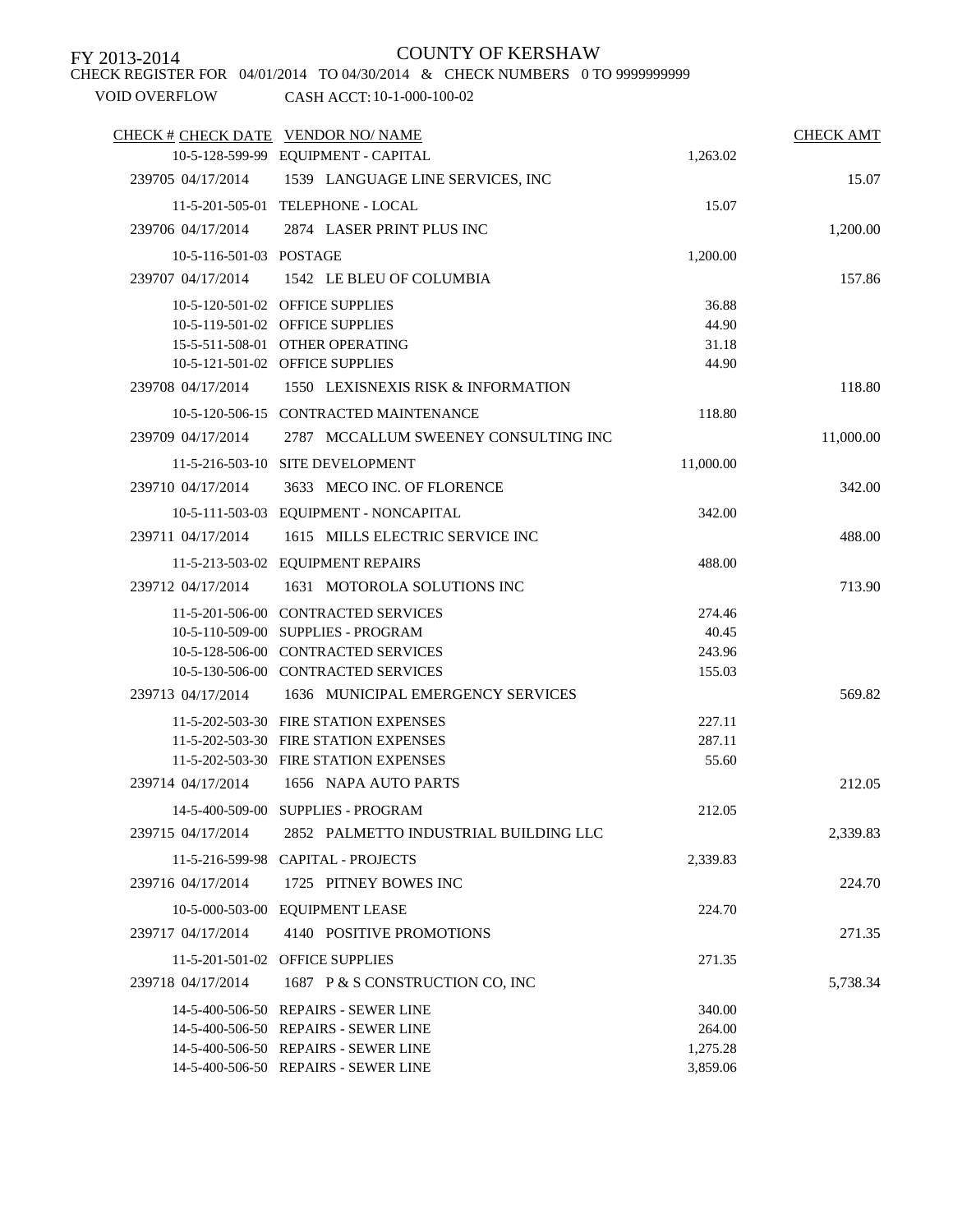CHECK REGISTER FOR 04/01/2014 TO 04/30/2014 & CHECK NUMBERS 0 TO 9999999999

| CHECK # CHECK DATE VENDOR NO/NAME                      |                                                                          |                 | <b>CHECK AMT</b> |
|--------------------------------------------------------|--------------------------------------------------------------------------|-----------------|------------------|
|                                                        | 239719 04/17/2014 1687 P & S CONSTRUCTION CO, INC                        |                 | 4,263.50         |
|                                                        | 14-5-400-506-50 REPAIRS - SEWER LINE                                     | 4,263.50        |                  |
| 239720 04/17/2014                                      | 1752 Q S 1                                                               |                 | 377.90           |
|                                                        | 10-5-116-501-06 DATA PROCESSING                                          | 110.00          |                  |
|                                                        | 10-5-120-501-06 DATA PROCESSING                                          | 267.90          |                  |
|                                                        | 239721 04/17/2014 2515 RAY, BARBARA D                                    |                 | 871.56           |
| 10-5-131-504-03 TRAVEL                                 |                                                                          | 115.20          |                  |
|                                                        | 10-5-131-504-05 TRAINING - MANDATORY                                     | 756.36          |                  |
| 239722 04/17/2014                                      | 1767 RECORDED BOOKS, LLC                                                 |                 | 98.99            |
|                                                        | 10-5-134-509-07 SUPPLIES - STATE                                         | 98.99           |                  |
|                                                        | 239723 04/17/2014 1772 RELIABLE OFFICE SUPPLIES                          |                 | 87.88            |
|                                                        | 15-5-519-508-01 OTHER OPERATING                                          | 87.88           |                  |
| 239724 04/17/2014                                      | 1777 RICHLAND COUNTY                                                     |                 | 18.36            |
|                                                        | 15-5-510-508-01 OTHER OPERATING                                          | 18.36           |                  |
|                                                        | 239725 04/17/2014 1779 RIVER DECK STORE AND GRILL                        |                 |                  |
|                                                        |                                                                          |                 | 205.08           |
| 11-5-202-504-00 FUEL                                   |                                                                          | 205.08          |                  |
| 239726 04/17/2014                                      | 3156 SANDERS PAINT & COLLISION, LLC                                      |                 | 5,677.04         |
|                                                        | 10-5-127-503-02 EQUIPMENT REPAIRS                                        | 5,677.04        |                  |
| 239727 04/17/2014                                      | 2926 SCCADVASA                                                           |                 | 77.49            |
|                                                        | 11-5-230-504-04 TRAINING - ELECTIVE                                      | 77.49           |                  |
|                                                        | 239728 04/17/2014 1825 S C DEPT OF NATURAL RESOURCES                     |                 | 336.42           |
|                                                        | 10-2-000-202-00 DUE TO OTHER - MAGISTRATE                                | 336.42          |                  |
| 239729 04/17/2014                                      | 1830 S C DEPT OF REVENUE SALES TAX                                       |                 | 670.00           |
|                                                        | 10-5-108-502-01 UNIFORMS AND CLOTHING                                    | 10.08           |                  |
|                                                        | 10-5-110-501-02 OFFICE SUPPLIES                                          | 2.79            |                  |
|                                                        | 10-5-128-509-00 SUPPLIES - PROGRAM                                       | 14.20           |                  |
|                                                        | 10-5-134-501-02 OFFICE SUPPLIES                                          | 13.88           |                  |
|                                                        | 10-5-134-509-00 SUPPLIES - PROGRAM                                       | 7.25            |                  |
|                                                        | 11-5-200-509-00 SUPPLIES - PROGRAM                                       | 15.94           |                  |
|                                                        | 11-5-202-501-02 OFFICE SUPPLIES<br>11-5-202-503-30 FIRE STATION EXPENSES | 3.06            |                  |
|                                                        | 10-5-133-509-00 SUPPLIES - PROGRAM                                       | 38.37<br>564.43 |                  |
| 239730 04/17/2014                                      | 1838 S C ELECTRIC & GAS                                                  |                 | 3,975.30         |
|                                                        |                                                                          |                 |                  |
| 10-5-108-505-00 UTILITIES<br>10-5-108-505-00 UTILITIES |                                                                          | 784.67<br>87.57 |                  |
| 10-5-108-505-00 UTILITIES                              |                                                                          | 146.81          |                  |
| 10-5-108-505-00 UTILITIES                              |                                                                          | 221.12          |                  |
| 10-5-108-505-00 UTILITIES                              |                                                                          | 24.78           |                  |
| 10-5-108-505-00 UTILITIES                              |                                                                          | 134.75          |                  |
| 10-5-108-505-00 UTILITIES                              |                                                                          | 2,436.69        |                  |
| 10-5-108-505-00 UTILITIES                              |                                                                          | 138.91          |                  |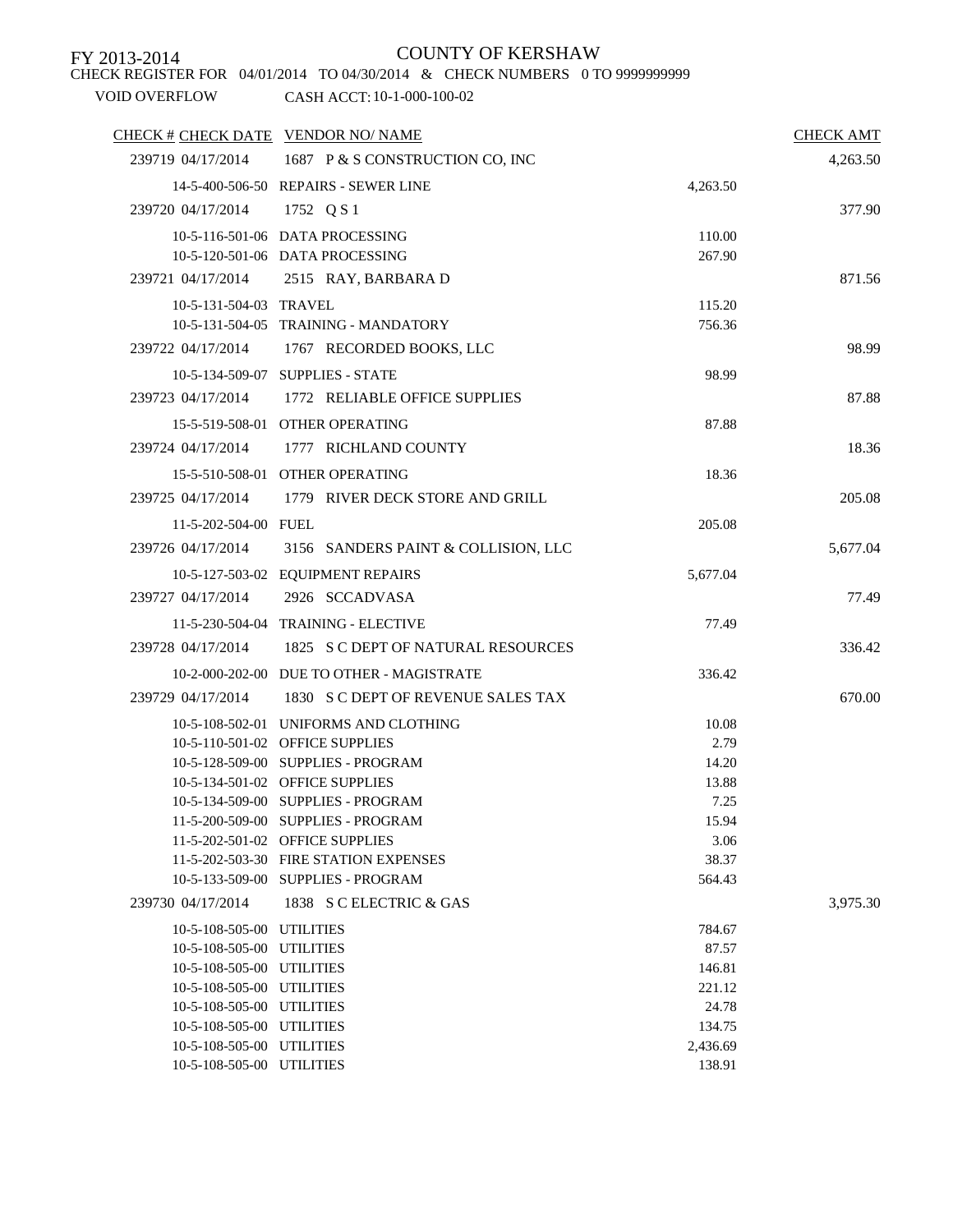CHECK REGISTER FOR 04/01/2014 TO 04/30/2014 & CHECK NUMBERS 0 TO 9999999999

| CHECK # CHECK DATE VENDOR NO/ NAME |                                           |           | <b>CHECK AMT</b> |
|------------------------------------|-------------------------------------------|-----------|------------------|
| 239731 04/17/2014                  | 2372 SCHOFIELD, AMY                       |           | 32.23            |
| 10-5-134-504-03 TRAVEL             |                                           | 9.20      |                  |
| 10-5-134-504-04                    | <b>TRAINING - ELECTIVE</b>                | 23.03     |                  |
| 239732 04/17/2014                  | 1861 S C STATE TRANSPORT POLICE           |           | 200.00           |
|                                    | 10-2-000-202-00 DUE TO OTHER - MAGISTRATE | 200.00    |                  |
| 239733 04/17/2014                  | 1893 SHEALY ENVIRONMENTAL SERVICES        |           | 514.50           |
|                                    | 14-5-400-503-32 PROGRAM FEES              | 210.00    |                  |
|                                    | 14-5-400-503-32 PROGRAM FEES              | 189.00    |                  |
|                                    | 14-5-400-503-32 PROGRAM FEES              | 115.50    |                  |
| 239734 04/17/2014                  | 2329 SHENKAR, JOSEPH                      |           | 140.00           |
|                                    | 15-5-511-508-01 OTHER OPERATING           | 140.00    |                  |
| 239735 04/17/2014                  | 4174 SHERATON DOWNTOWN HOTEL              |           | 677.13           |
|                                    | 15-5-511-508-01 OTHER OPERATING           | 677.13    |                  |
| 239736 04/17/2014                  | 2902 SI SOLUTIONS, INC.                   |           |                  |
|                                    |                                           |           | 1,508.71         |
| 10-5-116-501-03 POSTAGE            |                                           | 1,508.71  |                  |
| 239737 04/17/2014                  | 2719 S & ME INC                           |           | 9,132.19         |
|                                    | 11-5-216-503-10 SITE DEVELOPMENT          | 2,500.00  |                  |
|                                    | 11-5-216-503-10 SITE DEVELOPMENT          | 1,975.00  |                  |
|                                    | 11-5-216-503-10 SITE DEVELOPMENT          | 1,407.19  |                  |
|                                    | 11-5-216-503-10 SITE DEVELOPMENT          | 3,250.00  |                  |
| 239738 04/17/2014                  | 1929 SOUTH EASTERN ROAD TREATMENT         |           | 4,197.33         |
|                                    | 11-5-205-503-03 EQUIPMENT - NONCAPITAL    | 4,197.33  |                  |
| 239739 04/17/2014                  | 3482 SOUTHERN HEALTH PARTNERS             |           | 11,539.38        |
|                                    | 10-5-128-507-02 PROFESSIONAL SERV-MEDICAL | 11,245.50 |                  |
|                                    | 10-5-128-507-02 PROFESSIONAL SERV-MEDICAL | 293.88    |                  |
| 239740 04/17/2014                  | 1940 SPEAKS OIL COMPANY INC               |           | 15,620.79        |
| 10-5-111-504-00 FUEL               |                                           | 9,507.38  |                  |
| 11-5-213-504-00 FUEL               |                                           | 3,169.12  |                  |
| 10-5-111-504-00 FUEL               |                                           | 1,112.84  |                  |
| 11-5-213-504-00 FUEL               |                                           | 370.95    |                  |
| 14-5-400-505-00 UTILITIES          |                                           | 105.86    |                  |
| 14-5-400-505-00 UTILITIES          |                                           | 166.93    |                  |
| 14-5-400-505-00 UTILITIES          |                                           | 180.25    |                  |
| 14-5-400-505-00 UTILITIES          |                                           | 125.47    |                  |
| 14-5-400-505-00 UTILITIES          |                                           | 129.17    |                  |
| 14-5-400-505-00 UTILITIES          |                                           | 183.21    |                  |
| 14-5-400-505-00 UTILITIES          |                                           | 295.72    |                  |
| 14-5-400-505-00 UTILITIES          |                                           | 146.94    |                  |
| 14-5-400-505-00 UTILITIES          |                                           | 126.95    |                  |
| 239741 04/17/2014                  | 2390 SPIVEY, PEGGY                        |           | 22.77            |
|                                    | 11-5-200-509-00 SUPPLIES - PROGRAM        | 22.77     |                  |
| 239742 04/17/2014                  | 2153 STRATFORD, THOMAS S                  |           | 53.40            |
| 10-5-121-503-12 JUROR PAY          |                                           | 53.40     |                  |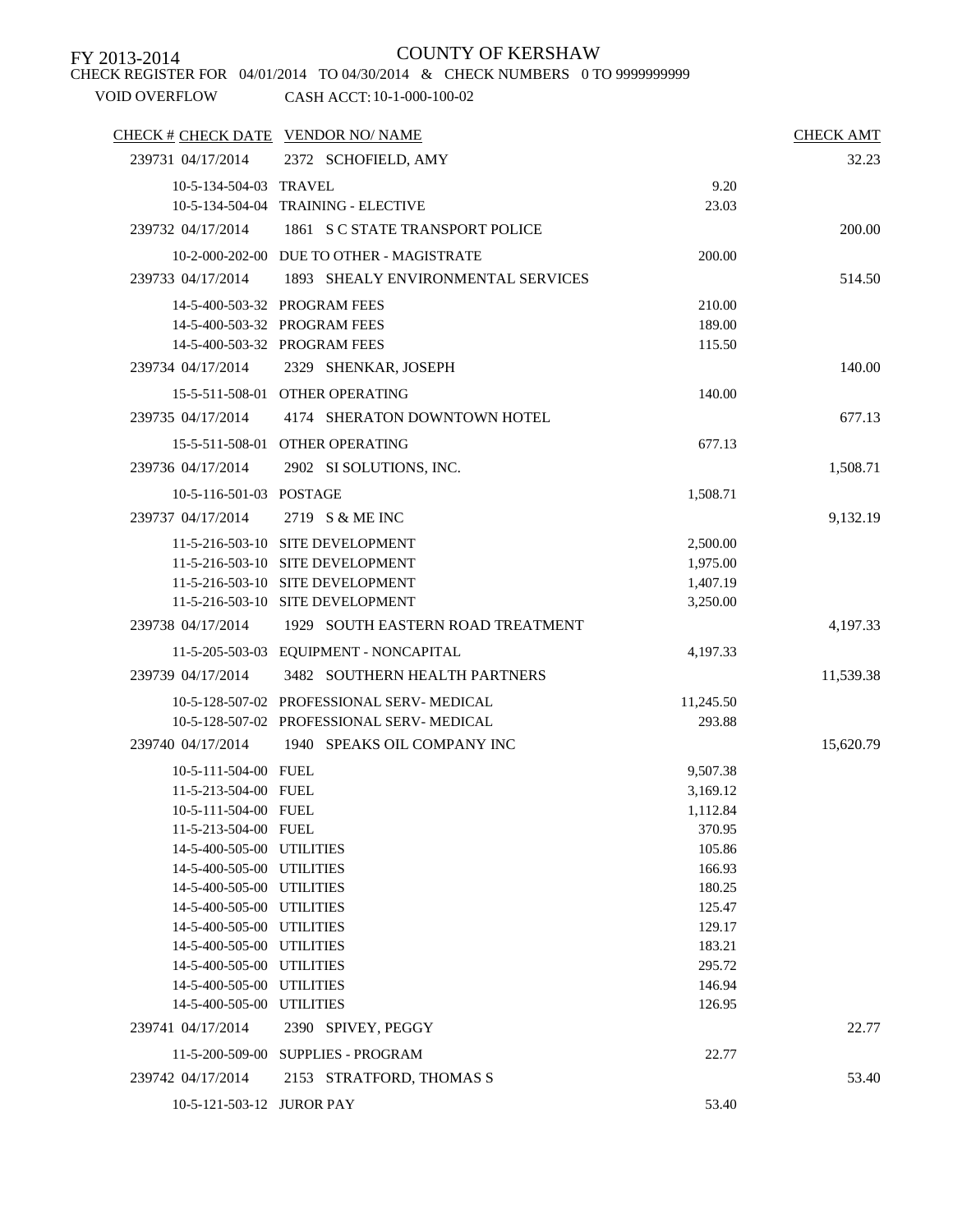CHECK REGISTER FOR 04/01/2014 TO 04/30/2014 & CHECK NUMBERS 0 TO 9999999999

| 239743 04/17/2014<br>1971 SUBURBAN PROPANE<br>11-5-202-503-30 FIRE STATION EXPENSES<br>10.70<br>11-5-202-503-30 FIRE STATION EXPENSES<br>683.46<br>11-5-202-503-30 FIRE STATION EXPENSES<br>542.07<br>11-5-202-503-30 FIRE STATION EXPENSES<br>173.35<br>11-5-202-503-30 FIRE STATION EXPENSES<br>678.40<br>239744 04/17/2014<br>3593 SUPERIOR SANITATION SERVICE<br>11-5-213-506-03 CS - DISPOSAL<br>912.22<br>1980 SWANSON SERVICES<br>239745 04/17/2014<br>11-5-200-509-00 SUPPLIES - PROGRAM<br>1,862.50<br>3050 TIGER DIRECT INC.<br>239746 04/17/2014<br>11-5-201-501-02 OFFICE SUPPLIES<br>321.18<br>239747 04/17/2014<br>2008 TRACTOR SUPPLY<br>10-5-108-503-04 BUILDING GROUNDS MAINT<br>64.19<br>239748 04/17/2014<br>2016 TRUVISTA<br>11-5-202-505-01 TELEPHONE - LOCAL<br>149.97<br>3883 TS RESCUE<br>239749 04/17/2014<br>11-5-202-503-30 FIRE STATION EXPENSES<br>538.60<br>239750 04/17/2014<br>2037 UNIFIRST<br>10-5-108-502-00 CUSTODIAL SUPPLIES<br>42.08<br>10-5-108-502-00 CUSTODIAL SUPPLIES<br>180.39<br>10-5-108-502-01 UNIFORMS AND CLOTHING<br>55.24<br>10-5-108-502-01 UNIFORMS AND CLOTHING<br>43.15<br>10-5-108-502-00 CUSTODIAL SUPPLIES<br>42.08<br>10-5-108-502-00 CUSTODIAL SUPPLIES<br>64.83<br>10-5-111-502-00 CUSTODIAL SUPPLIES<br>53.17<br>10-5-111-502-01 UNIFORMS AND CLOTHING<br>108.29<br>11-5-213-502-01 UNIFORMS AND CLOTHING<br>53.64<br>11-5-213-502-01 UNIFORMS AND CLOTHING<br>53.64 | CHECK # CHECK DATE VENDOR NO/ NAME |  | <b>CHECK AMT</b> |
|-------------------------------------------------------------------------------------------------------------------------------------------------------------------------------------------------------------------------------------------------------------------------------------------------------------------------------------------------------------------------------------------------------------------------------------------------------------------------------------------------------------------------------------------------------------------------------------------------------------------------------------------------------------------------------------------------------------------------------------------------------------------------------------------------------------------------------------------------------------------------------------------------------------------------------------------------------------------------------------------------------------------------------------------------------------------------------------------------------------------------------------------------------------------------------------------------------------------------------------------------------------------------------------------------------------------------------------------------------------------------------------------------------------------------------------|------------------------------------|--|------------------|
|                                                                                                                                                                                                                                                                                                                                                                                                                                                                                                                                                                                                                                                                                                                                                                                                                                                                                                                                                                                                                                                                                                                                                                                                                                                                                                                                                                                                                                     |                                    |  | 2,087.98         |
|                                                                                                                                                                                                                                                                                                                                                                                                                                                                                                                                                                                                                                                                                                                                                                                                                                                                                                                                                                                                                                                                                                                                                                                                                                                                                                                                                                                                                                     |                                    |  |                  |
|                                                                                                                                                                                                                                                                                                                                                                                                                                                                                                                                                                                                                                                                                                                                                                                                                                                                                                                                                                                                                                                                                                                                                                                                                                                                                                                                                                                                                                     |                                    |  |                  |
|                                                                                                                                                                                                                                                                                                                                                                                                                                                                                                                                                                                                                                                                                                                                                                                                                                                                                                                                                                                                                                                                                                                                                                                                                                                                                                                                                                                                                                     |                                    |  |                  |
|                                                                                                                                                                                                                                                                                                                                                                                                                                                                                                                                                                                                                                                                                                                                                                                                                                                                                                                                                                                                                                                                                                                                                                                                                                                                                                                                                                                                                                     |                                    |  |                  |
|                                                                                                                                                                                                                                                                                                                                                                                                                                                                                                                                                                                                                                                                                                                                                                                                                                                                                                                                                                                                                                                                                                                                                                                                                                                                                                                                                                                                                                     |                                    |  |                  |
|                                                                                                                                                                                                                                                                                                                                                                                                                                                                                                                                                                                                                                                                                                                                                                                                                                                                                                                                                                                                                                                                                                                                                                                                                                                                                                                                                                                                                                     |                                    |  | 912.22           |
|                                                                                                                                                                                                                                                                                                                                                                                                                                                                                                                                                                                                                                                                                                                                                                                                                                                                                                                                                                                                                                                                                                                                                                                                                                                                                                                                                                                                                                     |                                    |  |                  |
|                                                                                                                                                                                                                                                                                                                                                                                                                                                                                                                                                                                                                                                                                                                                                                                                                                                                                                                                                                                                                                                                                                                                                                                                                                                                                                                                                                                                                                     |                                    |  | 1,862.50         |
|                                                                                                                                                                                                                                                                                                                                                                                                                                                                                                                                                                                                                                                                                                                                                                                                                                                                                                                                                                                                                                                                                                                                                                                                                                                                                                                                                                                                                                     |                                    |  |                  |
|                                                                                                                                                                                                                                                                                                                                                                                                                                                                                                                                                                                                                                                                                                                                                                                                                                                                                                                                                                                                                                                                                                                                                                                                                                                                                                                                                                                                                                     |                                    |  | 321.18           |
|                                                                                                                                                                                                                                                                                                                                                                                                                                                                                                                                                                                                                                                                                                                                                                                                                                                                                                                                                                                                                                                                                                                                                                                                                                                                                                                                                                                                                                     |                                    |  |                  |
|                                                                                                                                                                                                                                                                                                                                                                                                                                                                                                                                                                                                                                                                                                                                                                                                                                                                                                                                                                                                                                                                                                                                                                                                                                                                                                                                                                                                                                     |                                    |  | 64.19            |
|                                                                                                                                                                                                                                                                                                                                                                                                                                                                                                                                                                                                                                                                                                                                                                                                                                                                                                                                                                                                                                                                                                                                                                                                                                                                                                                                                                                                                                     |                                    |  |                  |
|                                                                                                                                                                                                                                                                                                                                                                                                                                                                                                                                                                                                                                                                                                                                                                                                                                                                                                                                                                                                                                                                                                                                                                                                                                                                                                                                                                                                                                     |                                    |  | 149.97           |
|                                                                                                                                                                                                                                                                                                                                                                                                                                                                                                                                                                                                                                                                                                                                                                                                                                                                                                                                                                                                                                                                                                                                                                                                                                                                                                                                                                                                                                     |                                    |  |                  |
|                                                                                                                                                                                                                                                                                                                                                                                                                                                                                                                                                                                                                                                                                                                                                                                                                                                                                                                                                                                                                                                                                                                                                                                                                                                                                                                                                                                                                                     |                                    |  | 538.60           |
|                                                                                                                                                                                                                                                                                                                                                                                                                                                                                                                                                                                                                                                                                                                                                                                                                                                                                                                                                                                                                                                                                                                                                                                                                                                                                                                                                                                                                                     |                                    |  |                  |
|                                                                                                                                                                                                                                                                                                                                                                                                                                                                                                                                                                                                                                                                                                                                                                                                                                                                                                                                                                                                                                                                                                                                                                                                                                                                                                                                                                                                                                     |                                    |  | 696.51           |
|                                                                                                                                                                                                                                                                                                                                                                                                                                                                                                                                                                                                                                                                                                                                                                                                                                                                                                                                                                                                                                                                                                                                                                                                                                                                                                                                                                                                                                     |                                    |  |                  |
|                                                                                                                                                                                                                                                                                                                                                                                                                                                                                                                                                                                                                                                                                                                                                                                                                                                                                                                                                                                                                                                                                                                                                                                                                                                                                                                                                                                                                                     |                                    |  |                  |
|                                                                                                                                                                                                                                                                                                                                                                                                                                                                                                                                                                                                                                                                                                                                                                                                                                                                                                                                                                                                                                                                                                                                                                                                                                                                                                                                                                                                                                     |                                    |  |                  |
|                                                                                                                                                                                                                                                                                                                                                                                                                                                                                                                                                                                                                                                                                                                                                                                                                                                                                                                                                                                                                                                                                                                                                                                                                                                                                                                                                                                                                                     |                                    |  |                  |
|                                                                                                                                                                                                                                                                                                                                                                                                                                                                                                                                                                                                                                                                                                                                                                                                                                                                                                                                                                                                                                                                                                                                                                                                                                                                                                                                                                                                                                     |                                    |  |                  |
|                                                                                                                                                                                                                                                                                                                                                                                                                                                                                                                                                                                                                                                                                                                                                                                                                                                                                                                                                                                                                                                                                                                                                                                                                                                                                                                                                                                                                                     |                                    |  |                  |
|                                                                                                                                                                                                                                                                                                                                                                                                                                                                                                                                                                                                                                                                                                                                                                                                                                                                                                                                                                                                                                                                                                                                                                                                                                                                                                                                                                                                                                     |                                    |  |                  |
|                                                                                                                                                                                                                                                                                                                                                                                                                                                                                                                                                                                                                                                                                                                                                                                                                                                                                                                                                                                                                                                                                                                                                                                                                                                                                                                                                                                                                                     |                                    |  |                  |
|                                                                                                                                                                                                                                                                                                                                                                                                                                                                                                                                                                                                                                                                                                                                                                                                                                                                                                                                                                                                                                                                                                                                                                                                                                                                                                                                                                                                                                     |                                    |  |                  |
|                                                                                                                                                                                                                                                                                                                                                                                                                                                                                                                                                                                                                                                                                                                                                                                                                                                                                                                                                                                                                                                                                                                                                                                                                                                                                                                                                                                                                                     |                                    |  |                  |
| 239751 04/17/2014<br>2041 UNIVERSAL INC                                                                                                                                                                                                                                                                                                                                                                                                                                                                                                                                                                                                                                                                                                                                                                                                                                                                                                                                                                                                                                                                                                                                                                                                                                                                                                                                                                                             |                                    |  | 490.00           |
| 11-5-213-501-02 OFFICE SUPPLIES<br>260.00                                                                                                                                                                                                                                                                                                                                                                                                                                                                                                                                                                                                                                                                                                                                                                                                                                                                                                                                                                                                                                                                                                                                                                                                                                                                                                                                                                                           |                                    |  |                  |
| 11-5-213-509-00 SUPPLIES - PROGRAM<br>230.00                                                                                                                                                                                                                                                                                                                                                                                                                                                                                                                                                                                                                                                                                                                                                                                                                                                                                                                                                                                                                                                                                                                                                                                                                                                                                                                                                                                        |                                    |  |                  |
| 2042 UPS STORE<br>239752 04/17/2014                                                                                                                                                                                                                                                                                                                                                                                                                                                                                                                                                                                                                                                                                                                                                                                                                                                                                                                                                                                                                                                                                                                                                                                                                                                                                                                                                                                                 |                                    |  | 67.66            |
| 15-5-500-508-01 OTHER OPERATING<br>34.46                                                                                                                                                                                                                                                                                                                                                                                                                                                                                                                                                                                                                                                                                                                                                                                                                                                                                                                                                                                                                                                                                                                                                                                                                                                                                                                                                                                            |                                    |  |                  |
| 15-5-500-508-01 OTHER OPERATING<br>4.50                                                                                                                                                                                                                                                                                                                                                                                                                                                                                                                                                                                                                                                                                                                                                                                                                                                                                                                                                                                                                                                                                                                                                                                                                                                                                                                                                                                             |                                    |  |                  |
| 15-5-500-508-01 OTHER OPERATING<br>6.04                                                                                                                                                                                                                                                                                                                                                                                                                                                                                                                                                                                                                                                                                                                                                                                                                                                                                                                                                                                                                                                                                                                                                                                                                                                                                                                                                                                             |                                    |  |                  |
| 15-5-500-508-01 OTHER OPERATING<br>22.12                                                                                                                                                                                                                                                                                                                                                                                                                                                                                                                                                                                                                                                                                                                                                                                                                                                                                                                                                                                                                                                                                                                                                                                                                                                                                                                                                                                            |                                    |  |                  |
| 15-5-500-508-01 OTHER OPERATING<br>0.54                                                                                                                                                                                                                                                                                                                                                                                                                                                                                                                                                                                                                                                                                                                                                                                                                                                                                                                                                                                                                                                                                                                                                                                                                                                                                                                                                                                             |                                    |  |                  |
| 2035 U S TIRE RECYCLING<br>239753 04/17/2014                                                                                                                                                                                                                                                                                                                                                                                                                                                                                                                                                                                                                                                                                                                                                                                                                                                                                                                                                                                                                                                                                                                                                                                                                                                                                                                                                                                        |                                    |  | 2,871.52         |
| 11-5-245-509-00 SUPPLIES - PROGRAM<br>1,575.17                                                                                                                                                                                                                                                                                                                                                                                                                                                                                                                                                                                                                                                                                                                                                                                                                                                                                                                                                                                                                                                                                                                                                                                                                                                                                                                                                                                      |                                    |  |                  |
| 11-5-245-509-00 SUPPLIES - PROGRAM<br>1,296.35                                                                                                                                                                                                                                                                                                                                                                                                                                                                                                                                                                                                                                                                                                                                                                                                                                                                                                                                                                                                                                                                                                                                                                                                                                                                                                                                                                                      |                                    |  |                  |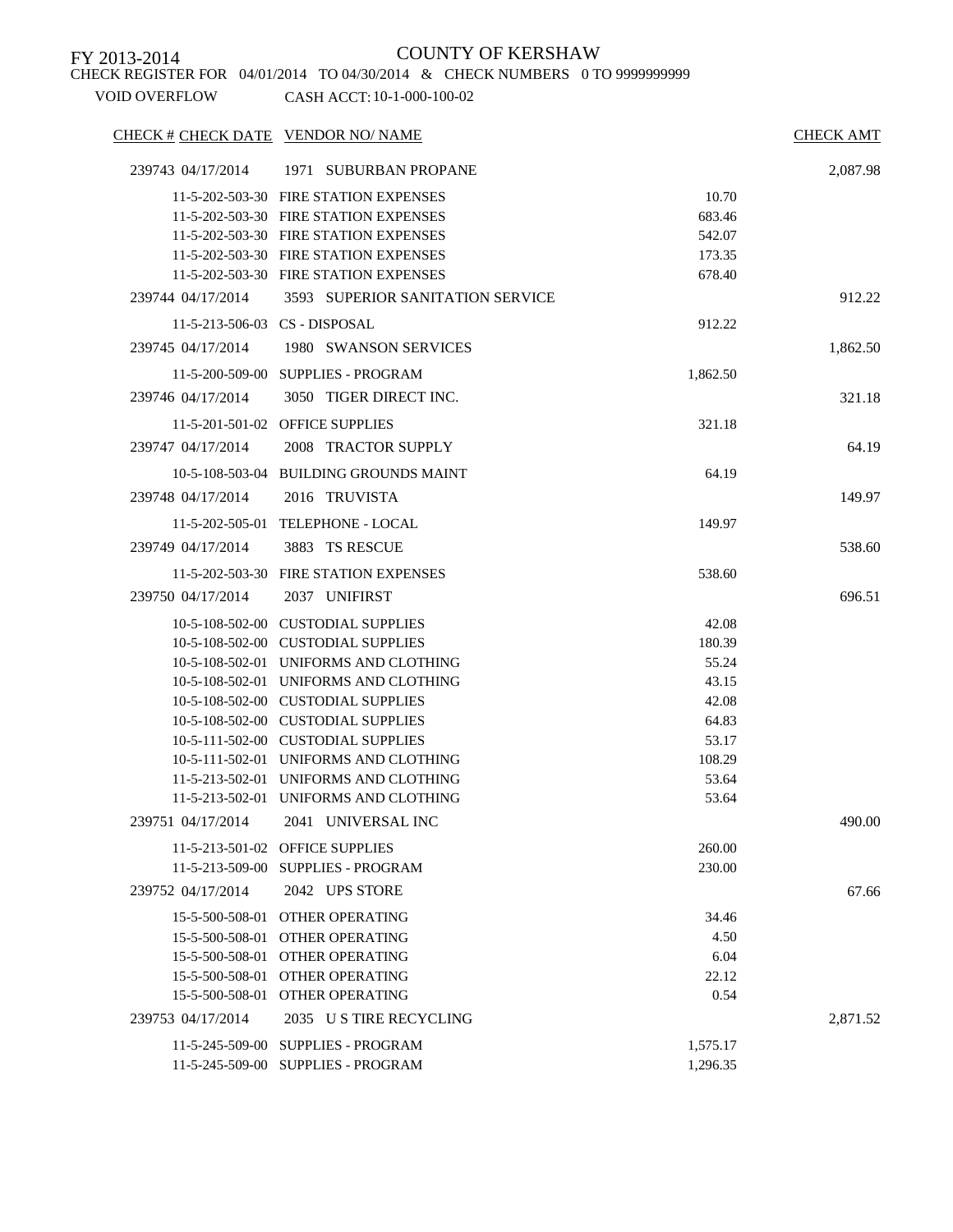VOID OVERFLOW CASH ACCT: 10-1-000-100-02 CHECK REGISTER FOR 04/01/2014 TO 04/30/2014 & CHECK NUMBERS 0 TO 9999999999

| CHECK # CHECK DATE VENDOR NO/ NAME |                                                      |           | <b>CHECK AMT</b> |
|------------------------------------|------------------------------------------------------|-----------|------------------|
| 239754 04/17/2014                  | 2046 VALLEY SPRING WATER & COFFEE                    |           | 126.45           |
|                                    | 10-5-125-503-00 EQUIPMENT LEASE                      | 126.45    |                  |
| 239755 04/17/2014                  | 2051 VERIZON WIRELESS SERVICES LLC                   |           | 52.26            |
|                                    | 15-5-522-508-01 OTHER OPERATING                      | 52.26     |                  |
| 239756 04/17/2014                  | 2051 VERIZON WIRELESS SERVICES LLC                   |           |                  |
|                                    |                                                      |           | 0.00             |
|                                    |                                                      | 0.00      |                  |
| 239757 04/17/2014                  | 2051 VERIZON WIRELESS SERVICES LLC                   |           | 2,883.31         |
|                                    | 10-5-102-505-03 TELEPHONE - CELLULAR                 | 165.14    |                  |
|                                    | 10-5-106-505-03 TELEPHONE - CELLULAR                 | 179.88    |                  |
|                                    | 10-5-108-505-03 TELEPHONE - CELLULAR                 | 200.65    |                  |
|                                    | 10-5-109-505-03 TELEPHONE - CELLULAR                 | 82.94     |                  |
|                                    | 10-5-110-505-03 TELEPHONE - CELLULAR                 | 88.17     |                  |
|                                    | 10-5-111-505-03 TELEPHONE - CELLULAR                 | 51.93     |                  |
|                                    | 10-5-113-505-03 TELEPHONE - CELLULAR                 | 104.26    |                  |
|                                    | 10-5-114-505-03 TELEPHONE - CELLULAR                 | 312.81    |                  |
|                                    | 10-5-116-505-03 TELEPHONE - CELLULAR                 | 52.33     |                  |
|                                    | 10-5-126-505-03 TELEPHONE - CELLULAR                 | 253.89    |                  |
|                                    | 10-5-128-505-03 TELEPHONE - CELLULAR                 | 351.76    |                  |
|                                    | 10-5-130-505-03 TELEPHONE - CELLULAR                 | 156.99    |                  |
|                                    | 10-5-135-505-03 TELEPHONE - CELLULAR                 | 90.34     |                  |
|                                    | 11-5-201-505-03 TELEPHONE - CELLULAR                 | 351.43    |                  |
|                                    | 11-5-202-505-01 TELEPHONE - LOCAL                    | 38.01     |                  |
|                                    | 11-5-213-501-02 OFFICE SUPPLIES                      | 40.11     |                  |
|                                    | 11-5-213-505-03 TELEPHONE - CELLULAR                 | 67.60     |                  |
|                                    | 14-5-400-505-03 TELEPHONE - CELLULAR                 | 295.07    |                  |
| 239758 04/17/2014                  | 2051 VERIZON WIRELESS SERVICES LLC                   |           | 45.13            |
|                                    | 10-5-134-505-03 TELEPHONE - CELLULAR                 | 45.13     |                  |
| 239759 04/17/2014                  | 2582 VINCENT, STEVE                                  |           | 101.06           |
| 10-5-116-504-03 TRAVEL             |                                                      | 101.06    |                  |
| 239760 04/17/2014                  | 2069 WALDROP, INC                                    |           | 2,454.75         |
|                                    | 10-5-108-503-04 BUILDING GROUNDS MAINT               | 2,454.75  |                  |
| 239761 04/17/2014                  | 2079 WAPER INC                                       |           | 730.18           |
|                                    |                                                      |           |                  |
|                                    | 10-5-108-502-00 CUSTODIAL SUPPLIES                   | 288.74    |                  |
|                                    | 10-5-108-502-00 CUSTODIAL SUPPLIES                   | 441.44    |                  |
| 239762 04/17/2014                  | 2085 WASTE MANAGEMENT OF COLUMBIA HAULING            |           | 17,072.93        |
|                                    | 11-5-213-506-03 CS - DISPOSAL                        | 17,072.93 |                  |
| 239763 04/17/2014                  | 2231 WILLIAM T MILLER LUMBER COMPANY INC             |           | 72.48            |
|                                    | 10-5-111-509-03 SUPPLIES - ROADS                     | 72.48     |                  |
| 239764 04/17/2014                  | 2124 WRIGHT-JOHNSTON INC                             |           | 4,604.04         |
|                                    | 10-5-127-502-01 UNIFORMS AND CLOTHING                | 4,604.04  |                  |
|                                    |                                                      |           |                  |
|                                    | <b>CHECK RUN:</b><br>777<br><b>NUMBER OF CHECKS:</b> | 119       | 275,282.50       |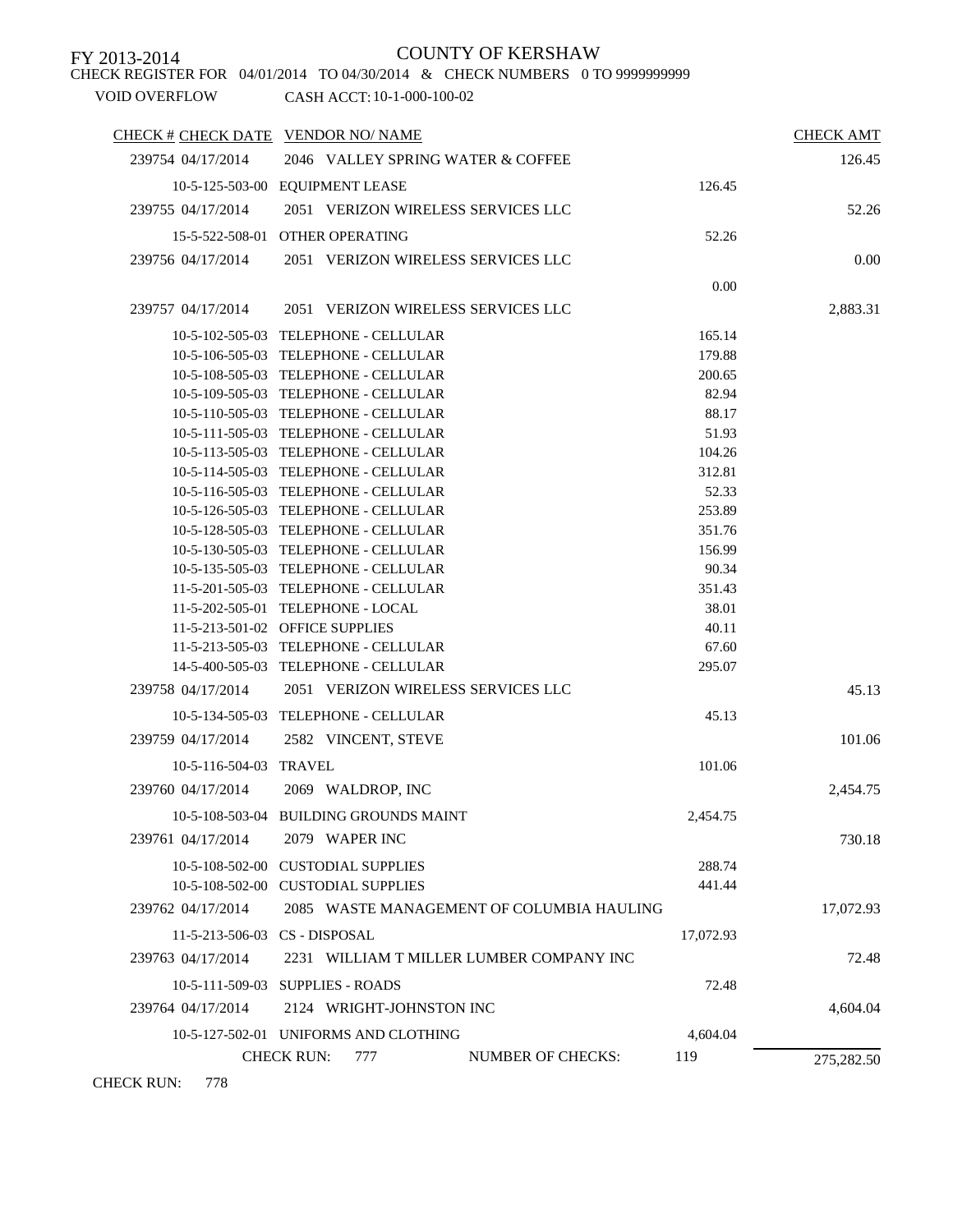CHECK REGISTER FOR 04/01/2014 TO 04/30/2014 & CHECK NUMBERS 0 TO 9999999999

| CHECK # CHECK DATE VENDOR NO/ NAME |                                                           |          | <b>CHECK AMT</b> |
|------------------------------------|-----------------------------------------------------------|----------|------------------|
| 239765 04/25/2014                  | 4162 1--2-3 JUMP OF SC, INC.                              |          | 1,018.01         |
| 10-5-135-503-15 ATHLETICS          |                                                           | 1,018.01 |                  |
| 239766 04/25/2014                  | 2176 ABBOTT, RICHARD                                      |          | 32.00            |
|                                    | 10-4-135-407-02 REVENUE - ATHLETIC PROGRAM FEES           | 32.00    |                  |
| 239767 04/25/2014                  | 1001 A B L MANAGEMENT INC                                 |          | 3,936.94         |
| 10-5-128-506-04 CS - FOOD          |                                                           | 3,936.94 |                  |
|                                    | 239768 04/25/2014 1002 AFFILIATED COMPUTER SERVICES, INC. |          | 4,887.76         |
|                                    | 10-5-123-506-00 CONTRACTED SERVICES                       | 4,887.76 |                  |
| 239769 04/25/2014                  |                                                           |          |                  |
|                                    | 1002 AFFILIATED COMPUTER SERVICES, INC.                   |          | 535.00           |
|                                    | 10-5-123-501-06 DATA PROCESSING                           | 535.00   |                  |
| 239770 04/25/2014                  | 2775 ALBERT, DONNA                                        |          | 316.80           |
|                                    | 15-5-510-508-01 OTHER OPERATING                           | 316.80   |                  |
| 239771 04/25/2014                  | 2176 ALLEN, LUCILLE                                       |          | 50.00            |
|                                    | 10-4-135-401-37 FEES - RENTALS                            | 50.00    |                  |
| 239772 04/25/2014                  | 4145 AMERICAN LEAK DETECTION                              |          | 1,850.00         |
| $10-5-135-503-14$ POOL             |                                                           | 1,850.00 |                  |
| 239773 04/25/2014                  | 1031 AMERICAN SPECIALTY OFFICE PRODUCTS INC               |          | 332.04           |
|                                    | 10-5-120-501-02 OFFICE SUPPLIES                           | 332.04   |                  |
| 239774 04/25/2014                  | 3974 ARNOLD, TONY CURT                                    |          | 182.17           |
|                                    | 10-5-114-504-05 TRAINING - MANDATORY                      | 75.00    |                  |
|                                    | 10-5-114-504-05 TRAINING - MANDATORY                      | 107.17   |                  |
| 239775 04/25/2014                  | 1049 AT&T                                                 |          | 107.36           |
|                                    | 10-5-135-505-01 TELEPHONE - LOCAL                         | 107.36   |                  |
| 239776 04/25/2014                  | 1050 AT&T                                                 |          | 6,145.26         |
|                                    | 10-5-000-505-01 TELEPHONE - LOCAL                         | 47.26    |                  |
|                                    | 10-5-000-505-01 TELEPHONE - LOCAL                         | 5,476.59 |                  |
|                                    | 10-5-000-505-01 TELEPHONE - LOCAL                         | 247.08   |                  |
|                                    | 10-5-000-505-01 TELEPHONE - LOCAL                         | 56.19    |                  |
|                                    | 10-5-000-505-01 TELEPHONE - LOCAL                         | 177.70   |                  |
|                                    | 10-5-000-505-01 TELEPHONE - LOCAL                         | 15.95    |                  |
|                                    | 10-5-000-505-01 TELEPHONE - LOCAL                         | 33.71    |                  |
|                                    | 10-5-110-505-01 TELEPHONE - LOCAL                         | 67.43    |                  |
|                                    | 10-5-160-508-01 OTHER OPERATING                           | 23.35    |                  |
| 239777 04/25/2014                  | 1050 AT&T                                                 |          | 40.05            |
|                                    | 10-5-161-508-01 OTHER OPERATING                           | 40.05    |                  |
| 239778 04/25/2014                  | 1050 AT&T                                                 |          | 1,357.86         |
|                                    | 10-5-000-505-01 TELEPHONE - LOCAL                         | 1,357.86 |                  |
| 239779 04/25/2014                  | 1050 AT&T                                                 |          | 80.08            |
|                                    | 10-5-134-505-01 TELEPHONE - LOCAL                         | 80.08    |                  |
| 239780 04/25/2014                  | 3007 AT&T CORPORATION                                     |          | 0.00             |
|                                    |                                                           | 0.00     |                  |
|                                    |                                                           |          |                  |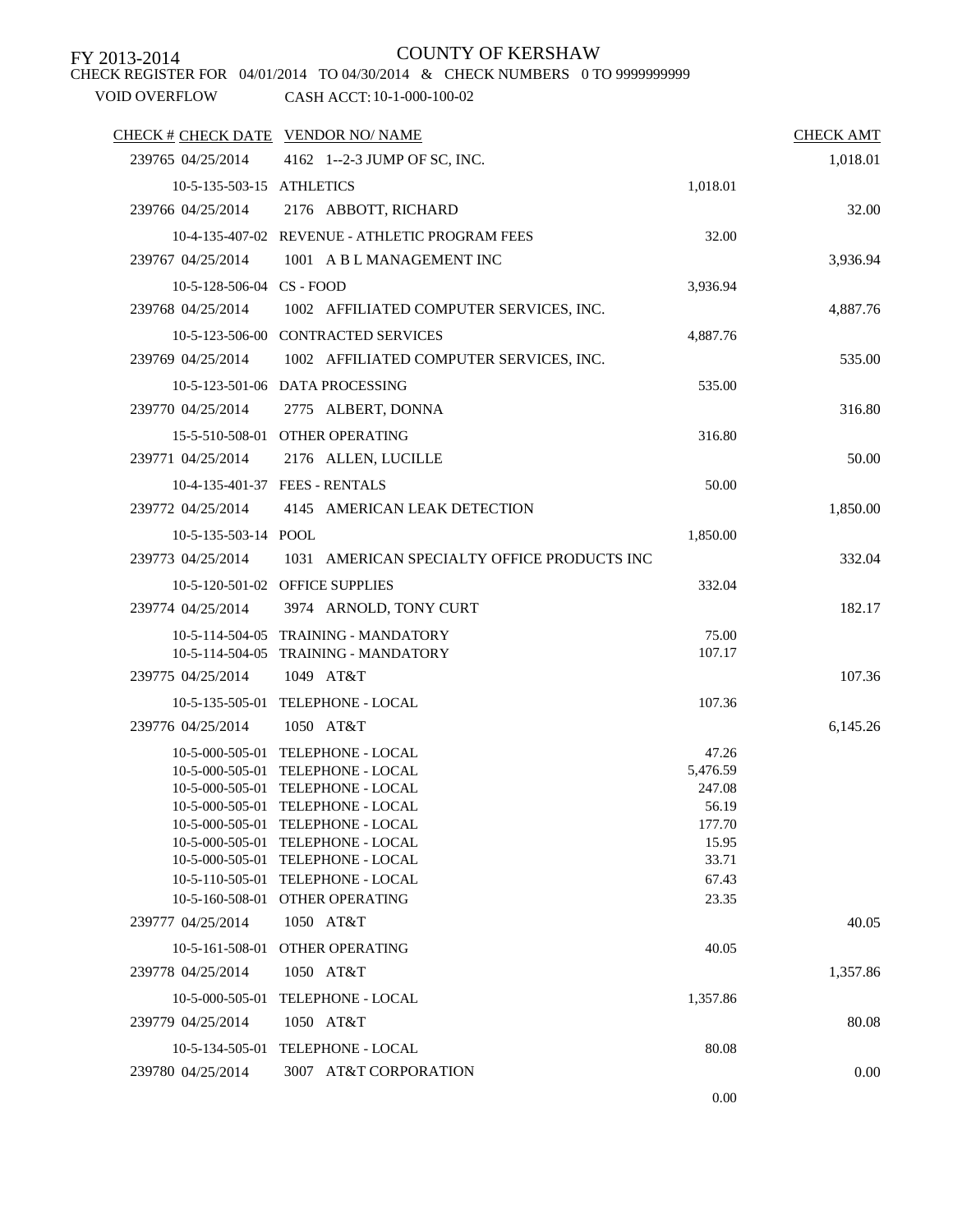CHECK REGISTER FOR 04/01/2014 TO 04/30/2014 & CHECK NUMBERS 0 TO 9999999999

| CHECK # CHECK DATE VENDOR NO/ NAME |                                                                        |              | <b>CHECK AMT</b> |
|------------------------------------|------------------------------------------------------------------------|--------------|------------------|
| 239781 04/25/2014                  | 3007 AT&T CORPORATION                                                  |              | $0.00\,$         |
|                                    |                                                                        | 0.00         |                  |
| 239782 04/25/2014                  | 3007 AT&T CORPORATION                                                  |              | 375.02           |
|                                    |                                                                        |              |                  |
|                                    | 10-5-000-505-01 TELEPHONE - LOCAL                                      | 82.34        |                  |
|                                    | 10-5-000-505-01 TELEPHONE - LOCAL                                      | 3.21         |                  |
|                                    | 10-5-000-505-01 TELEPHONE - LOCAL<br>10-5-000-505-01 TELEPHONE - LOCAL | 0.58<br>4.83 |                  |
|                                    | 10-5-102-505-01 TELEPHONE - LOCAL                                      | 4.84         |                  |
|                                    | 10-5-103-505-02 TELEPHONE - LONG DISTANCE                              | 3.79         |                  |
|                                    | 10-5-104-505-02 TELEPHONE - LONG DISTANCE                              | 1.56         |                  |
|                                    | 10-5-106-505-02 TELEPHONE - LONG DISTANCE                              | 2.28         |                  |
|                                    | 10-5-109-505-02 TELEPHONE - LONG DISTANCE                              | 12.40        |                  |
|                                    | 10-5-111-505-02 TELEPHONE - LONG DISTANCE                              | 0.94         |                  |
|                                    | 10-5-114-505-02 TELEPHONE - LONG DISTANCE                              | 3.64         |                  |
|                                    | 10-5-115-505-02 TELEPHONE - LONG DISTANCE                              | 5.72         |                  |
|                                    | 10-5-116-505-02 TELEPHONE - LONG DISTANCE                              | 4.68         |                  |
|                                    | 10-5-119-505-02 TELEPHONE - LONG DISTANCE                              | 7.93         |                  |
|                                    | 10-5-120-505-02 TELEPHONE - LONG DISTANCE                              | 7.05         |                  |
|                                    | 10-5-121-505-02 TELEPHONE - LONG DISTANCE                              | 25.30        |                  |
|                                    | 10-5-122-505-02 TELEPHONE - LONG DISTANCE                              | 4.98         |                  |
|                                    | 10-5-123-505-02 TELEPHONE - LONG DISTANCE                              | 3.14         |                  |
|                                    | 10-5-125-505-02 TELEPHONE - LONG DISTANCE                              | 27.95        |                  |
|                                    | 10-5-127-505-02 TELEPHONE - LONG DISTANCE                              | 86.64        |                  |
|                                    | 10-5-128-505-02 TELEPHONE - LONG DISTANCE                              | 28.03        |                  |
|                                    | 10-5-130-505-02 TELEPHONE - LONG DISTANCE                              | 2.89         |                  |
|                                    | 10-5-131-505-02 TELEPHONE - LONG DISTANCE                              | 3.72         |                  |
|                                    | 10-5-132-505-02 TELEPHONE - LONG DISTANCE                              | 2.55         |                  |
|                                    | 10-5-133-505-02 TELEPHONE - LONG DISTANCE                              | 0.13         |                  |
|                                    | 10-5-135-505-02 TELEPHONE - LONG DISTANCE                              | 12.91        |                  |
|                                    | 11-5-202-505-02 TELEPHONE - LONG DISTANCE                              | 6.42         |                  |
|                                    | 11-5-204-505-01 TELEPHONE - LOCAL                                      | 4.40         |                  |
|                                    | 11-5-213-505-02 TELEPHONE - LONG DISTANCE                              | 5.86         |                  |
|                                    | 11-5-216-505-02 TELEPHONE - LONG DISTANCE                              | 1.83         |                  |
|                                    | 14-5-400-505-02 TELEPHONE - LONG DISTANCE                              | 1.20         |                  |
|                                    | 15-5-511-508-01 OTHER OPERATING                                        | 11.28        |                  |
| 239783 04/25/2014                  | 1080 BANK OF AMERICA NA                                                |              | 1,512.19         |
|                                    |                                                                        |              |                  |
|                                    | 10-5-133-585-00 REVENUE BOND PAYMENT                                   | 1,512.19     |                  |
| 239784 04/25/2014                  | 2489 BLAKE & FORD INC                                                  |              | 490.06           |
|                                    | 10-5-122-501-02 OFFICE SUPPLIES                                        | 490.06       |                  |
| 239785 04/25/2014                  | 3566 BLUE CROSS BLUE SHIELD OF SC                                      |              | 2,081.33         |
|                                    | 10-5-000-503-26 RETIREE INSURANCE                                      | 2,081.33     |                  |
| 239786 04/25/2014                  | 3769 BLUE TARP FINANCIAL, INC.                                         |              | 1,059.99         |
|                                    | 11-5-202-503-30 FIRE STATION EXPENSES                                  | 1,059.99     |                  |
| 239787 04/25/2014                  | 1106 BOB BARKER COMPANY INC                                            |              | 47.83            |
|                                    | 11-5-200-509-00 SUPPLIES - PROGRAM                                     | 47.83        |                  |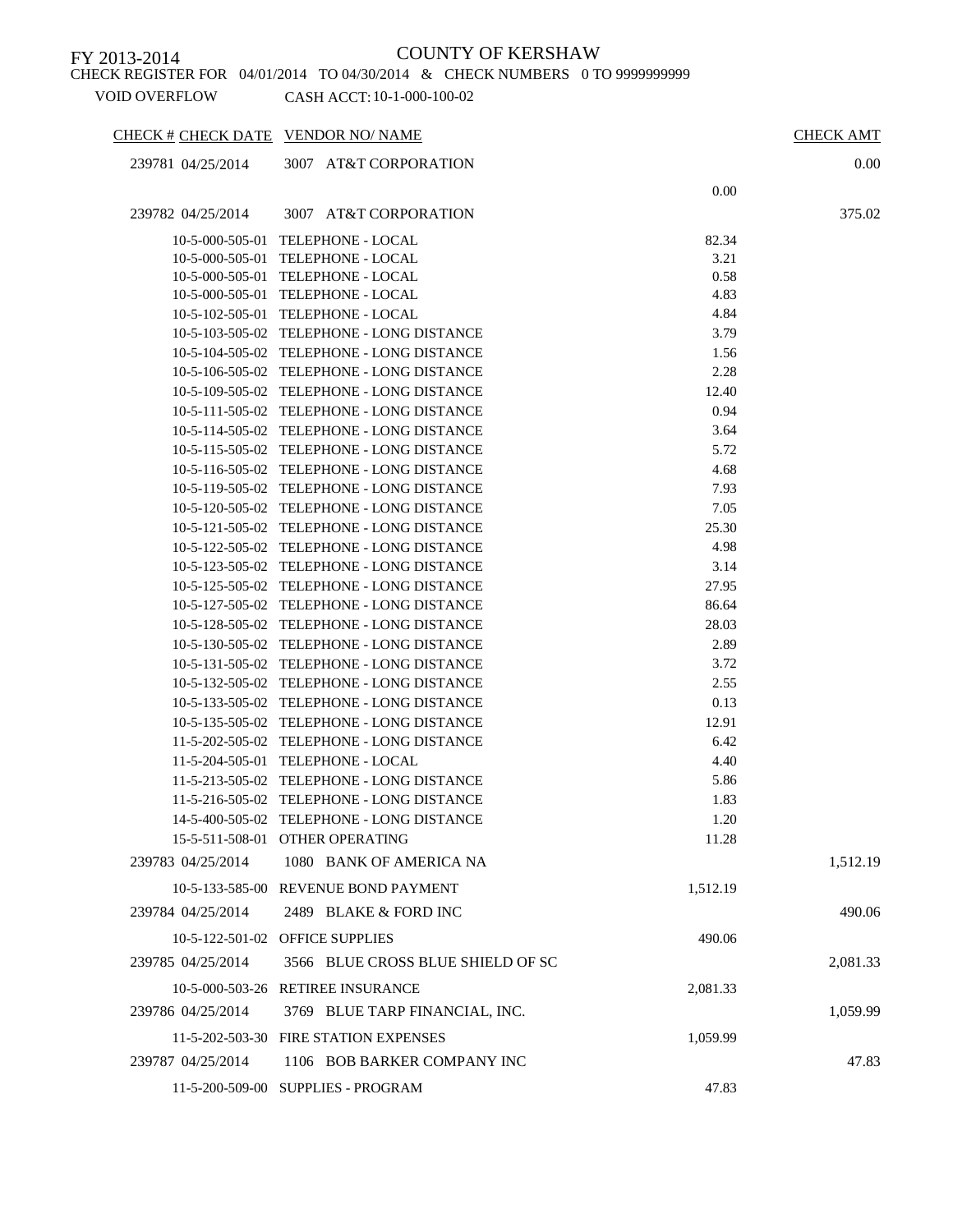CHECK REGISTER FOR 04/01/2014 TO 04/30/2014 & CHECK NUMBERS 0 TO 9999999999

| CHECK # CHECK DATE VENDOR NO/ NAME |                                                                                |                  | <b>CHECK AMT</b> |
|------------------------------------|--------------------------------------------------------------------------------|------------------|------------------|
| 239788 04/25/2014                  | 2298 BUCKHORN MATERIALS LLC                                                    |                  | 604.25           |
|                                    | 10-5-111-509-02 SUPPLIES - ROCK                                                | 604.25           |                  |
| 239789 04/25/2014                  | 2298 BUCKHORN MATERIALS LLC                                                    |                  | 304.51           |
|                                    | 10-5-111-509-02 SUPPLIES - ROCK                                                | 304.51           |                  |
| 239790 04/25/2014                  | 1141 BUFFALO-MTPISGAH FIRE DEPT                                                |                  | 82.88            |
|                                    |                                                                                |                  |                  |
|                                    | 11-5-213-501-01 ADVERTISING                                                    | 82.88            |                  |
| 239791 04/25/2014                  | 3152 BURNETT ATHLETICS, INC.                                                   |                  | 339.40           |
| 10-5-135-503-15 ATHLETICS          |                                                                                | 339.40           |                  |
| 239792 04/25/2014                  | 1333 BUSINESS CARD                                                             |                  | 7,931.14         |
|                                    | 15-5-511-508-01 OTHER OPERATING                                                | 7,931.14         |                  |
| 239793 04/25/2014                  | 1333 BUSINESS CARD                                                             |                  | 5.63             |
|                                    |                                                                                |                  |                  |
|                                    | 15-5-511-508-01 OTHER OPERATING                                                | 5.63             |                  |
| 239794 04/25/2014                  | 1333 BUSINESS CARD                                                             |                  | 1,878.51         |
|                                    | 15-5-511-508-01 OTHER OPERATING                                                | 1,795.53         |                  |
|                                    | 15-5-511-508-01 OTHER OPERATING                                                | 82.98            |                  |
| 239795 04/25/2014                  | 1333 BUSINESS CARD                                                             |                  | 2,386.57         |
|                                    | 15-5-511-508-01 OTHER OPERATING                                                | 2,386.57         |                  |
| 239796 04/25/2014                  | 1158 CAMDEN BUILDERS SUPPLY                                                    |                  | 249.50           |
|                                    | 11-5-213-503-04 BUILDING GROUNDS MAINT                                         | 242.46           |                  |
|                                    | 11-5-213-509-00 SUPPLIES - PROGRAM                                             | 7.04             |                  |
| 239797 04/25/2014                  | 1174 CAMDEN, CITY OF                                                           |                  | 0.00             |
|                                    |                                                                                |                  |                  |
|                                    |                                                                                | 0.00             |                  |
| 239798 04/25/2014                  | 1174 CAMDEN, CITY OF                                                           |                  | 0.00             |
|                                    |                                                                                | 0.00             |                  |
| 239799 04/25/2014                  | 1174 CAMDEN, CITY OF                                                           |                  | 0.00             |
|                                    |                                                                                | 0.00             |                  |
| 239800 04/25/2014                  | 1174 CAMDEN, CITY OF                                                           |                  | 18,855.00        |
|                                    |                                                                                |                  |                  |
|                                    | 11-5-202-503-30 FIRE STATION EXPENSES<br>11-5-202-503-30 FIRE STATION EXPENSES | 170.92<br>198.42 |                  |
|                                    | 11-5-202-503-30 FIRE STATION EXPENSES                                          | 207.95           |                  |
| 14-5-400-505-00 UTILITIES          |                                                                                | 24.98            |                  |
| 11-5-213-505-00 UTILITIES          |                                                                                | 36.34            |                  |
|                                    | 11-5-216-505-04 PARK UTILITIES                                                 | 29.18            |                  |
| 10-5-128-505-00 UTILITIES          |                                                                                | 4,316.04         |                  |
| 10-5-128-505-00 UTILITIES          |                                                                                | 2,856.63         |                  |
| 10-5-135-505-00 UTILITIES          |                                                                                | 401.98           |                  |
| 10-5-135-505-00 UTILITIES          |                                                                                | 1,184.68         |                  |
| 10-5-135-505-00 UTILITIES          |                                                                                | 2,370.26         |                  |
| 10-5-135-505-00 UTILITIES          |                                                                                | 362.59           |                  |
| 10-5-135-505-00 UTILITIES          |                                                                                | 1,825.03         |                  |
| 10-5-135-505-00 UTILITIES          |                                                                                | 19.58            |                  |
| 10-5-135-505-00 UTILITIES          |                                                                                | 38.84            |                  |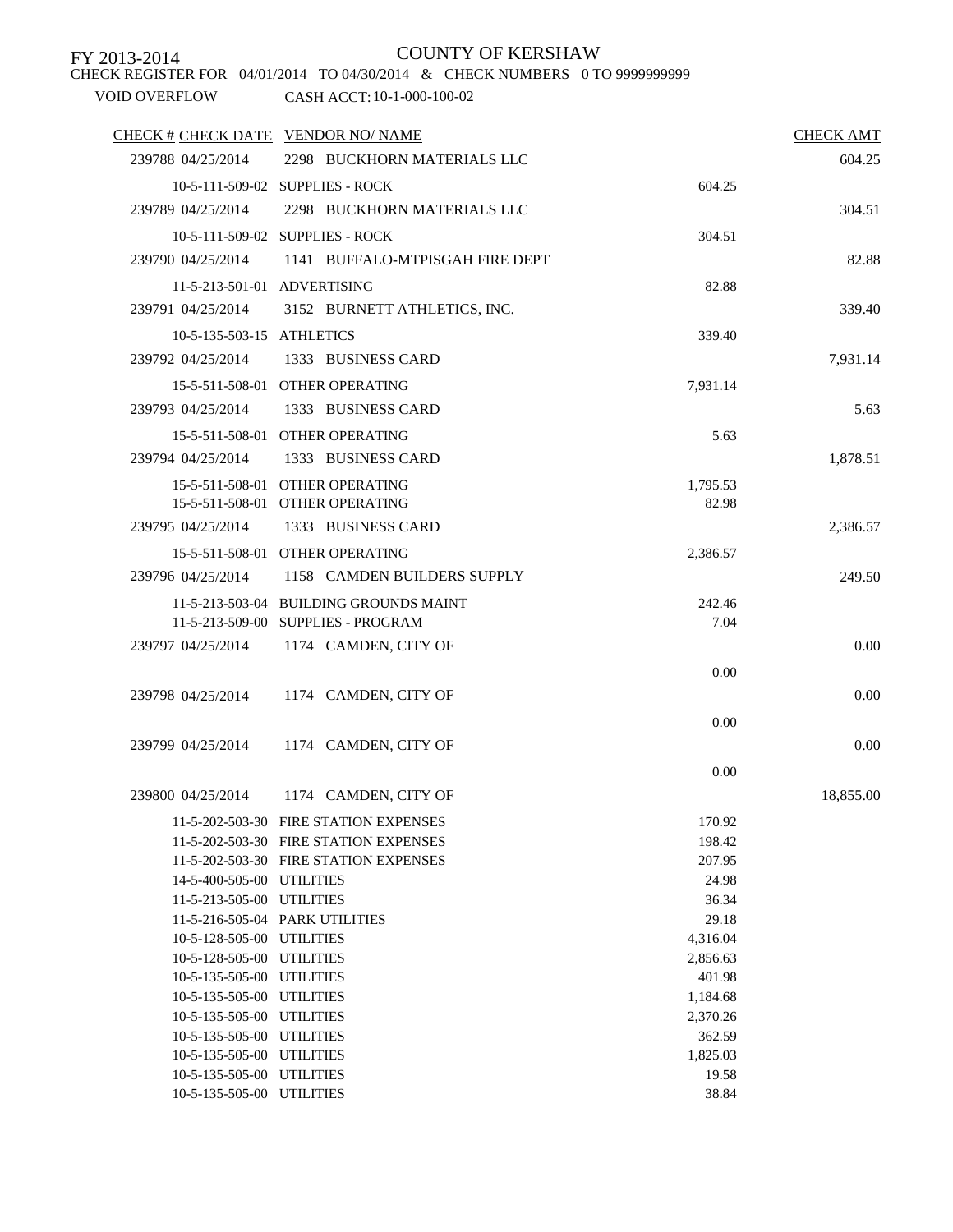CHECK REGISTER FOR 04/01/2014 TO 04/30/2014 & CHECK NUMBERS 0 TO 9999999999

| CHECK # CHECK DATE VENDOR NO/ NAME |                                       |           | <b>CHECK AMT</b> |
|------------------------------------|---------------------------------------|-----------|------------------|
| 10-5-135-505-00 UTILITIES          |                                       | 18.23     |                  |
| 10-5-135-505-00 UTILITIES          |                                       | 75.05     |                  |
| 10-5-135-505-00 UTILITIES          |                                       | 17.62     |                  |
| 10-5-135-505-00 UTILITIES          |                                       | 36.89     |                  |
| 10-5-135-505-00 UTILITIES          |                                       | 17.25     |                  |
| 10-5-135-505-00 UTILITIES          |                                       | 72.49     |                  |
| 10-5-135-505-00 UTILITIES          |                                       | 26.59     |                  |
| 11-5-213-505-00 UTILITIES          |                                       | 126.82    |                  |
| 14-5-400-505-00 UTILITIES          |                                       | 145.69    |                  |
| 10-5-133-505-00 UTILITIES          |                                       | 38.39     |                  |
|                                    | 11-5-202-503-30 FIRE STATION EXPENSES | 128.79    |                  |
| 10-5-133-505-00 UTILITIES          |                                       | 40.94     |                  |
| 10-5-133-505-00 UTILITIES          |                                       | 68.15     |                  |
| 10-5-133-505-00 UTILITIES          |                                       | 109.37    |                  |
| 10-5-133-505-00 UTILITIES          |                                       | 859.37    |                  |
| 10-5-133-505-00 UTILITIES          |                                       | 102.50    |                  |
| 10-5-133-505-00 UTILITIES          |                                       | 165.87    |                  |
| 11-5-213-505-00 UTILITIES          |                                       | 307.03    |                  |
| 10-5-133-505-00 UTILITIES          |                                       | 95.27     |                  |
| 10-5-133-505-00 UTILITIES          |                                       | 48.44     |                  |
| 10-5-133-505-00 UTILITIES          |                                       | 149.93    |                  |
| 10-5-133-505-00 UTILITIES          |                                       | 24.21     |                  |
| 11-5-213-505-00 UTILITIES          |                                       | 52.75     |                  |
| 14-5-400-505-00 UTILITIES          |                                       | 1,864.51  |                  |
| 14-5-400-505-00 UTILITIES          |                                       | 219.43    |                  |
| 239801 04/25/2014                  | 3529 CAMPBELL OIL & GAS COMPANY INC.  |           | 27,812.67        |
|                                    | 10-5-133-509-00 SUPPLIES - PROGRAM    | 27,812.67 |                  |
| 239802 04/25/2014                  | 4020 CAPITAL CITY CLUB                |           | 191.00           |
|                                    | 15-5-511-508-01 OTHER OPERATING       | 191.00    |                  |
| 239803 04/25/2014                  | 3766 CARD SERVICES CENTER             |           | 1,820.00         |
|                                    | 15-5-511-508-01 OTHER OPERATING       | 1,820.00  |                  |
|                                    |                                       |           |                  |
| 239804 04/25/2014                  | 1184 CARD SERVICES                    |           | 0.00             |
|                                    |                                       | 0.00      |                  |
| 239805 04/25/2014                  | 1184 CARD SERVICES                    |           | 4,811.83         |
|                                    | 10-5-113-501-02 OFFICE SUPPLIES       | 88.00     |                  |
|                                    | 10-5-134-501-02 OFFICE SUPPLIES       | 450.00    |                  |
|                                    | 10-5-134-501-02 OFFICE SUPPLIES       | 463.04    |                  |
|                                    | 14-5-400-501-02 OFFICE SUPPLIES       | 44.00     |                  |
|                                    | 10-5-100-501-02 OFFICE SUPPLIES       | 35.97     |                  |
|                                    | 10-5-104-503-17 TESTING & SCREENING   | 25.00     |                  |
| 10-5-117-504-03 TRAVEL             |                                       | 84.00     |                  |
| 10-5-117-504-03 TRAVEL             |                                       | 380.80    |                  |
| 10-5-127-504-03 TRAVEL             |                                       | 332.64    |                  |
| 10-5-128-504-03 TRAVEL             |                                       | 947.52    |                  |
|                                    | 10-5-134-501-02 OFFICE SUPPLIES       | 15.95     |                  |
|                                    | 10-5-134-501-06 DATA PROCESSING       | 400.00    |                  |
|                                    | 10-5-134-501-06 DATA PROCESSING       | 53.98     |                  |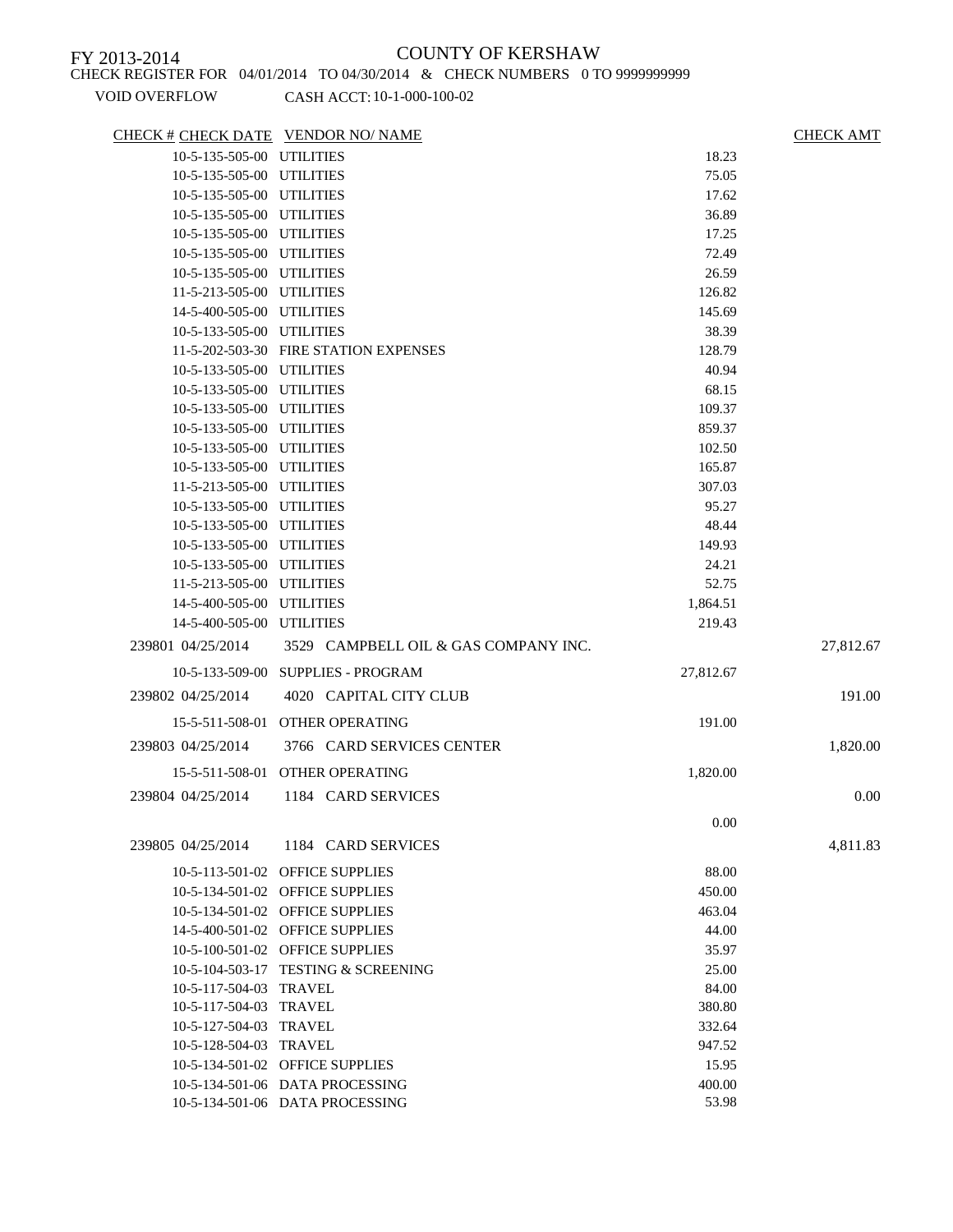CHECK REGISTER FOR 04/01/2014 TO 04/30/2014 & CHECK NUMBERS 0 TO 9999999999

| CHECK # CHECK DATE VENDOR NO/ NAME |                                                 |           | CHECK AMT |
|------------------------------------|-------------------------------------------------|-----------|-----------|
|                                    | 10-5-135-503-03 EQUIPMENT - NONCAPITAL          | 453.55    |           |
|                                    | 11-5-201-501-02 OFFICE SUPPLIES                 | 200.00    |           |
|                                    | 11-5-201-504-04 TRAINING - ELECTIVE             | 415.00    |           |
|                                    | 11-5-213-503-01 EQUIPMENT RENTAL                | 422.38    |           |
| 239806 04/25/2014                  | 1187 CAROLINA SOFTWARE                          |           | 385.88    |
|                                    | 11-5-213-501-02 OFFICE SUPPLIES                 | 385.88    |           |
| 239807 04/25/2014                  | 2176 CARR, LINDA                                |           | 150.00    |
|                                    | 10-4-135-407-01 REVENUE - AQUATIC CENTER        | 150.00    |           |
| 239808 04/25/2014                  | 1197 CAULDER PLUMBING CO                        |           | 328.75    |
|                                    | 10-5-108-503-04 BUILDING GROUNDS MAINT          | 328.75    |           |
| 239809 04/25/2014                  | 2329 CAVANAUGH, KATHRYN                         |           | 24.00     |
|                                    | 15-5-511-508-01 OTHER OPERATING                 | 24.00     |           |
| 239810 04/25/2014                  | 1148 CDW GOVERNMENT                             |           | 431.25    |
|                                    | 10-5-106-501-06 DATA PROCESSING                 | 431.25    |           |
| 239811 04/25/2014                  | 1214 CHARLOTTE THOMPSON FIRE DEPT               |           | 5,072.95  |
|                                    | 11-5-210-503-30 FIRE STATION EXPENSES           | 5,645.38  |           |
|                                    | 11-5-210-503-30 FIRE STATION EXPENSES           | (572.43)  |           |
| 239812 04/25/2014                  | 1227 CITY ELECTRIC SUPPLY CO                    |           | 153.90    |
|                                    | 10-5-108-503-04 BUILDING GROUNDS MAINT          | 153.90    |           |
| 239813 04/25/2014                  | 2877 CORONERME.COM                              |           | 400.00    |
|                                    | 10-5-126-503-00 EQUIPMENT LEASE                 | 400.00    |           |
| 239814 04/25/2014                  | 2329 CRAIG, WALTER                              |           | 11.72     |
|                                    | 10-2-000-203-11 INSURANCE - RETIREE             | 11.72     |           |
| 239815 04/25/2014                  | 2876 CR JACKSON INC                             |           | 69,265.64 |
|                                    | 11-5-205-599-99 EQUIPMENT - CAPITAL             | 69,265.64 |           |
| 239816 04/25/2014                  | 2626 CULLINAN, JAN                              |           | 316.80    |
|                                    | 15-5-510-508-01 OTHER OPERATING                 | 316.80    |           |
| 239817 04/25/2014                  | 2176 DAVIS, DEBBIE                              |           | 32.00     |
|                                    | 10-4-135-407-02 REVENUE - ATHLETIC PROGRAM FEES | 32.00     |           |
| 239818 04/25/2014                  | 1271 DAVIS PRINTING CO                          |           | 310.30    |
| 11-5-245-501-01 ADVERTISING        |                                                 | 310.30    |           |
| 239819 04/25/2014                  | 1289 DIXIE SUPPLY CENTER                        |           | 1,696.00  |
| 10-5-135-503-15 ATHLETICS          |                                                 | 1,696.00  |           |
| 239820 04/25/2014                  | 1746 DUKE ENERGY PROGRESS                       |           | 1,993.53  |
| 14-5-400-505-00 UTILITIES          |                                                 | 195.02    |           |
| 14-5-400-505-00 UTILITIES          |                                                 | 48.88     |           |
| 14-5-400-505-00 UTILITIES          |                                                 | 743.82    |           |
|                                    | 11-5-216-505-04 PARK UTILITIES                  | 681.78    |           |
| 14-5-400-505-00 UTILITIES          |                                                 | 161.25    |           |
| 14-5-400-505-00 UTILITIES          |                                                 | 162.78    |           |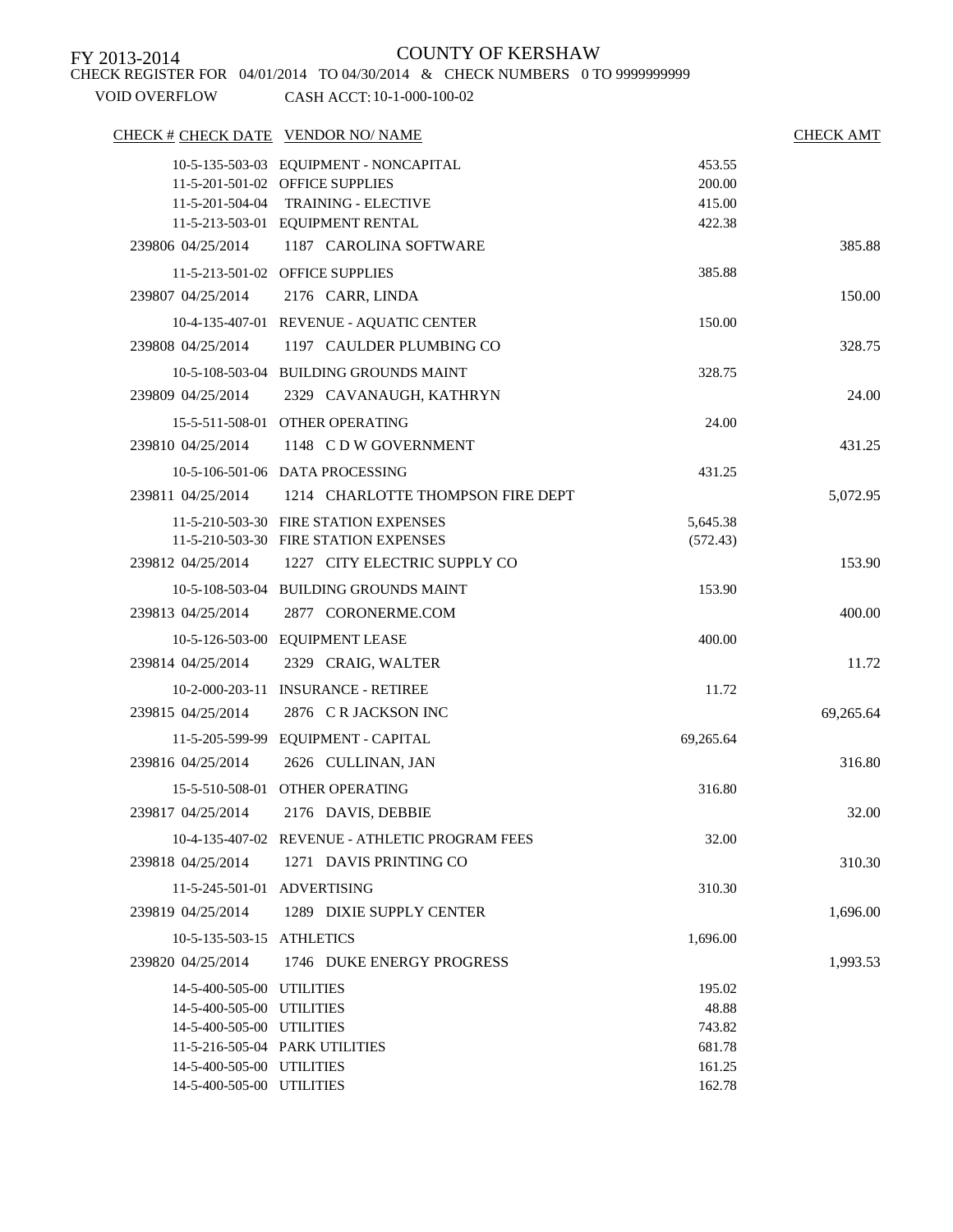CHECK REGISTER FOR 04/01/2014 TO 04/30/2014 & CHECK NUMBERS 0 TO 9999999999

| CHECK # CHECK DATE VENDOR NO/ NAME |                                       |          | <b>CHECK AMT</b> |
|------------------------------------|---------------------------------------|----------|------------------|
| 239821 04/25/2014                  | 1301 DUKE ENERGY                      |          | 16.84            |
|                                    | 11-5-202-503-30 FIRE STATION EXPENSES | 16.84    |                  |
| 239822 04/25/2014                  | 2775 EDELMAYOR, MARK                  |          | 50.00            |
|                                    |                                       |          |                  |
|                                    | 15-5-516-508-01 OTHER OPERATING       | 50.00    |                  |
| 239823 04/25/2014                  | 2329 EDWARDS, PAULETTE                |          | 210.00           |
|                                    | 15-5-511-508-01 OTHER OPERATING       | 210.00   |                  |
| 239824 04/25/2014                  | 1336 FAIRFIELD ELECTRIC COOP          |          | 4,851.36         |
| 10-5-135-505-00 UTILITIES          |                                       | 906.00   |                  |
| 10-5-135-505-00 UTILITIES          |                                       | 343.00   |                  |
| 11-5-213-505-00 UTILITIES          |                                       | 188.00   |                  |
| 14-5-400-505-00 UTILITIES          |                                       | 60.00    |                  |
| 14-5-400-505-00 UTILITIES          |                                       | 895.00   |                  |
| 14-5-400-505-00 UTILITIES          |                                       | 99.23    |                  |
| 14-5-400-505-00 UTILITIES          |                                       | 44.72    |                  |
| 14-5-400-505-00 UTILITIES          |                                       | 436.00   |                  |
| 14-5-400-505-00 UTILITIES          |                                       | 240.00   |                  |
| 14-5-400-505-00 UTILITIES          |                                       | 769.87   |                  |
| 14-5-400-505-00 UTILITIES          |                                       | 869.54   |                  |
| 239825 04/25/2014                  | 2156 FELLERS, JOHNNY                  |          | 41.95            |
|                                    | 10-5-126-509-00 SUPPLIES - PROGRAM    | 41.95    |                  |
| 239826 04/25/2014                  | 2526 FLEETCOR TECHNOLOGIES            |          | 123.98           |
| 10-5-127-504-00 FUEL               |                                       | 123.98   |                  |
| 239827 04/25/2014                  | 1351 FLEETCOR TECHNOLOGIES            |          | 8,140.88         |
|                                    |                                       |          |                  |
| 10-5-108-504-00 FUEL               |                                       | 522.20   |                  |
| 10-5-109-504-00 FUEL               |                                       | 122.41   |                  |
| 10-5-111-504-00 FUEL               |                                       | 532.06   |                  |
| 10-5-125-504-00 FUEL               |                                       | 46.23    |                  |
| 10-5-127-504-00 FUEL               |                                       | 5,237.86 |                  |
| 10-5-128-504-00 FUEL               |                                       | 152.69   |                  |
| 10-5-130-504-00 FUEL               |                                       | 254.57   |                  |
| 10-5-135-504-00 FUEL               |                                       | 102.71   |                  |
| 11-5-202-504-00 FUEL               |                                       | 584.94   |                  |
| 11-5-213-504-00 FUEL               |                                       | 371.02   |                  |
| 11-5-230-504-00 FUEL               |                                       | 59.32    |                  |
| 14-5-400-504-00 FUEL               |                                       | 154.87   |                  |
| 239828 04/25/2014                  | 3651 FORREST, KIM                     |          | 117.60           |
| 10-5-135-503-16 PROGRAMS           |                                       | 117.60   |                  |
| 239829 04/25/2014                  | 1151 HARRIS COMPUTER SYSTEMS          |          | 968.00           |
|                                    | 14-5-400-501-00 BANK CHARGES          | 968.00   |                  |
| 239830 04/25/2014                  | 3185 LEIGH Y HUGHES                   |          | 25.00            |
|                                    | 10-5-104-501-02 OFFICE SUPPLIES       | 25.00    |                  |
| 239831 04/25/2014                  | 1470 INGRAM LIBRARY SERVICES          |          | 299.65           |
|                                    | 10-5-134-509-06 SUPPLIES - LOCAL      | 38.60    |                  |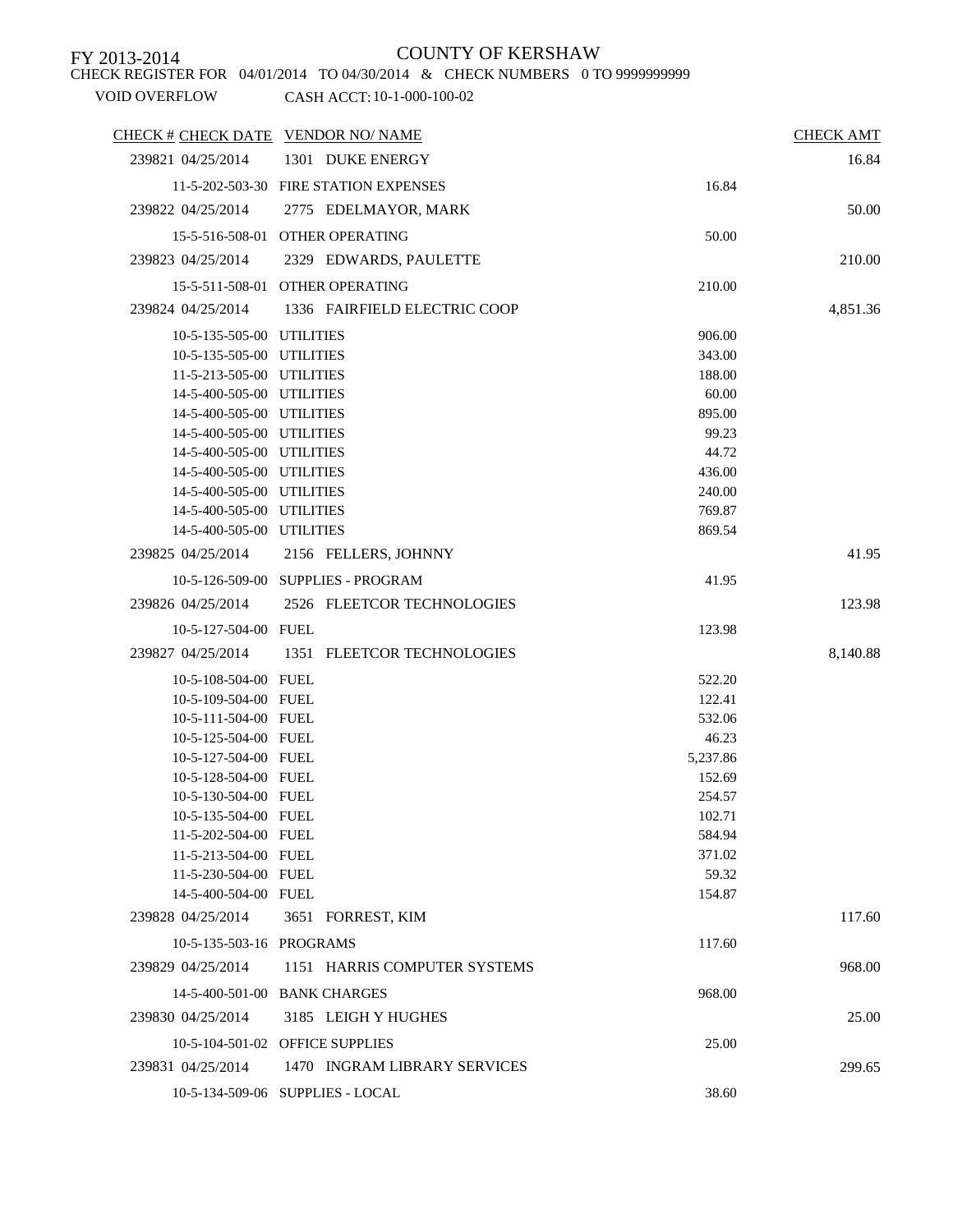### CHECK REGISTER FOR 04/01/2014 TO 04/30/2014 & CHECK NUMBERS 0 TO 9999999999

| CHECK # CHECK DATE VENDOR NO/ NAME |                                                 |           | <b>CHECK AMT</b> |
|------------------------------------|-------------------------------------------------|-----------|------------------|
|                                    | 10-5-134-509-06 SUPPLIES - LOCAL                | 39.02     |                  |
|                                    | 10-5-134-509-06 SUPPLIES - LOCAL                | 9.65      |                  |
|                                    | 10-5-134-509-06 SUPPLIES - LOCAL                | 9.65      |                  |
|                                    | 10-5-134-509-06 SUPPLIES - LOCAL                | 9.83      |                  |
|                                    | 10-5-134-509-06 SUPPLIES - LOCAL                | 10.74     |                  |
|                                    | 10-5-134-509-06 SUPPLIES - LOCAL                | 14.58     |                  |
|                                    | 10-5-134-509-06 SUPPLIES - LOCAL                | 29.31     |                  |
|                                    | 10-5-134-509-06 SUPPLIES - LOCAL                | 15.13     |                  |
|                                    | 10-5-134-509-06 SUPPLIES - LOCAL                | 123.14    |                  |
| 239832 04/25/2014                  | 2944 INNOVATIVE SOLUTIONS OF SCINC              |           | 288.75           |
|                                    | 10-5-106-506-15 CONTRACTED MAINTENANCE          | 288.75    |                  |
| 239833 04/25/2014                  | 1498 JOHNNIES SERVICENTER                       |           | 75.00            |
|                                    | 11-5-202-503-30 FIRE STATION EXPENSES           | 75.00     |                  |
| 239834 04/25/2014                  | 1508 K C BOARD OF DSN                           |           | 72.00            |
|                                    | 10-5-111-506-00 CONTRACTED SERVICES             | 72.00     |                  |
| 239835 04/25/2014                  | 2459 K C SUMMARY COURT                          |           | 83.59            |
|                                    |                                                 |           |                  |
|                                    | 10-5-121-501-02 OFFICE SUPPLIES                 | 83.59     |                  |
| 239836 04/25/2014                  | 2536 KERSHAW TREASURER                          |           | 1,043.29         |
|                                    | 15-5-511-508-01 OTHER OPERATING                 | 1,043.29  |                  |
| 239837 04/25/2014                  | 2176 LARKIN, BILLY                              |           | 32.00            |
|                                    | 10-4-135-407-02 REVENUE - ATHLETIC PROGRAM FEES | 32.00     |                  |
| 239838 04/25/2014                  | 1541 LAWMEN'S SAFETY SUPPLY INC                 |           | 2,166.27         |
|                                    |                                                 |           |                  |
|                                    | 10-5-128-503-03 EQUIPMENT - NONCAPITAL          | 1,991.67  |                  |
|                                    | 10-5-128-503-03 EQUIPMENT - NONCAPITAL          | 174.60    |                  |
| 239839 04/25/2014                  | 2943 LCI-LINEBERGER CONSTRUCTION INC            |           | 62,353.36        |
|                                    | 11-5-205-599-99 EQUIPMENT - CAPITAL             | 62,353.36 |                  |
| 239840 04/25/2014                  | 1555 LOWES BUSINESS ACCOUNT                     |           | 1,210.27         |
|                                    | 10-5-108-503-04 BUILDING GROUNDS MAINT          | 69.04     |                  |
|                                    | 10-5-108-503-04 BUILDING GROUNDS MAINT          | 135.89    |                  |
|                                    | 10-5-108-503-04 BUILDING GROUNDS MAINT          | 126.67    |                  |
|                                    | 10-5-108-503-04 BUILDING GROUNDS MAINT          | 141.29    |                  |
|                                    | 10-5-108-503-04 BUILDING GROUNDS MAINT          | 359.23    |                  |
|                                    | 10-5-108-503-04 BUILDING GROUNDS MAINT          | (181.96)  |                  |
|                                    | 10-5-108-503-04 BUILDING GROUNDS MAINT          | 101.62    |                  |
|                                    | 10-5-111-503-04 BUILDING GROUNDS MAINT          | 209.88    |                  |
|                                    | 10-5-114-501-02 OFFICE SUPPLIES                 | (18.24)   |                  |
|                                    | 10-5-114-501-02 OFFICE SUPPLIES                 | 24.30     |                  |
|                                    | 10-5-114-501-02 OFFICE SUPPLIES                 | 13.93     |                  |
|                                    | 11-5-213-503-04 BUILDING GROUNDS MAINT          | 128.26    |                  |
|                                    | 11-5-213-503-04 BUILDING GROUNDS MAINT          | 100.36    |                  |
| 239841 04/25/2014                  | 1562 LYNCHES RIVER ELECTRIC COOP                |           | 724.73           |
|                                    | 11-5-202-503-30 FIRE STATION EXPENSES           | 61.00     |                  |
|                                    | 11-5-202-503-30 FIRE STATION EXPENSES           | 99.00     |                  |
| 10-5-135-505-00 UTILITIES          |                                                 | 101.00    |                  |
| 10-5-135-505-00 UTILITIES          |                                                 | 41.73     |                  |
|                                    |                                                 |           |                  |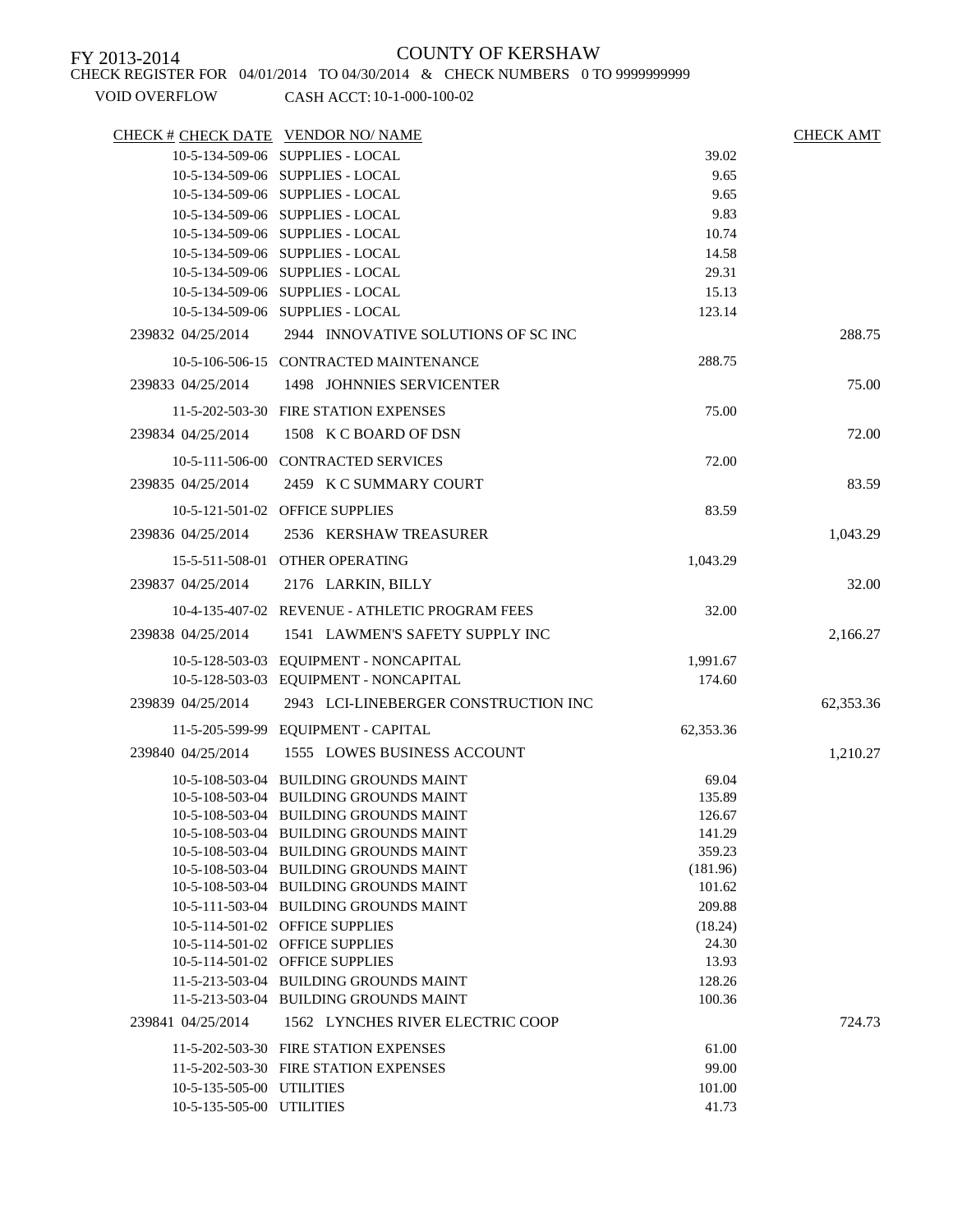CHECK REGISTER FOR 04/01/2014 TO 04/30/2014 & CHECK NUMBERS 0 TO 9999999999

| CHECK # CHECK DATE VENDOR NO/ NAME |                                                      |           | <b>CHECK AMT</b> |
|------------------------------------|------------------------------------------------------|-----------|------------------|
| 11-5-213-505-00 UTILITIES          |                                                      | 238.00    |                  |
| 11-5-213-505-00 UTILITIES          |                                                      | 184.00    |                  |
|                                    | 239842 04/25/2014 4153 MEMPHIS NET & TWINE CO., INC. |           | 617.53           |
| 10-5-135-503-15 ATHLETICS          |                                                      | 617.53    |                  |
| 239843 04/25/2014                  | 1607 MIDLANDS PRINTING INC                           |           | 102.45           |
|                                    | 10-5-102-501-02 OFFICE SUPPLIES                      | 102.45    |                  |
| 239844 04/25/2014                  | 1615 MILLS ELECTRIC SERVICE INC                      |           | 390.00           |
|                                    | 10-5-134-503-04 BUILDING GROUNDS MAINT               | 390.00    |                  |
| 239845 04/25/2014                  | 3973 MOSELEY OUTDOOR POWER EQUIPMENT, INC.           |           | 155.60           |
|                                    | 10-5-135-506-00 CONTRACTED SERVICES                  | 98.50     |                  |
|                                    | 10-5-135-503-03 EQUIPMENT - NONCAPITAL               | 57.10     |                  |
| 239846 04/25/2014                  | 3973 MOSELEY OUTDOOR POWER EQUIPMENT, INC.           |           | 276.44           |
|                                    | 10-5-135-503-03 EQUIPMENT - NONCAPITAL               | 276.44    |                  |
| 239847 04/25/2014                  | 1631 MOTOROLA SOLUTIONS INC                          |           | 925.59           |
|                                    | 10-5-127-506-00 CONTRACTED SERVICES                  | 852.40    |                  |
|                                    | 10-5-126-503-03 EQUIPMENT - NONCAPITAL               | 73.19     |                  |
| 239848 04/25/2014                  | 1634 MUNICIPAL ASSOCIATION OF S C                    |           | 50.00            |
|                                    | 10-5-104-501-04 DUES AND PUBLICATIONS                | 50.00     |                  |
| 239849 04/25/2014                  | 3481 PARKER POE CONSULTING, LLC                      |           | 500.00           |
|                                    | 11-5-216-506-00 CONTRACTED SERVICES                  | 500.00    |                  |
| 239850 04/25/2014                  | 3990 PATTERSON POPE, INC.                            |           | 100.00           |
|                                    | 10-5-120-506-15 CONTRACTED MAINTENANCE               | 100.00    |                  |
| 239851 04/25/2014                  | 1727 POLLOCK COMPANY                                 |           | 325.86           |
|                                    | 15-5-510-508-01 OTHER OPERATING                      | 325.86    |                  |
| 239852 04/25/2014                  | 2690 POPE ZEIGLER LLC                                |           | 840.00           |
|                                    | 10-5-105-507-01 PROFESSIONAL SERVICES - LEGAL        | 840.00    |                  |
| 239853 04/25/2014                  | 1735 POSTAGE BY PHONE                                |           | 30,000.00        |
|                                    | 10-1-000-103-01 PREPAID POSTAGE                      | 30,000.00 |                  |
| 239854 04/25/2014                  | 2176 RABON, JENNIFER                                 |           | 25.60            |
|                                    | 10-4-135-407-02 REVENUE - ATHLETIC PROGRAM FEES      | 25.60     |                  |
| 239855 04/25/2014                  | 1758 RADIO COMMUNICATION SERVICE IN                  |           | 124.33           |
|                                    | 11-5-202-503-30 FIRE STATION EXPENSES                | 124.33    |                  |
| 239856 04/25/2014                  | 1772 RELIABLE OFFICE SUPPLIES                        |           | 191.98           |
|                                    | 15-5-510-508-01 OTHER OPERATING                      | 191.98    |                  |
| 239857 04/25/2014                  | 1878 SANTEE LYNCHES REGIONAL COUNCIL OF GOVER        |           | 10,971.75        |
|                                    | 10-5-000-501-04 DUES AND PUBLICATIONS                | 10,971.75 |                  |
| 239858 04/25/2014                  | 1798 SCAC                                            |           | 535.00           |
|                                    | 10-5-100-504-04 TRAINING - ELECTIVE                  | 535.00    |                  |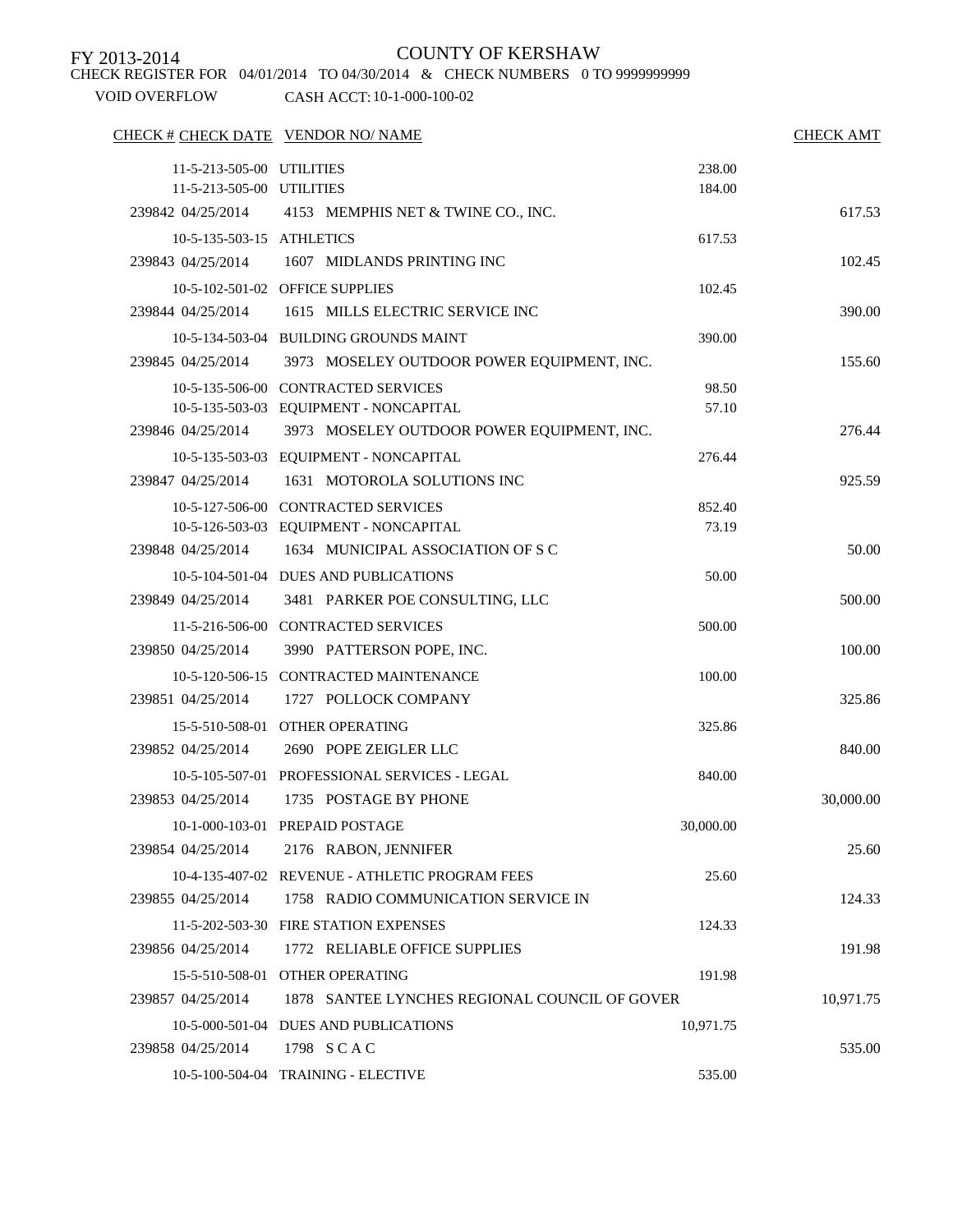CHECK REGISTER FOR 04/01/2014 TO 04/30/2014 & CHECK NUMBERS 0 TO 9999999999

| CHECK # CHECK DATE VENDOR NO/ NAME |                                                                                |                      | <b>CHECK AMT</b> |
|------------------------------------|--------------------------------------------------------------------------------|----------------------|------------------|
| 239859 04/25/2014                  | 1798 SCAC                                                                      |                      | 535.00           |
|                                    | 10-5-102-504-04 TRAINING - ELECTIVE                                            | 535.00               |                  |
| 239860 04/25/2014                  | 1798 SCAC                                                                      |                      | 485.00           |
|                                    | 10-5-100-504-04 TRAINING - ELECTIVE                                            | 310.00               |                  |
|                                    | 10-5-100-504-05 TRAINING - MANDATORY                                           | 175.00               |                  |
| 239861 04/25/2014                  | 1840 S C DEPT OF EMPLOYMENT AND WORKFORCE                                      |                      | 2,379.72         |
|                                    | 10-5-000-503-25 UNEMPLOYMENT INSURANCE                                         | 2,379.72             |                  |
| 239862 04/25/2014                  | 2498 SEIGLER, MERRI                                                            |                      | 50.00            |
|                                    | 10-5-100-505-03 TELEPHONE - CELLULAR                                           | 50.00                |                  |
| 239863 04/25/2014                  | 1894 SHARPE, ROBERT VANCE DBA SHARP SOUND STU                                  |                      | 472.92           |
| 10-5-119-503-12 JUROR PAY          |                                                                                | 472.92               |                  |
| 239864 04/25/2014                  | 1929 SOUTH EASTERN ROAD TREATMENT                                              |                      | 4,196.34         |
|                                    | 11-5-205-503-03 EQUIPMENT - NONCAPITAL                                         | 4,196.34             |                  |
| 239865 04/25/2014                  | 2233 SOUTHERN TOUCH LANDSCAPING LLC                                            |                      | 1,308.00         |
|                                    |                                                                                |                      |                  |
|                                    | 11-5-216-503-06 INDUSTRIAL GROUNDS                                             | 1,308.00             |                  |
| 239866 04/25/2014                  | 1948 SPRINT                                                                    |                      | 36.68            |
|                                    | 10-5-134-505-01 TELEPHONE - LOCAL                                              | 36.68                |                  |
| 239867 04/25/2014                  | 1971 SUBURBAN PROPANE                                                          |                      | 2,388.36         |
|                                    | 11-5-202-503-30 FIRE STATION EXPENSES                                          | 2,180.16             |                  |
|                                    | 11-5-202-503-30 FIRE STATION EXPENSES<br>11-5-202-503-30 FIRE STATION EXPENSES | 45.15<br>163.05      |                  |
| 239868 04/25/2014                  | 2226 THOMPSON ELECTRICAL SERVICE OF CAMDEN IN                                  |                      | 582.75           |
|                                    | 10-5-108-503-04 BUILDING GROUNDS MAINT                                         | 160.25               |                  |
|                                    | 10-5-108-503-04 BUILDING GROUNDS MAINT                                         | 422.50               |                  |
| 239869 04/25/2014                  | 3025 PRINT MACHINE INC., THE                                                   |                      | 59.95            |
|                                    | 10-5-111-506-15 CONTRACTED MAINTENANCE                                         | 59.95                |                  |
| 239870 04/25/2014                  | 2016 TRUVISTA                                                                  |                      | 2,596.05         |
|                                    |                                                                                |                      |                  |
|                                    | 10-5-000-505-01 TELEPHONE - LOCAL<br>10-5-000-505-01 TELEPHONE - LOCAL         | 1,453.24<br>1,142.81 |                  |
| 239871 04/25/2014                  | 2037 UNIFIRST                                                                  |                      | 617.46           |
|                                    | 10-5-111-502-01 UNIFORMS AND CLOTHING                                          | 108.29               |                  |
|                                    | 10-5-111-502-01 UNIFORMS AND CLOTHING                                          | 108.88               |                  |
|                                    | 11-5-213-502-01 UNIFORMS AND CLOTHING                                          | 53.64                |                  |
|                                    | 10-5-108-502-01 UNIFORMS AND CLOTHING                                          | 125.97               |                  |
|                                    | 10-5-108-502-01 UNIFORMS AND CLOTHING                                          | 43.15                |                  |
|                                    | 10-5-108-502-00 CUSTODIAL SUPPLIES                                             | 42.08<br>135.45      |                  |
|                                    | 10-5-108-502-00 CUSTODIAL SUPPLIES                                             |                      |                  |
| 239872 04/25/2014                  | 2024 UPS                                                                       |                      | 1.62             |
| 10-5-123-501-03 POSTAGE            |                                                                                | 1.62                 |                  |
| 239873 04/25/2014                  | 3862 US BANCORP GOVERNMENT LEASING AND FINANC                                  |                      | 358,475.34       |
|                                    | 10-5-165-585-01 LEASE PAYMENTS                                                 | 349,102.70           |                  |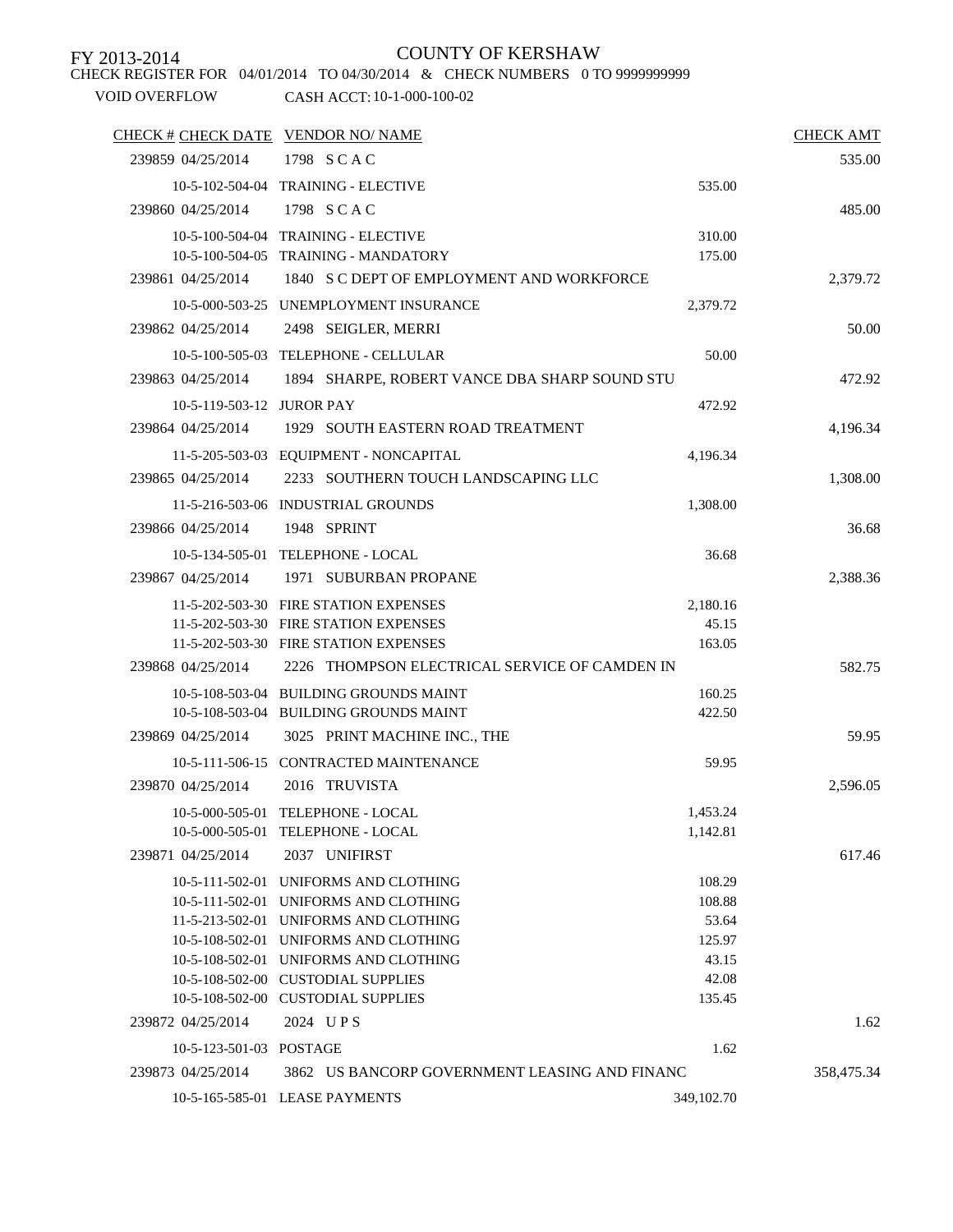VOID OVERFLOW CASH ACCT: 10-1-000-100-02 CHECK REGISTER FOR 04/01/2014 TO 04/30/2014 & CHECK NUMBERS 0 TO 9999999999

| CHECK # CHECK DATE VENDOR NO/ NAME                     |                                                                    |                | <b>CHECK AMT</b> |
|--------------------------------------------------------|--------------------------------------------------------------------|----------------|------------------|
|                                                        | 10-5-165-585-15 LEASE - INTEREST                                   | 9,372.64       |                  |
| 239874 04/25/2014                                      | 3862 US BANCORP GOVERNMENT LEASING AND FINANC                      |                | 47,282.93        |
|                                                        | 10-5-165-585-01 LEASE PAYMENTS                                     | 45,383.62      |                  |
|                                                        | 10-5-165-585-15 LEASE - INTEREST                                   | 1,899.31       |                  |
| 239875 04/25/2014                                      | 2046 VALLEY SPRING WATER & COFFEE                                  |                | 104.18           |
|                                                        | 15-5-511-508-01 OTHER OPERATING                                    | 104.18         |                  |
| 239876 04/25/2014                                      | 2051 VERIZON WIRELESS SERVICES LLC                                 |                | 2,101.97         |
|                                                        | 10-5-127-501-02 OFFICE SUPPLIES                                    | 147.10         |                  |
|                                                        | 10-5-127-505-03 TELEPHONE - CELLULAR                               |                |                  |
|                                                        |                                                                    | 1,954.87       |                  |
| 239877 04/25/2014                                      | 4077 VESTED HEALTH, LLC                                            |                | 65.00            |
|                                                        | 10-5-000-503-26 RETIREE INSURANCE                                  | 65.00          |                  |
| 239878 04/25/2014                                      | 2075 WALMART 9371                                                  |                | 0.00             |
|                                                        |                                                                    | 0.00           |                  |
| 239879 04/25/2014                                      | 2075 WALMART 9371                                                  |                | 1,717.68         |
|                                                        |                                                                    |                |                  |
|                                                        | 10-5-100-501-02 OFFICE SUPPLIES                                    | 43.26          |                  |
|                                                        | 10-5-100-501-02 OFFICE SUPPLIES                                    | 56.75          |                  |
|                                                        | 10-5-110-501-02 OFFICE SUPPLIES                                    | 23.74          |                  |
|                                                        | 10-5-111-501-02 OFFICE SUPPLIES<br>10-5-111-501-02 OFFICE SUPPLIES | 87.12<br>57.65 |                  |
|                                                        |                                                                    |                |                  |
|                                                        | 10-5-114-501-02 OFFICE SUPPLIES                                    | 95.10          |                  |
| 10-5-119-503-12 JUROR PAY<br>10-5-119-503-12 JUROR PAY |                                                                    | 21.41<br>6.90  |                  |
| 10-5-119-503-12 JUROR PAY                              |                                                                    | 4.00           |                  |
| 10-5-119-503-12 JUROR PAY                              |                                                                    | 5.06           |                  |
|                                                        | 10-5-128-501-02 OFFICE SUPPLIES                                    | 14.51          |                  |
|                                                        | 10-5-128-501-02 OFFICE SUPPLIES                                    | 85.56          |                  |
|                                                        | 10-5-128-501-02 OFFICE SUPPLIES                                    | 106.85         |                  |
|                                                        | 10-5-128-501-02 OFFICE SUPPLIES                                    | 44.16          |                  |
|                                                        | 10-5-128-501-02 OFFICE SUPPLIES                                    | 71.94          |                  |
| 10-5-135-503-15 ATHLETICS                              |                                                                    | 50.47          |                  |
| 10-5-135-503-15 ATHLETICS                              |                                                                    | 49.30          |                  |
| 10-5-135-503-15 ATHLETICS                              |                                                                    | 72.45          |                  |
| 10-5-135-503-15 ATHLETICS                              |                                                                    | 36.97          |                  |
| 10-5-135-503-15 ATHLETICS                              |                                                                    | 160.97         |                  |
| 10-5-135-503-15 ATHLETICS                              |                                                                    | 42.56          |                  |
|                                                        | 10-5-136-509-05 SUPPLIES - SAFETY                                  | 132.55         |                  |
|                                                        | 11-5-200-509-00 SUPPLIES - PROGRAM                                 | 36.75          |                  |
|                                                        | 11-5-213-509-00 SUPPLIES - PROGRAM                                 | 411.65         |                  |
| 239880 04/25/2014                                      | 2085 WASTE MANAGEMENT OF COLUMBIA HAULING                          |                | 39,760.00        |
| 11-5-213-506-02 CS - HAULING                           |                                                                    | 39,760.00      |                  |
| 239881 04/25/2014                                      | 2097 WESTVILLE FIRE DEPT                                           |                | 5,282.94         |
|                                                        | 11-5-210-503-30 FIRE STATION EXPENSES                              | 5,282.94       |                  |
| 239882 04/25/2014                                      | 3088 WP LAW, INC                                                   |                | 717.91           |
|                                                        | 10-5-108-503-04 BUILDING GROUNDS MAINT                             | 717.91         |                  |